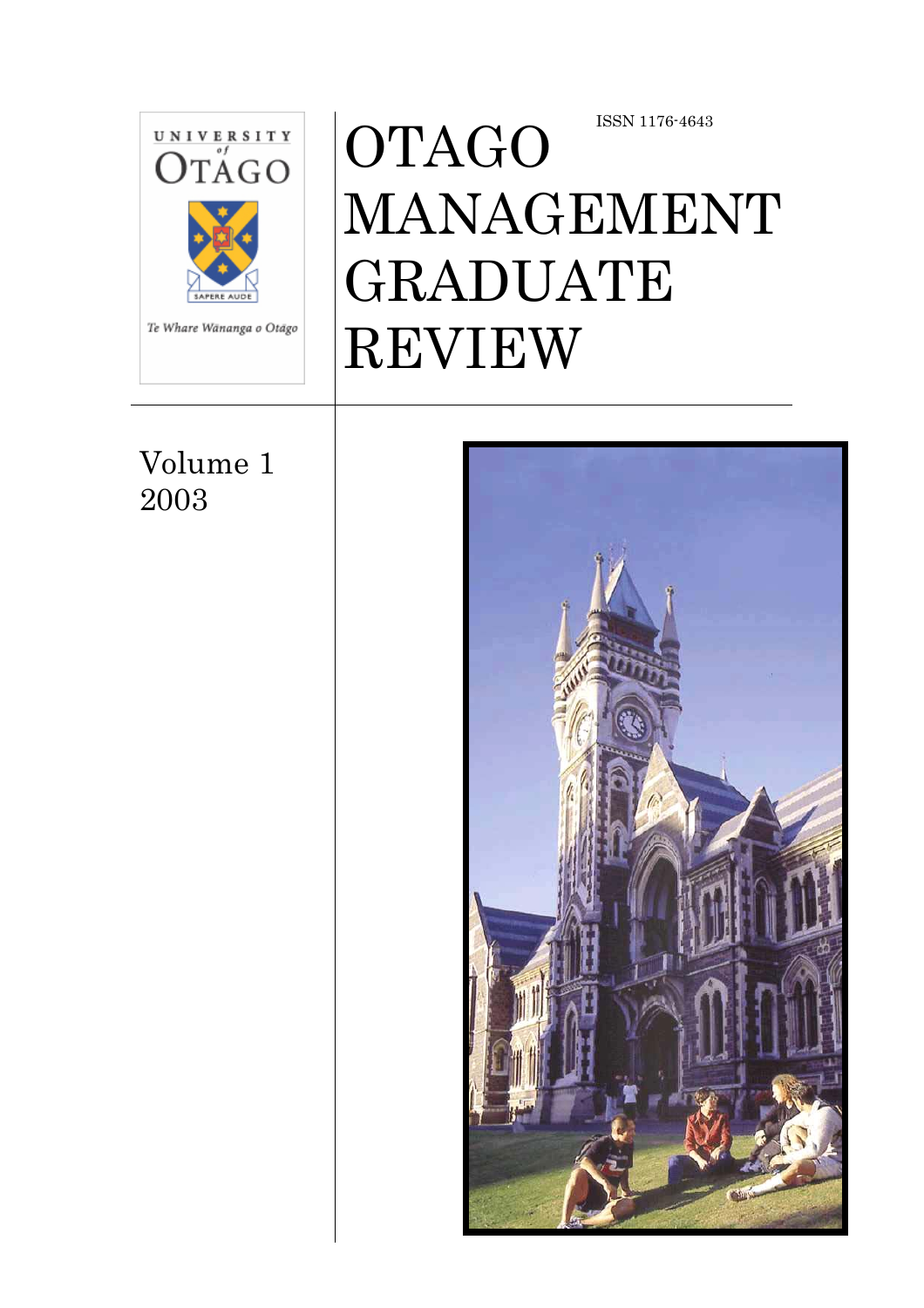# **OTAGO MANAGEMENT GRADUATE REVIEW**

ISSN 1176-4643

Published annually by the Department of Management, University of Otago

**Business correspondence to:** Department of Management University of Otago PO Box 56, Dunedin New Zealand

Editor: **Editor: Dr Alan Geare, Professor of Management** 

**Editorial Board (2003):** Dr Fiona Edgar, Assoc. Professor Graham Elkin, Ms Liz Hall.

© Copyright of the papers is retained by the authors.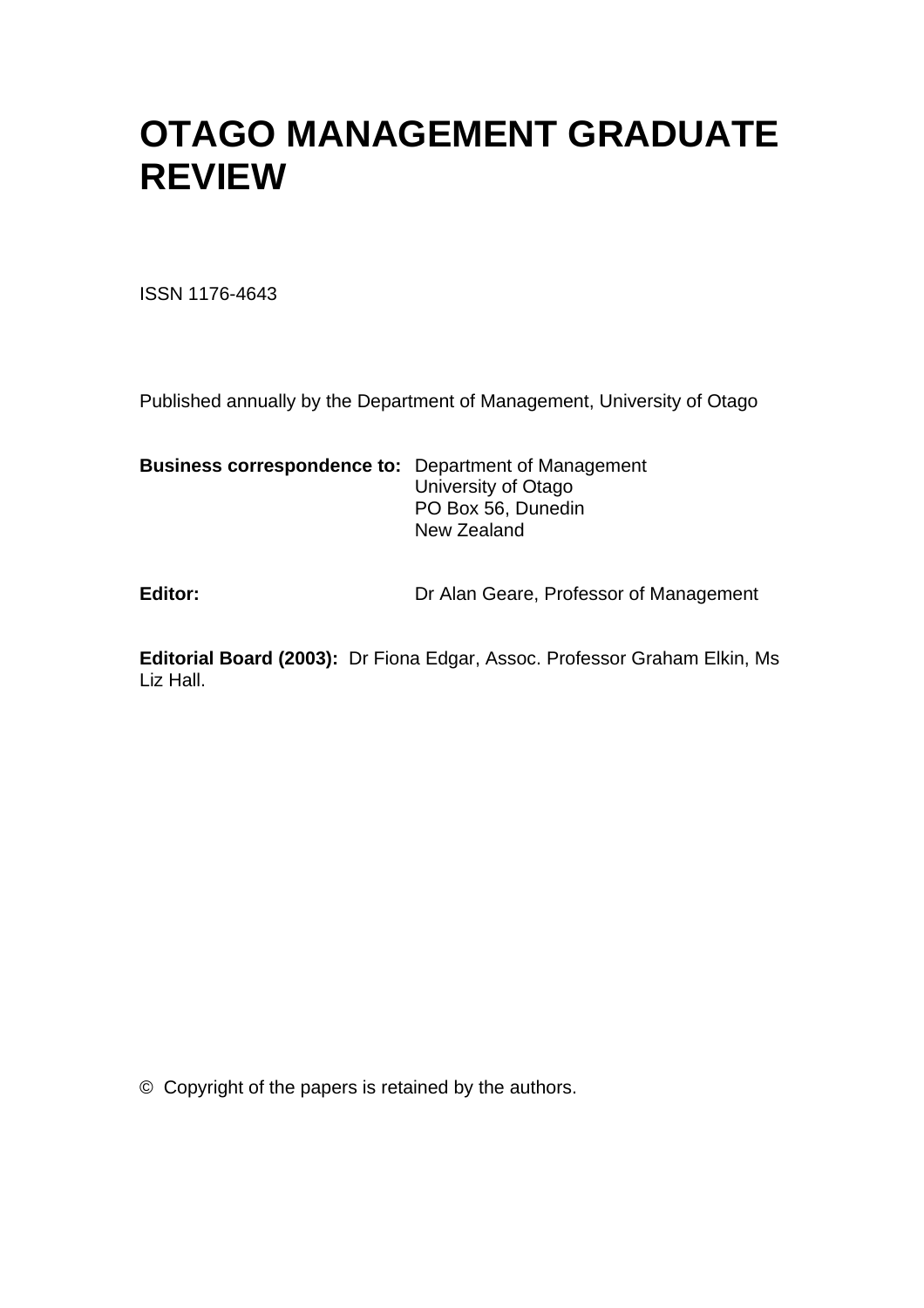| OTAGO MANAGEMENT GRADUATE REVIEW |
|----------------------------------|
|----------------------------------|

**Volume 1 2003** 

### **CONTENTS**

| <b>Editorial</b>                                                                                                                        | <b>Alan Geare</b>         | Ī  |
|-----------------------------------------------------------------------------------------------------------------------------------------|---------------------------|----|
| <b>Strategy and the Human Resource Management</b><br><b>Function: A Review of Current Practice at a</b><br><b>South Island Hospital</b> | <b>Christine Theissen</b> | 1  |
| <b>Emotional Intelligence-Based Leadership</b>                                                                                          | <b>Hamish Elliott</b>     | 23 |
| Does the Glass Ceiling Exist in Hospitality?                                                                                            | <b>Selena Dowling</b>     | 37 |
| <b>SHRM Best-Practices &amp; Sustainable Competitive</b>                                                                                | <b>Hamish Elliott</b>     | 43 |

**Advantage: A Resource Based Review**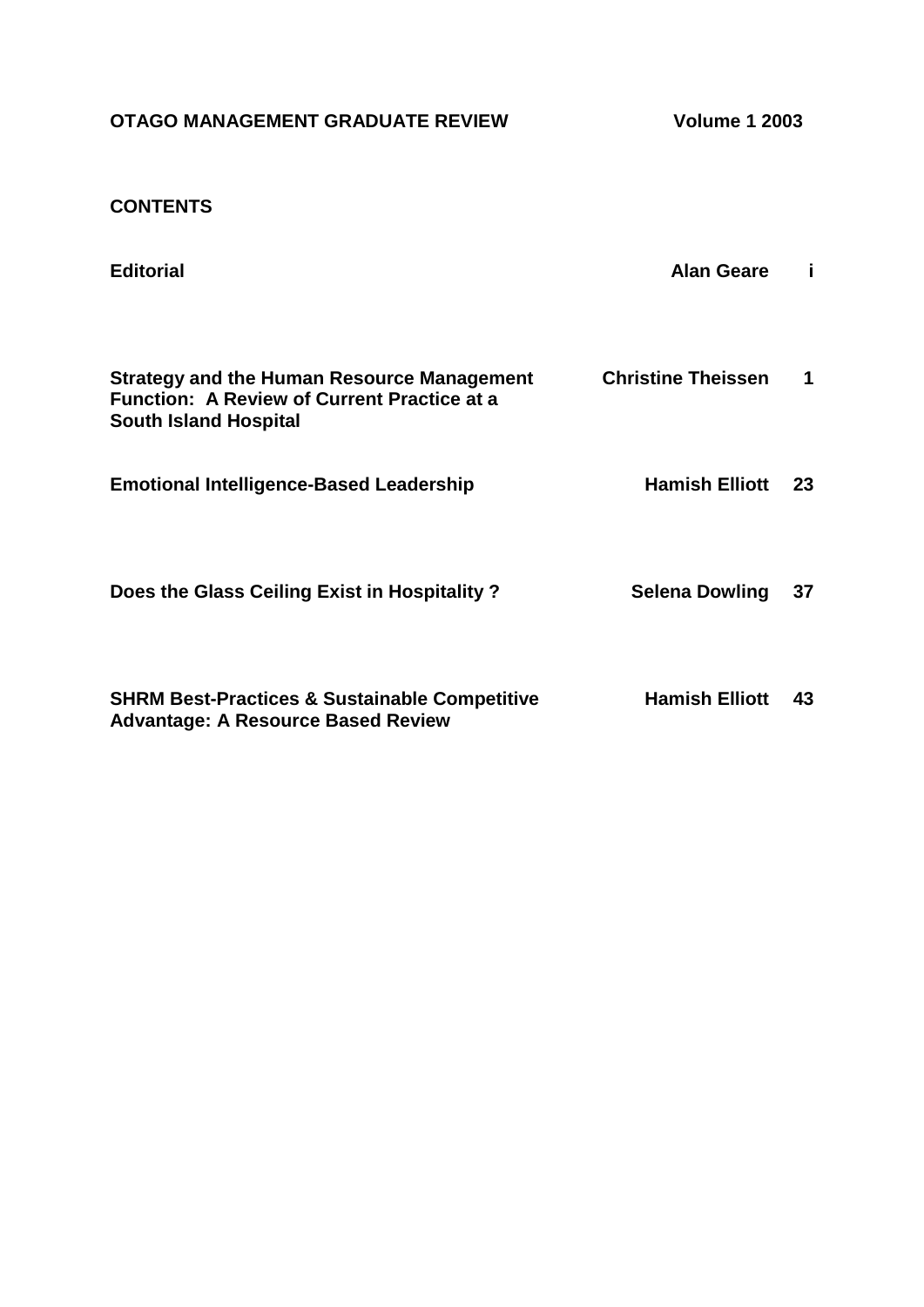# **EDITORIAL**

This journal is proud to publish some of the best pieces of work by graduate management students at the University of Otago.

The papers in this volume were written by students taking 400 level papers, either for BCom (Hons) or Post-graduate Diploma or for MBus (taught Masters).

Full time students take four, 12 point 400 level papers a year, and would be expected to produce about sixteen essays of around 4,000 – 5,000 words. Some papers accept longer essays, around 8,000 words in place of two shorter ones.

All students at this level are free to submit papers for this Review, subject to the supervising staff member having graded the paper at A or A+.

Alan Geare Editor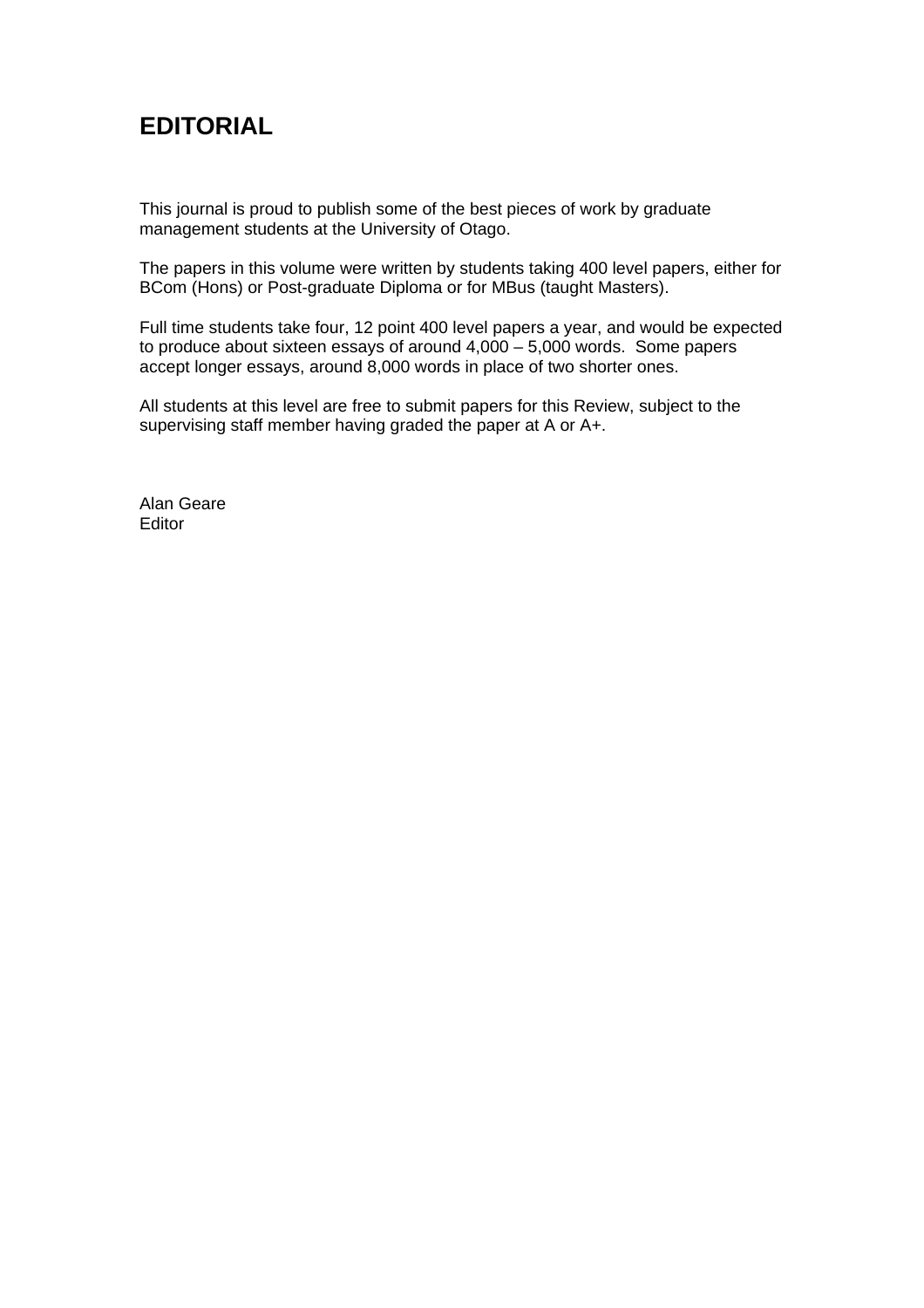# **Strategy and the Human Resource Management Function A Review of Current Practice at a South Island Hospital**

#### **Christine Theissen \***

### **Introduction**

The SIH is a large public sector organisation that employs approximately 2,300 staff, delivering secondary health care services to a population in excess of 200,000 in the South Island. Like many hospitals around the country it battles constantly to deliver the highest possible quality health services in an ever-tightening fiscal environment. People are the organisation's most valuable asset; they are both the organisation's today and its tomorrow and yet sometimes it is evident that their importance is lost in the desire to plan for that future.

This assignment looks at the value the SIH puts on its employees through its investment in and commitment to, the development of strategic human resource management (HRM). How the organisation might achieve the level of 'buy-in' required from the managers charged with implementing both operational and strategic human resource policies and practice is considered. Current literature on strategic HRM is examined in the light of current practice and conclusions and recommendations are drawn from the information gathered.

#### *Aims*

The aims of this assignment are:

- To assess the level of senior organisational commitment to the development and implementation of strategic HRM initiatives from the perspective of the Chief Executive Officer (CEO), Organisational Development (OD) Manager and Human Resource (HR) specialists at The SIH through a series of one-on-one unstructured interviews.
- To consider the barriers, if any, to successful development and implementation of HRM strategy within the organisation.
- To consider the relationship between the theory of strategic HRM and actual practice at The SIH.
- To draw a series of conclusions and recommendations from the information gathered and assessed.

# **Methodology**

A multi-constituency approach using two levels of analysis was used involving a series of face to face, unstructured interviews was held with the following staff between the  $23<sup>rd</sup>$  and 30th June 2003:

- The Chief Executive Officer
- The Organisational Development Manager (previously the HR Manager)
- HR Specialist
- The former Industrial Relations Advisor
- \* This assignment was for MANT407, Advanced Human Resource Management. 1 1 22 Supervised by Dr Fiona Edgar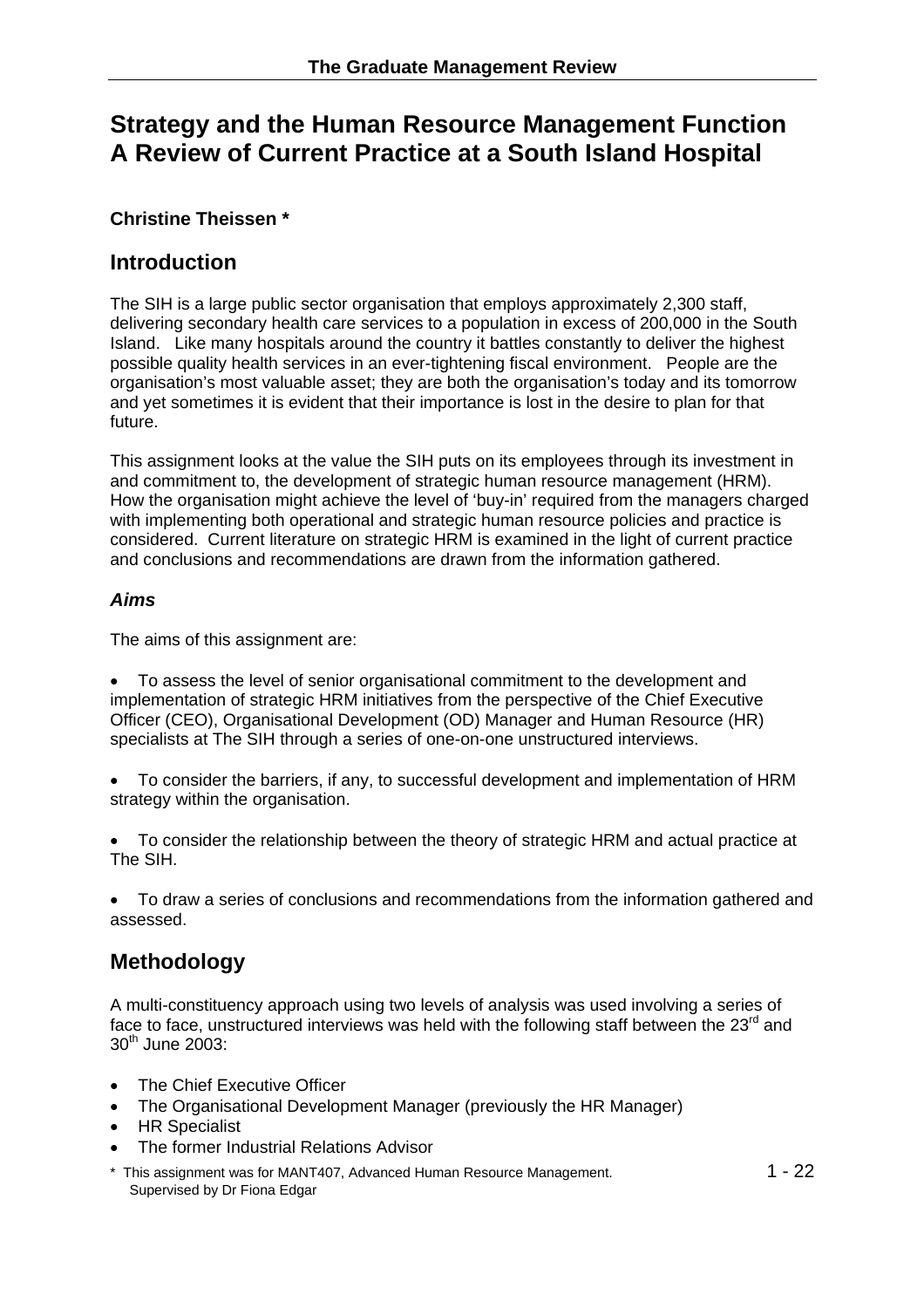No line managers were interviewed at this time.

Initially a set of formal questions was drawn up however once discussions got underway I found that conversations evolved to such an extent that the utilisation of the same set of questions would have restricted staff responses and prevented the elicitation of valuable information. The questions asked of each staff member are listed along with their responses in Appendix A. The following areas however were discussed with all interviewees:

- The structure and role of the HR department at HCO, particularly in relation to the conflicts between operational and strategic functionality
- The significance of the creation of the Organisational Development Manager role
- The level of organisational commitment to strategic HRM and how organisational 'buy-in' to the concept might be achieved
- Key priorities for the HR department in the coming year

# **Background**

Historically the HRM team at The SIH has been small. The organisation employs approximately 2,300 staff across a wide range of disciplines and is supported by a team of five HR professionals. Until June this year the team comprised:

• Human Resources Manager (now Organisational Development Manager) – responsible primarily for the organisation's overall HR function – mainly an operational role. Recent drive for a more strategic focus

• Industrial Relations Advisor, responsible for leading contract negotiations. (In post for 15 years, in various HR capacities, now working in the Payroll team).

• Two Human Resource Consultants – offering general advice and support on HR issues to managers and other staff (in post for 18 months). Positions were initially designed to include a significant level of strategic involvement. This did not materialise to any significant degree.

• Human Resources Administrator (secretary/reception and general enquiries)

All positions are full time.

The general philosophy for the department has been that managers in each of the Clinical Practice Groups (Service Divisions) would manage all day to day human resource responsibilities including recruitment and selection, appraisals, performance management, salary reviews. Some senior managers in each area would also participate in contract negotiations for the various staff groups such as technical and administrative. Resident and senior medical officer and nursing contract negotiations are managed centrally and on a national level, led by the Industrial Relations Advisor. The HR department would provide specialist advice and assistance with HR matters such as the disciplinary process, breaches of code of conduct and contract interpretation.

Between March and May 2003 the Department experienced several changes. The Industrial Relations Advisor was transferred to the Payroll team to take on responsibility for rectifying anomalies with the computerised staff rostering system and associated contract interpretations and was not replaced. One of the Department's senior consultants resigned and the HR Manager (an external consultant) completed her contract.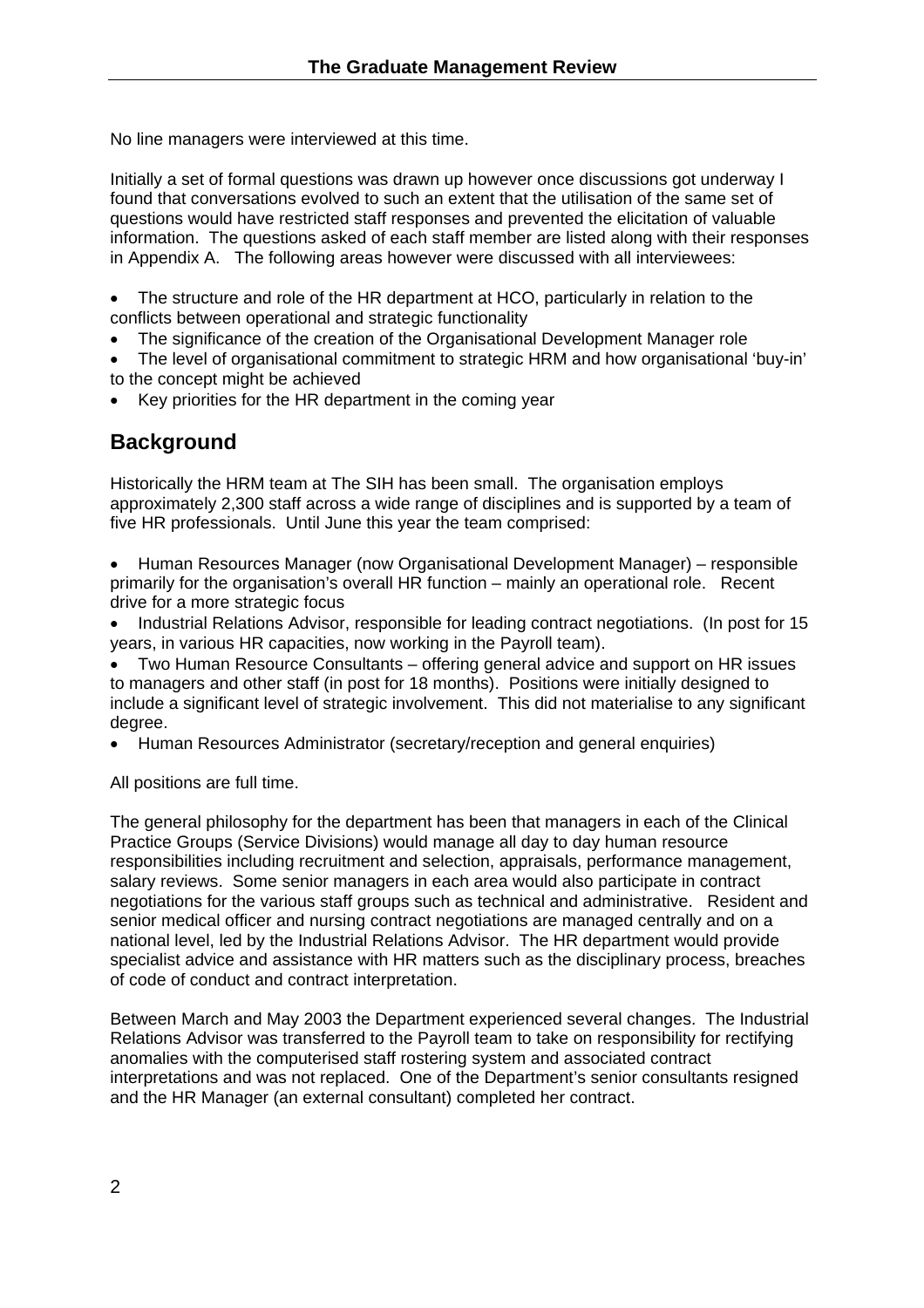A decision was taken by the CEO to change the HR Manager's title role to that of Organisational Development Manager and create a permanent position. Reporting lines also changed from the Chief Operating Officer to the Chief Executive Officer.

# **An examination of strategic HRM theory**

#### *Defining strategy and HRM*

The role of strategic planning is to provide organisations with a clear sense of direction for the longer term by clarifying its values and mission, setting priorities and by identifying goals and objectives. (Johnson and Scoles, 1988; Kane and Palmer, 1995). These in turn should be cascaded down through the organisation, and ultimately reflected in the operational plans of managers within individual service units.

Human Resource Management (HRM) itself may be deemed a strategic activity because it aims to ensure the organisation develops and allocates its human resources in harmony with other strategic plans and corporate objectives (Tompkins, 2002). The Human Resources department plays a strategic role to the extent that its policies and practices support achievement of the organisation's objectives.

The literature is consistent. Strategic HRM incorporates the following features: A coherent approach to the design and management of personnel systems based on a clear employment policy and manpower strategy, often underpinned by organisational philosophy and value systems; and HRM activities and policies matched to an explicit business plan. In an HRM focused organisation the workforce is seen as a special resource not only to be utilised effectively but also to be developed over the long-term. Staff are recognised as a valuable asset and central to the achievement of competitive advantage and organisational success. (Storey, 1995; Hallier and Leopold, 1996; Miller, 1989).

#### *The role of HR managers in strategy development and implementation*

The successful implementation of HR strategy requires the full involvement of the HR director at both formulation and implementation stages (Guest, 1987; Pettigrew and Whipp, 1991; Kane and Palmer, 1995). This is necessary to ensure that the strategic initiatives under discussion are evaluated in terms of their implications for human resources. Involvement by the HR director is also necessary so that the HR staff can obtain a better and more complete understanding of the organisation's objectives and the issues confronting line managers ultimately charged with human resource policy implementation.

Dyer and Holder (1988, as cited in Kane and Palmer, 1995) however point out that top managers, as well as being advocates of strategic HRM, can be one of the most powerful forces opposing it. Indeed, according to Kramar (1992) a lack of consistent top management support can lead to policies being at best partially implemented. It is for this reason the organisation needs to take responsibility for communicating organisational goals, objectives and values.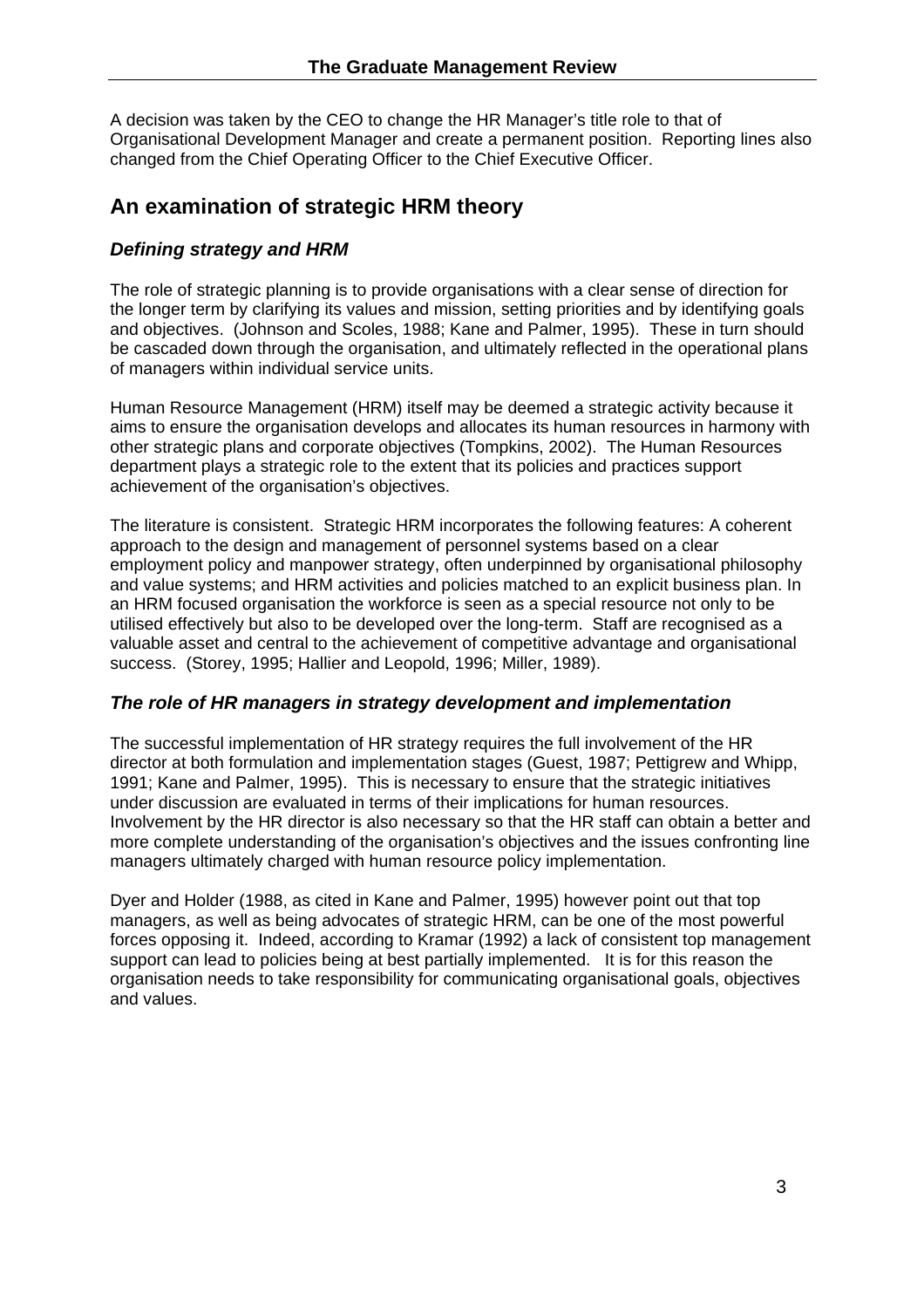#### *The role of line managers in HRM strategy*

Organisations today face a turbulent, quickly changing world full of external and internal pressures that require organisational flexibility and adaptability for survival and success. Accordingly, the ability of the organisation to respond swiftly to such changes ultimately depends on the resources it has available – most significantly its human resources. (Coulson-Thomas, 1991, cited in Skinner and Mabey, 1997). The workforce should be viewed as a special resource not only to be utilised effectively but also to be developed over the long term and recognised as a valued asset.

The President of the UK Institute of Personnel Management and the Institute of Training and Development, Mike Bert, says:

*There is growing recognition that the survival and success of organisations depends on their ability to build highly skilled work forces and to realise the full potential of their employees (The Antidote, Issue 1, 1996).* 

Indeed, Storey and Guest (1989, cited in Hallier and Leopold, 1996) consider that if HRM is to make a difference to business performance it is surely too important to be left in the hands of personnel specialists. In a number of ways it is line managers who are crucial to ultimate HRM success. Sisson (1994) explains the role of managers in the HRM organisation as follows:

*Top managers need to be highly visible and share their vision for future success with other employees. Middle managers have a vital role to play through their ability to inspire, encourage, enable and facilitate change by harnessing commitment and co-operation of the organisation's employees. They also see the development of employees as a primary role (1994, cited in Thornhill and Saunders, 1998).* 

 In essence each layer of management has an important role to play in terms of promoting the implementation of an HRM approach within an organisation.

#### *Gaining organisational buy-in to Strategic HRM*

Top down communication should be promoted along side bottom-up communication if the organisation is to obtain the level of commitment it seeks. Mallon (1998 cited in Baker, 1999) found that where strategic HRM is imposed purely as a "top down" scientific exercise, the result is likely to be a cynical workforce. Any resistance by line managers charged with implementing HR policy and practice will dilute if not undermine attempts to translate policy into practice (Sisson, 1994). A further examination of the theory is incorporated in the Discussion section below.

#### **Discussion**

The CEO, Organisational Development Manager and two HR specialists were interviewed. Each interview lasted around 75 minutes. The data was analysed using a content analysis approach (Cooper and Schindler, 1998) whereby recurring themes are identified and reported.

The following section outlines the findings from these interviews and considers the relevant literature surrounding some of the statements made. *Defining the HR function at the SIH*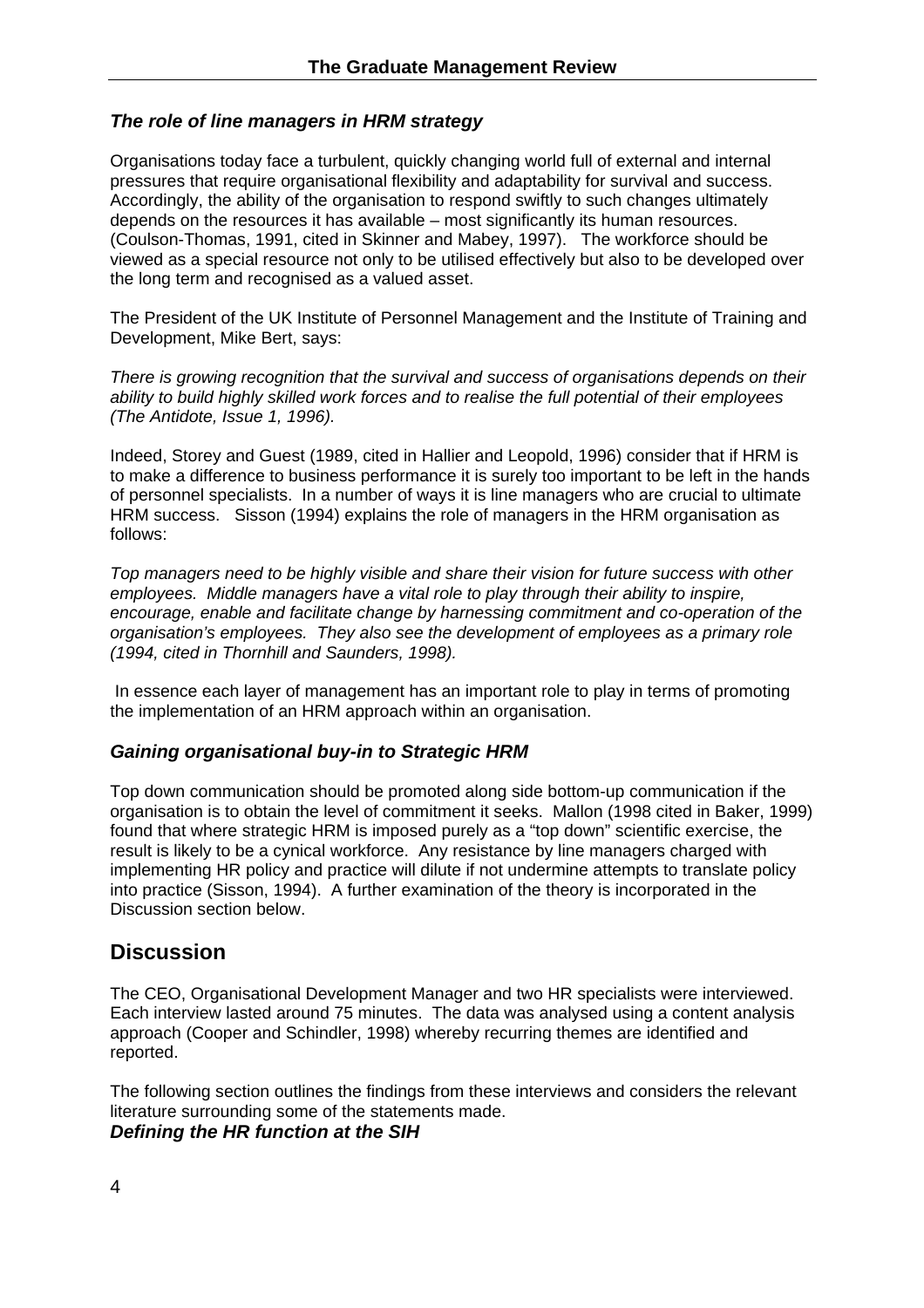The CEO considered that the HR department had two distinct functions – operational, offering core HR advice to managers/staff and strategy, incorporating the development of organisational leadership and performance. This was an area that had been given very little attention over the years.

The general philosophy for operational HR, shared by all interviewees, was that HRM should be a devolved function, i.e. that line managers should assume full responsibility for day to day human resource practice. The OD Manager, along with her team would be responsible for designing and implementing HR process and strategy in line with wider organisational objectives, thus providing the over-arching framework for HR practice that was currently missing.

In order for this approach to be successful however it was necessary to place a much greater emphasis on identifying management strengths and weaknesses so that the HR department could facilitate learning in weaker areas. The HR department has an important role in guiding the direction, action and practices of managers responsible for the HR function. If HR fails in this role, the scope for strategic integration with organisational objectives is likely to be impaired (Guest, 1997; Sisson, 1994 cited in Thornhill and Saunders, 1998).

The need for management development is widely documented in literature regarding HRM strategy. If the organisation operates with a decentralised HR function it needs to ensure that the managers' responsible have the skills necessary to carry them out. Otherwise the operational issues will return to the HR department thus inhibiting their progress in strategy development and implementation (Cunningham and Hyman, 1995; Storey, 1994).

Although the CEO considered increased investment in the development of managers essential, resources have not yet been identified to support this initiative.

# **Operational vs. strategic HRM**

The HR specialists interviewed indicated that even though they had been appointed for their strategic as well as operational expertise, the strategic component of their role had not been realised. This was for a number of reasons:

- The HR team was very small (four staff for an organisation with over 2000 employees) meaning that they were constantly 'fire fighting'
- The Board team saw HR's role as mainly operational and less significant than perhaps other services such as Finance in determining organisational direction.
- The skill mix of line managers responsible for undertaking HR work was variable across the organisation and had indeed not been formally assessed.
- A lack of knowledge about the long-term impact of HRM programmes and subsequent scepticism of their benefit to organisations by senior management.

These obstacles are upheld by Kane and Crawford (1999).

Furthermore the OD manager considers that the HR department cannot operate effectively at an operational level if it does not have a role in developing HR strategy. This view is supported by the CEO who sees the manager as an essential edition to the Senior Management Team responsible for developing overall organisational strategy.

The OD manager sees her role as both influencing and implementing wider organisational strategy and this means she has to be sure that the HR strategy actually reflects the needs of the organisation. To ensure this coherence, she suggests her role is to develop the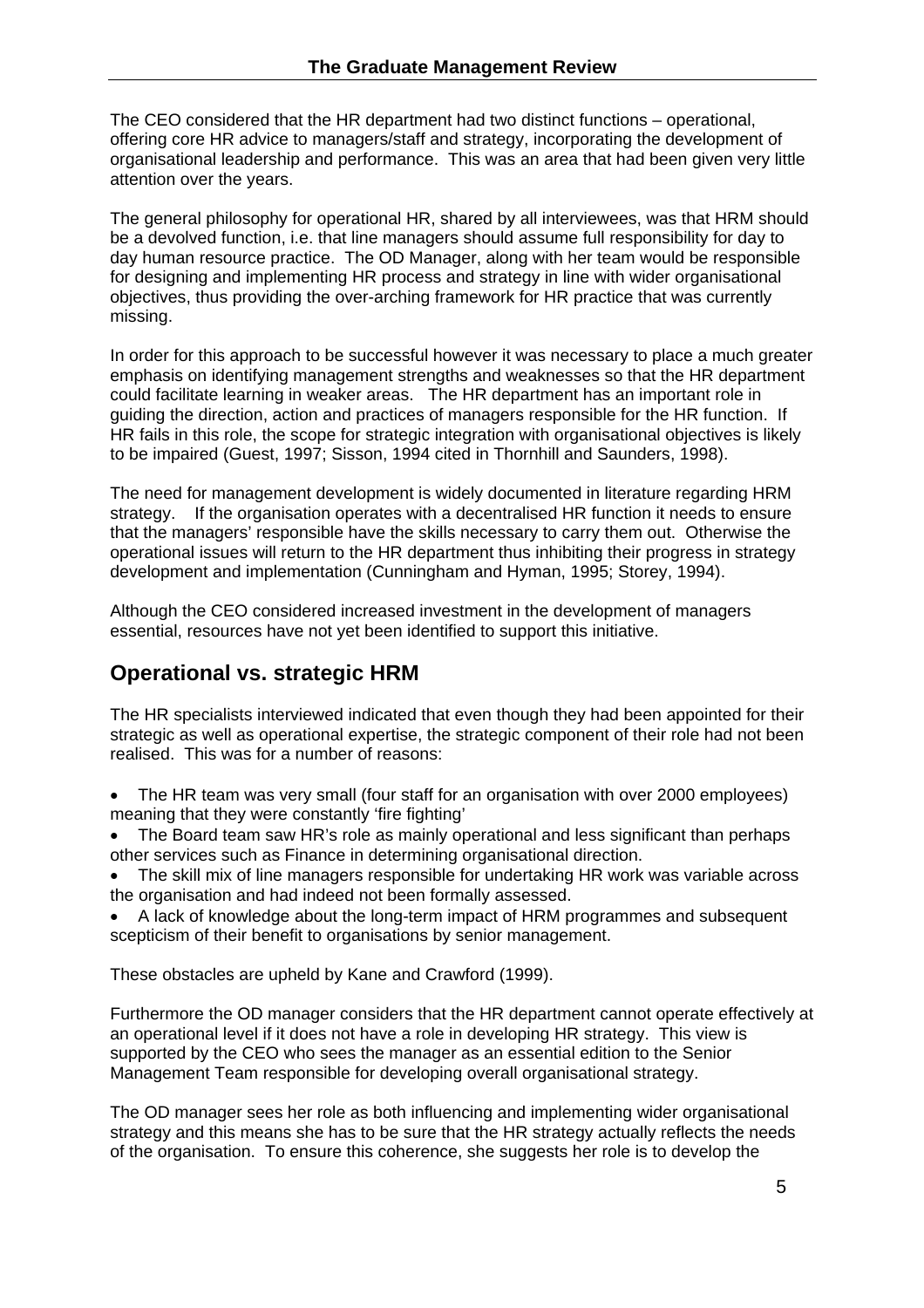interface between line managers and managers responsible for strategic development, ensuring that all parties share a common understanding of the needs of the organisation before strategy is finalised by the Organisation's Board. Given the pace of change in the Health Sector, this may be difficult to achieve.

The OD manager sees her greatest challenge as convincing the Board and the CEO of the need for a staged approach towards strategic HRM implementation. The expectation of the Board is that 'payback' will be relatively quick. However before strategy can be realised the operational component of the department must function well. The OD manager's key priority therefore is to identify what the organisation is actually working with – how many staff, turnover, reasons people stay and the reasons people leave. Strategy will fall out of this to some degree.

### **Organisational commitment to HRM**

The greatest variation in opinion concerned perceived organisational commitment to the HR function, particularly at a strategic level.

Concern was expressed by the HR specialists that that HR strategy had up until now been developed in isolation of the HR team who were very much seen as the 'reactants', responsible for managing the purely operational components of HR. Indeed, they did not know what the HR strategy was and were certainly not involved in its formulation! This led to a feeling of devaluation of the role of the HRM specialist and was perceived to be contrary to the role two of the staff were employed for some 18 months previously.

One incident supporting this was the fact that there was no significant HR representation at a recent organisational planning day which was designed to discuss and agree organisational values, which would then feed into the organisation's strategic plan. It was viewed that this lack of filtering of important information on the direction of the organisation made it incredibly difficult for the staff to feel that they were an integral and valued part of the organisation.

From an HR perspective there has been a fundamental shift in the importance placed on the HRM function, notably the creation of the OD manager role at an executive level. This was a deliberate move by the CEO to indicate the importance of the HR function within the organisation. A shift in role emphasis from operational to strategic has become synonymous with a change in reporting lines direct to the CEO, and by the post-holder's representation on the senior executive responsible for driving organisational strategy.

In essence the benefits of any strategic or operational initiative must be clear to the managers responsible for their implementation. A lack of understanding of the initiative's importance will influence the level of support and commitment to the process (Baker, 1999).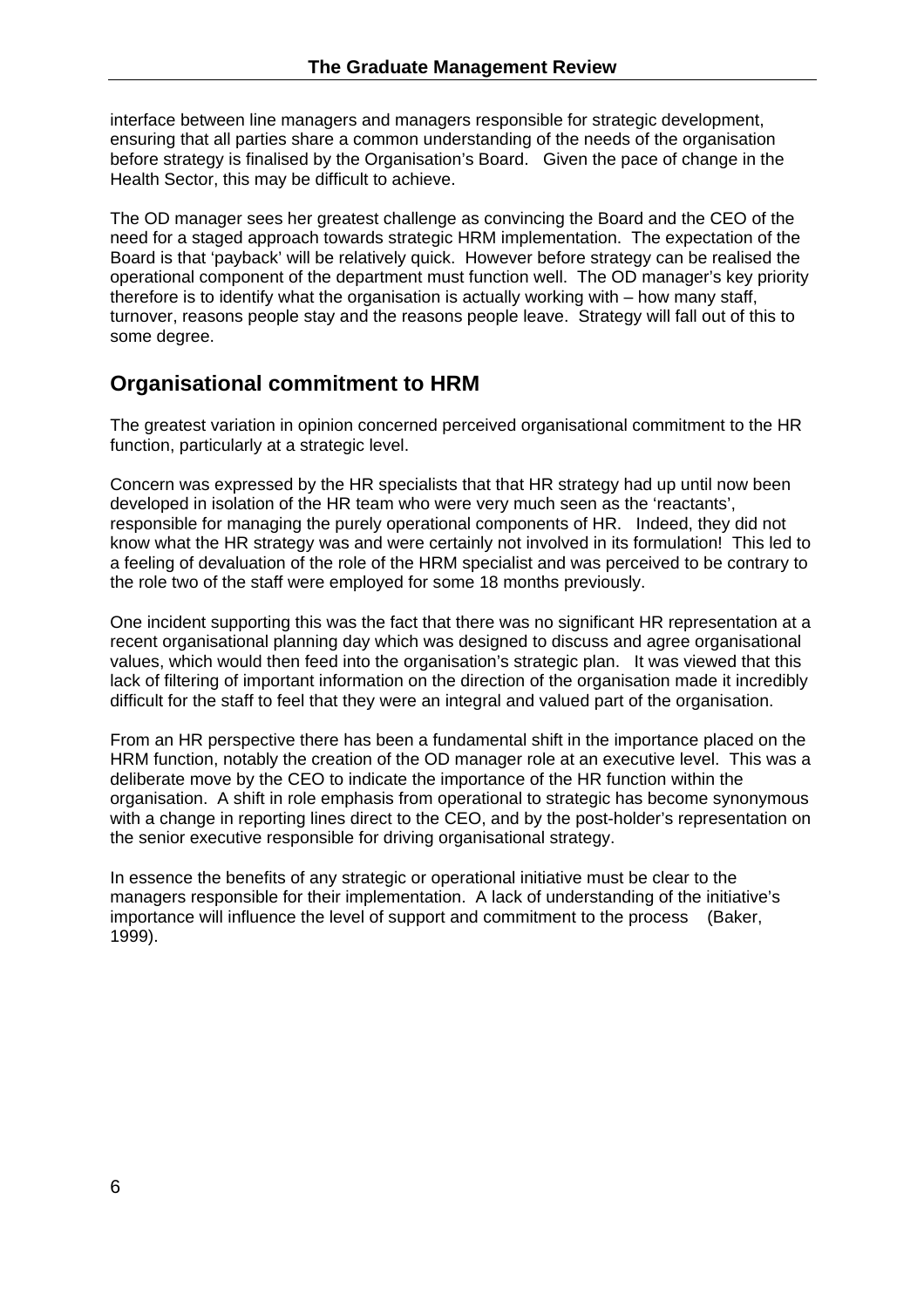### **Gaining buy-in to the concept of strategic HRM**

The CEO considered that the development of a set of shared organisational values was an important step in gaining staff buy-in and commitment to the organisation. These values would help underpin HRM strategy and would ultimately be reflected in objectives throughout the organisation. For example, if one of the Organisation's values were to be recognised as a learning organisation, one of its objectives would be to demonstrate its commitment to staff training and development by introducing a formal management development programme, auditing its appropriateness. A successful outcome would be recognised by improved managerial practice in undertaking HR functions.

The first steps in this direction are being made with a recent senior management planning day, however a large part of the day was spent discussing how the organisation could cut costs – rather than look at how it could establish a value system. In addition the discussion to date has only taken place at this senior level. Middle managers, charged with implementing strategy (both HR and operational) have to date not been involved in any discussions regarding the formulation of a value system or strategic direction.

All staff interviewed emphasised the need for greater involvement of staff at all levels of the organisation in the formulation of both values and strategy. In particular the Organisational Development manager had a clear view on her own team's involvement:

*My team needs to be actively involved in both the initial development and subsequent implementation of HR strategy. If they are to sell the concepts to managers they need to own it first.* 

Further support for the view that there is a lack of strategic involvement of staff at lower levels of the organisation was found when one of the Clinical Practice Group managers revealed that even at their level they have not been involved in the formulation of organisational strategy. However it is important to note here that for this organisation, the Government largely determines strategy. Put simply, the GOVERNMENT allocates funding for the provision of a range of services and the Board is charged with ensuring it delivers these within the resources available. It is therefore not realistic for all staff to be involved in strategy development. Staff commitment however might be easier to achieve if they at least have an opportunity to input into how the implementation of strategy may be best realised.

There had been no formal assessment as to whether the organisational strategies proposed by the Board even reflected the needs of managers working at ground level. This would require the senior executive to "go and talk to managers to find out". The Organisational Development manager had been proactive in this area however and been talking to departmental managers in relation to HR strategy to make sure she was 'on the right track'.

The Organisational Development manager also stressed the importance of "doing the groundwork first". In essence she considers that a strategy for HRM cannot be developed until the organisation knows what it is working with. This means an assessment of current staff resources, a comprehensive analysis of the factors affecting turnover and absenteeism and an appraisal of the skills and capabilities of managers charged with carrying out day-today HR practices.

### **Size, structure and role of the HR department**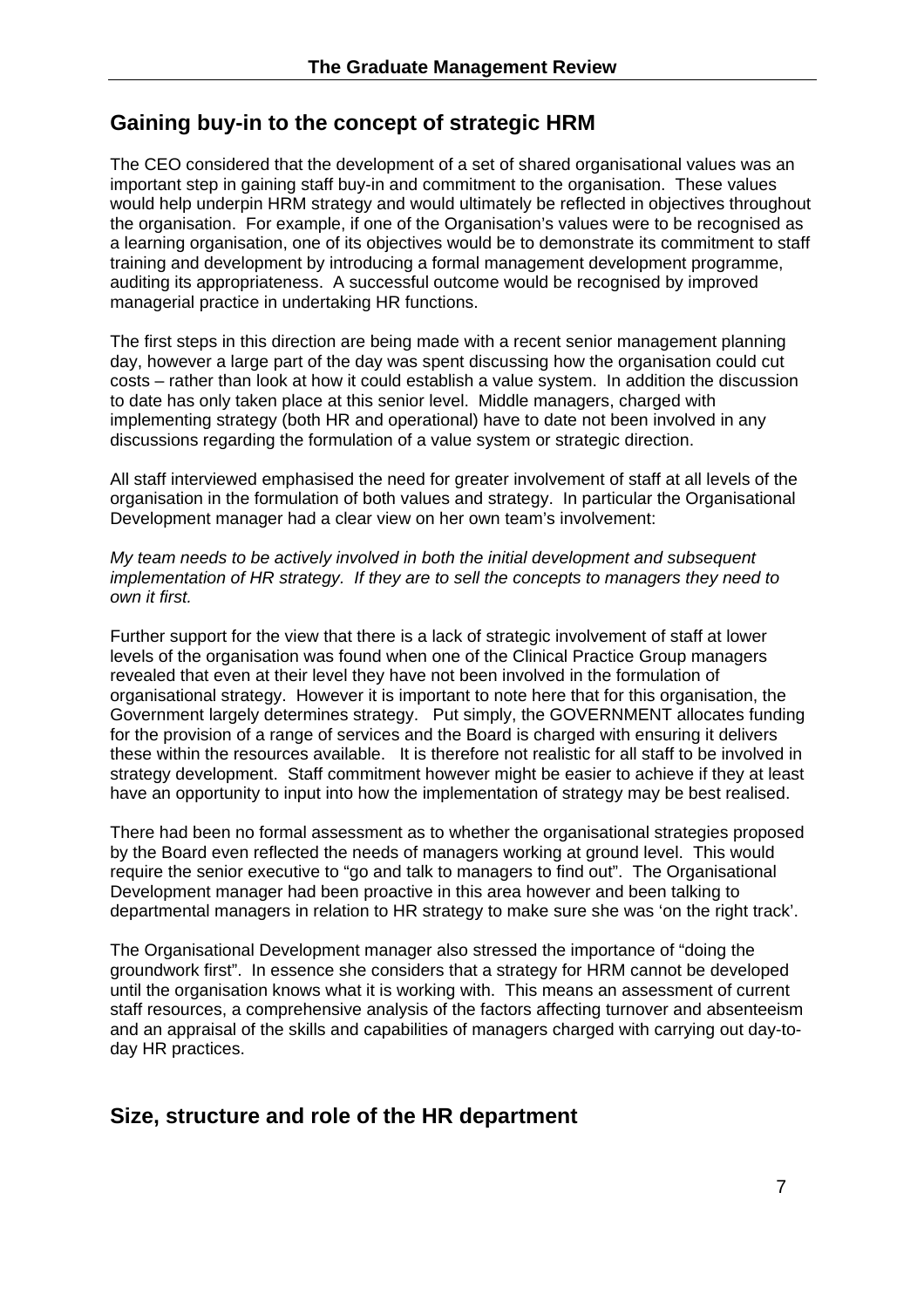Interviewees were generally of the view that the HRM team should remain relatively small (ranging from five to nine in number) as the impetus was on maintaining a specialist skill base with devolved line management responsibility for day-to-day human resource functions. There was some variation in the composition of the team with the existing specialists considering that these roles should be retained. The Organisational Development manager however felt that it was important to build on the skills of existing staff by developing the generalist role rather than that of the specialist. This way each member of the team would be able to provide a comprehensive service to line managers charged with the day to day delivery of HR practice, and the skills of the HR team itself would be strengthened reducing its vulnerability in the event of staff turnover.

The Organisational Development Manager's priority was therefore to immediately recruit twothree HR generalists who can provide immediate support to the existing team of one! This will help reduce the current service's vulnerability to staff turnover and loss of skills. Investment in HR team skill development was also considered highly important.

### **Issues, conclusions and recommendations**

#### *Achieving operationally and strategically*

| <b>Issue:</b>                                                  | Potential conflict between operational and strategic HRM function                                                                                                                                                                                                                                                                                                                               |  |  |
|----------------------------------------------------------------|-------------------------------------------------------------------------------------------------------------------------------------------------------------------------------------------------------------------------------------------------------------------------------------------------------------------------------------------------------------------------------------------------|--|--|
| <b>Conclusions:</b><br>operational<br>Operational<br>strategic | 1. Strategy cannot be implemented successfully until the<br>framework (e.g. core policies and procedures) is in place.<br>services need to be delivered efficiently before trying to adopt a<br>focus (Tompkins, 2000).                                                                                                                                                                         |  |  |
| we can                                                         | 2. Successful implementation of HR strategy will take some time to<br>achieve (Cunningham and Hyman, 1995). Need to "run before<br>walk" - OD Manager.                                                                                                                                                                                                                                          |  |  |
|                                                                | <b>Recommendations:</b> 1. Define key priorities for operational HR. The first of which will be to<br>develop baseline HR information (e.g. staffing levels, gender and<br>ethnicity data, turnover rates, reasons for turnover etc). This will allow<br>the HR team to clearly identify organisational HR issues and allow for<br>the formulation of an HR strategy (e.g. Workforce planning). |  |  |
| only be<br>effectively.                                        | 2. The OD manager will need to convince the Board that long-term<br>gains (i.e. successful implementation of HRM strategy) can<br>realised once the core HR functions are being delivered                                                                                                                                                                                                       |  |  |
|                                                                | Gaining 'buy-in' to the concept of strategic HRM                                                                                                                                                                                                                                                                                                                                                |  |  |
| Issue:                                                         | Lack of a strategic HRM champion                                                                                                                                                                                                                                                                                                                                                                |  |  |
| <b>Conclusion:</b>                                             | Successful implementation of an HRM strategy requires continual<br>investment by the CEO who is willing to oversee the process and<br>demonstrate ongoing commitment.                                                                                                                                                                                                                           |  |  |
| <b>Recommendations:</b><br>plan                                | 1. The CEO needs to 'champion' the cause from the initial concept<br>right through to measurement of its success. There needs to be                                                                                                                                                                                                                                                             |  |  |
|                                                                | continuing and numerous interactions between the strategy and                                                                                                                                                                                                                                                                                                                                   |  |  |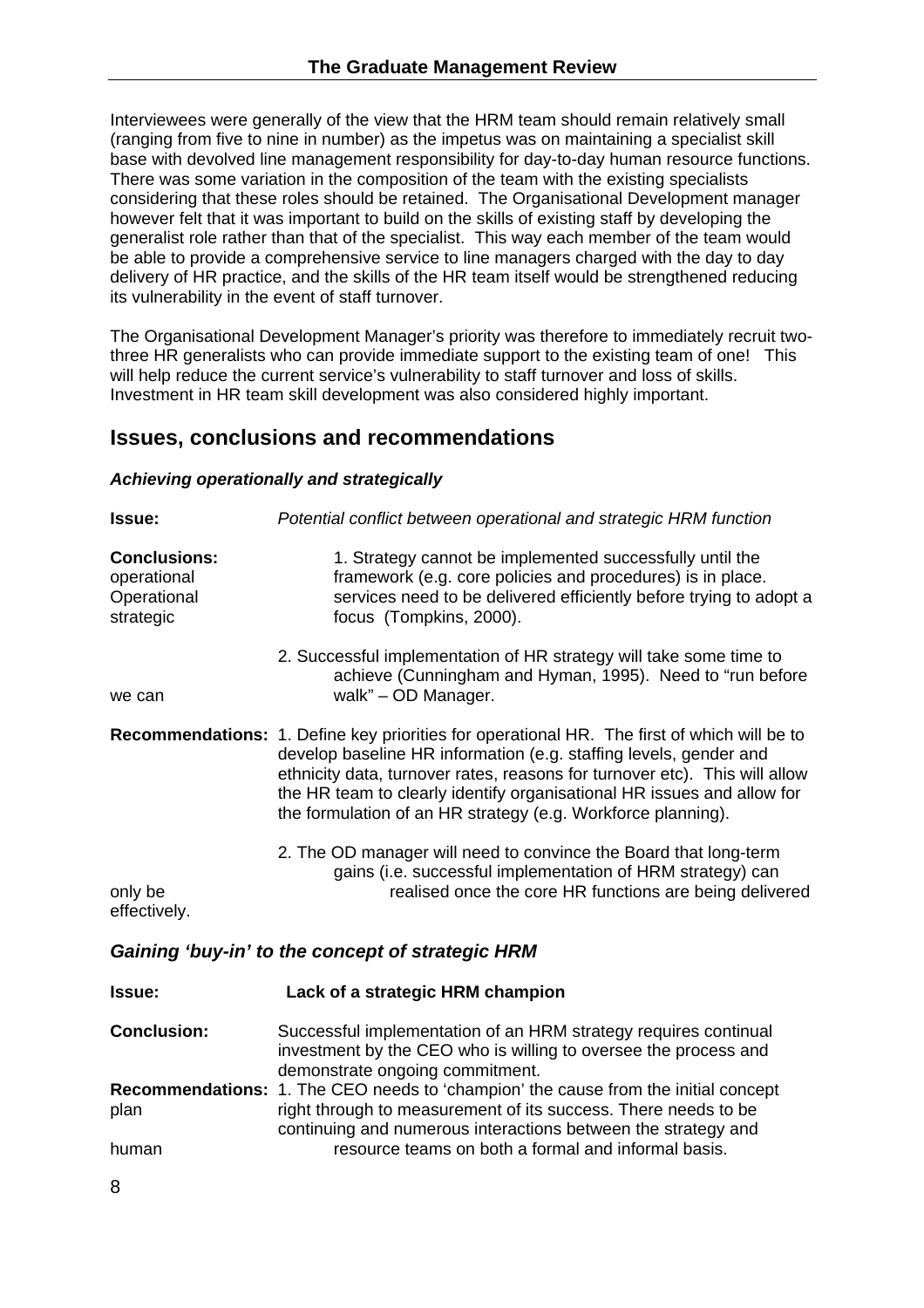2. Success needs to be measured. This requires the establishment of clear objectives and success criteria.

| <b>Issue:</b>       | Poorly communicated strategy resulting in lack of organisational<br>commitment at a managerial level. |
|---------------------|-------------------------------------------------------------------------------------------------------|
| <b>Conclusions:</b> | 1. Line manager buy-in to organisational strategy can only be achieved                                |
| if                  | there is a top-down, bottom-up approach to communication (Baker,                                      |
|                     | 1999; Cunningham & Hyman, 1995). At present organisational                                            |
| values              | are determined at the very top of the organisation. Line managers                                     |
| have                | not been involved in these discussions to date; yet they are the ones                                 |
| who                 | are expected to lead operationally.                                                                   |

 2. The CEO along with the Board determines the framework for organisational strategy. The HR manager consults with employees to see what framework they consider is needed. At present there is a limited feedback loop. There appears to be insufficient consultation with managers charged with implementing strategy. Organisational buy-in can only be achieved if all parties affected are consulted and their views taken on board.

**Recommendation:** The organisation needs to consider ways in which all managers responsible for the implementation of strategy clearly understand the direction the organisation is headed. This will involve the development of communication forums that encourage discussion and debate.

**Issue:** *Lack of recognition and acceptance of the value of strategic HRM* 

**Conclusion**: Strategic HRM is unlikely to be taken seriously unless it can be demonstrated that like any other new initiative, it is worth the return on investment (Ulrich, 1997).

**Recommendation**: The OD manager can help to build the credibility of the HR function through consistent practice and the provision of sound advise; by demonstrating an understanding of the business; developing HR strategy and keeping people issues at the heart of business decision making. The HR department should engage actively in negotiation for ownership of the HR agenda. Key influencing factors are the approach the CEO and HR director takes in the organisation.

| <b>Issue:</b>      | Need for improved HR departmental credibility and visibility                                                                                                                                                                                                                                                                                                                                                                                                                           |
|--------------------|----------------------------------------------------------------------------------------------------------------------------------------------------------------------------------------------------------------------------------------------------------------------------------------------------------------------------------------------------------------------------------------------------------------------------------------------------------------------------------------|
| <b>Conclusion:</b> | The integrity of the HR department will be determined largely by the<br>success of the OD manager in her role.                                                                                                                                                                                                                                                                                                                                                                         |
|                    | <b>Recommendations: 1. Performance objectives, goals and expected outcomes need to be</b><br>developed for the OD manager and linked to those of the organisation.<br>2. The manager needs sufficient power and influence to determine and<br>implement HR strategy. The CEO needs to support her openly in her<br>role at a senior level. Membership of the senior executive that<br>determines strategy is an important step in raising the profile of HR<br>within the organisation |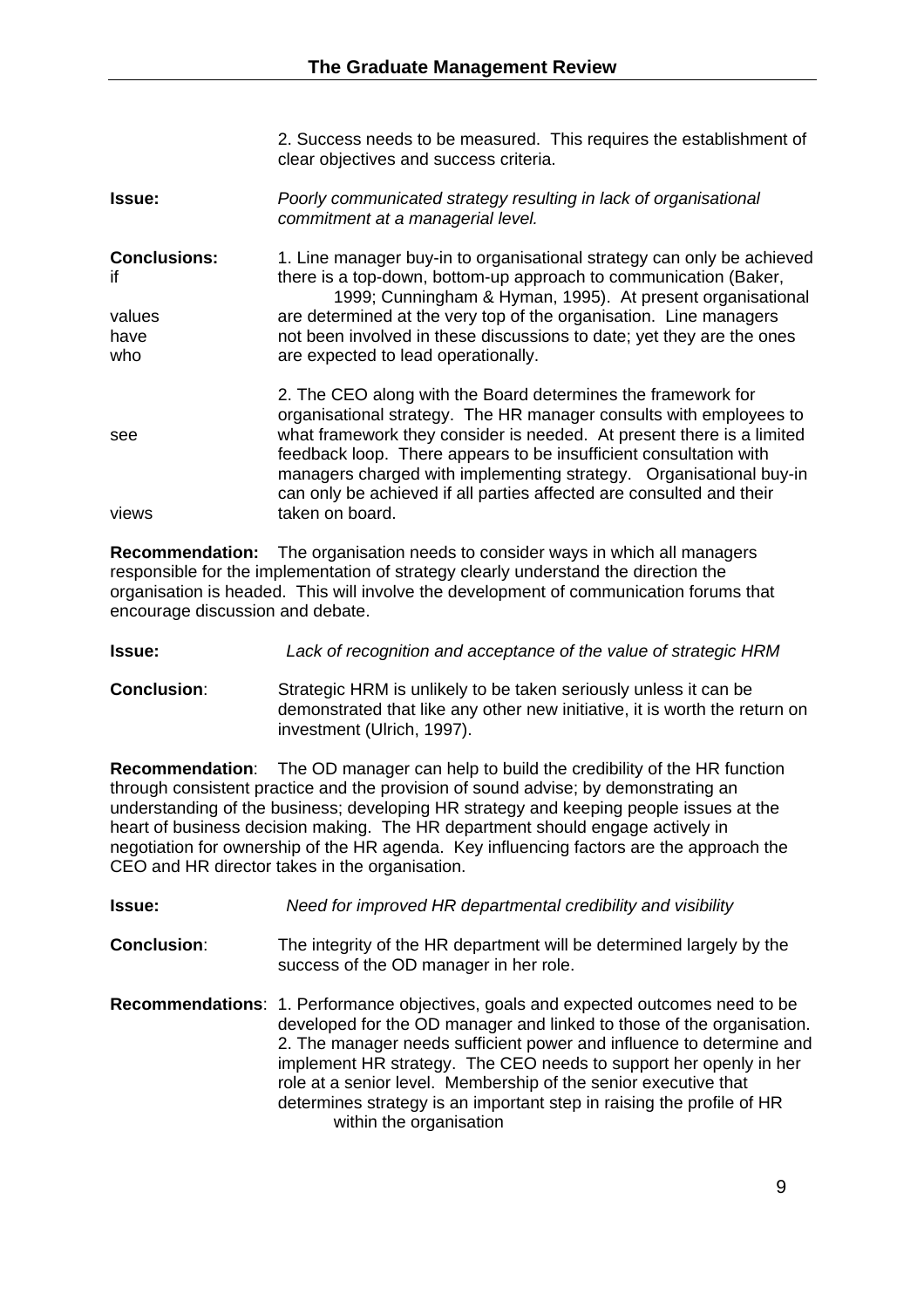| skills                                                          | 3. The department needs to ensure consistency of advice given to<br>managers. A move by the OD manager to develop the generalist<br>of the HR team will mean that managers requiring HR assistance will<br>eventually be able to talk to any one of the team rather than relying on<br>the availability of a specialist.                    |  |  |  |  |
|-----------------------------------------------------------------|---------------------------------------------------------------------------------------------------------------------------------------------------------------------------------------------------------------------------------------------------------------------------------------------------------------------------------------------|--|--|--|--|
| <b>Investment in staff</b>                                      |                                                                                                                                                                                                                                                                                                                                             |  |  |  |  |
| Issue:<br>gaining<br>term.                                      | Need for greater investment in staff development as a means of<br>commitment and securing a qualified workforce for the longer                                                                                                                                                                                                              |  |  |  |  |
| <b>Conclusion:</b>                                              | Management development is central to the success of HRM given<br>managerial influence on the performance of organisations (Storey,                                                                                                                                                                                                          |  |  |  |  |
| 1994,                                                           | cited in Cunningham and Hyman, 1995; Hallier and Leopold, 1996).                                                                                                                                                                                                                                                                            |  |  |  |  |
| <b>SO</b><br>appearing<br>improving<br>human                    | <b>Recommendations:</b> 1. The capabilities of managers (and other staff) need to be developed<br>that the organisation can respond to any opportunity or threat<br>on the horizon. It needs to foster employee commitment by<br>job satisfaction (by demonstrating how it values staff) so that<br>capital is not lost to other employers. |  |  |  |  |
| in<br>careers                                                   | 2. The organisation needs to increase its level of financial investment<br>the development of staff who wish to establish and progress their<br>within the organisation.                                                                                                                                                                    |  |  |  |  |
| Identifying, establishing and communicating shared values/goals |                                                                                                                                                                                                                                                                                                                                             |  |  |  |  |
| Issue:<br>HR                                                    | The organisation's values, goals, objectives and vision in relation to<br>and wider organisational strategy are not clear to all managers.                                                                                                                                                                                                  |  |  |  |  |
| <b>Conclusion:</b><br>the<br>understanding<br>staff support and | The benefits of any strategic or operational initiative must be clear to<br>managers responsible for their implementation. A lack of<br>of the initiative's importance may influence the level of<br>commitment to the process (Baker, 1999).                                                                                               |  |  |  |  |

**Recommendation:** The organisation needs to give greater consideration to how it involves managers in the development of its value system and organisational objectives, seeking ways in which it can improve communication and participation.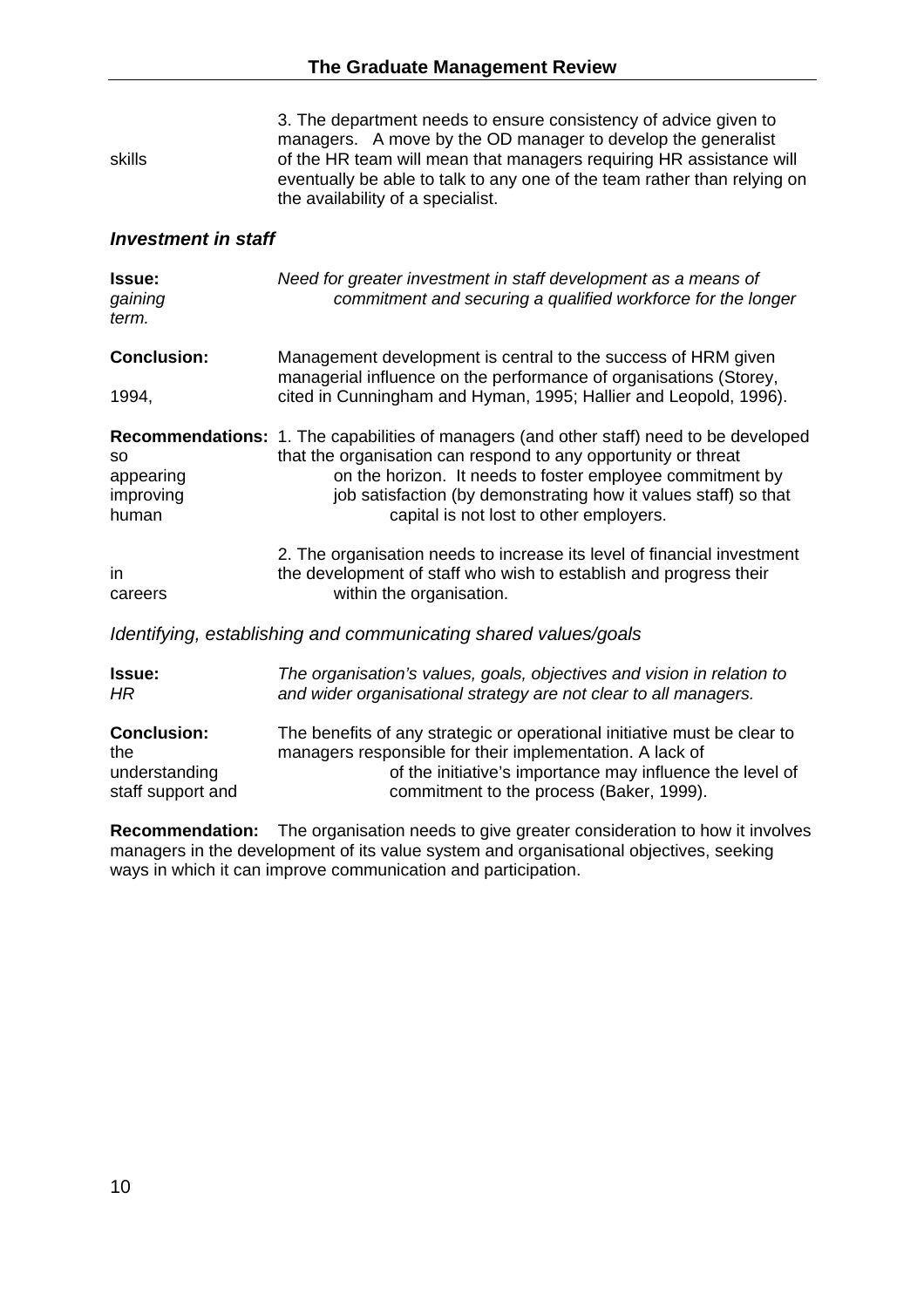#### *Department structure and responsibilities*

| Issue:<br>tΟ                           | The current HR department has insufficient staff resource to enable it<br>focus effectively on both short and longer term HR initiatives or<br>implement strategy.                                                                                                                                                                                   |  |  |  |  |
|----------------------------------------|------------------------------------------------------------------------------------------------------------------------------------------------------------------------------------------------------------------------------------------------------------------------------------------------------------------------------------------------------|--|--|--|--|
| <b>Conclusions:</b><br>development,    | 1. The HR department must develop the capacity it needs to support<br>it is to succeed (Tompkins, 2000). This means it must have sufficient<br>staff employed with expertise in job design, organisational<br>change management, employee motivation and HR theory.                                                                                  |  |  |  |  |
| department<br>be in place<br>Tompkins, | 2. Strategic HRM is unlikely to be achieved until managers are formally<br>assigned responsibility for the operational HRM and the HR<br>moves from an 'administrator' of rules and regulations to one of<br>'facilitator' and 'educator'. A team of HR generalists needs to<br>to support line managers (Perry, J & Mesch, 1997, cited in<br>2002). |  |  |  |  |
| immediately<br>specialist staff        | Recommendations: 1. Recruit additional HR generalists so the department may<br>address operational issues and reduce its vulnerability to<br>turnover. This is underway.                                                                                                                                                                             |  |  |  |  |
| address.<br>allocated                  | 2. Identify the skill level of existing managers charged with<br>implementing HR strategy and introduce training programmes to<br>This will require greater financial investment than is currently<br>to staff development.                                                                                                                          |  |  |  |  |

# **Opportunities for further research**

On reflection, one of the key things I did not confirm at interview was what each interviewee understood by the term 'Strategic HRM'; nor did I define the term for them. There is a risk that each staff member had a different perception of the term. Further clarification is recommended.

There are also opportunities to:

Review the role of operational and strategic HRM practice with line managers within the organisation.

• Consider the role and place of 'hard' and 'soft' HRM practice in a not-for-profit organisation and how this compares with the commercial sector.

# **References**

Baker, D. (1999) Strategic human resource management: performance, alignment, management. *Library Career Development*. Vol. 7 No. 5, pp. 51-63.

Cooper, D. and Schindler, P. Business Research methods. Sixth Edition. McGraw-Hill International Editions. Singapore. Pp. 140.

Coulson-Thomas (1991) Developing tomorrow's professionals today. *Journal of European Industrial Training,* Vol. 15, pp. 3-11.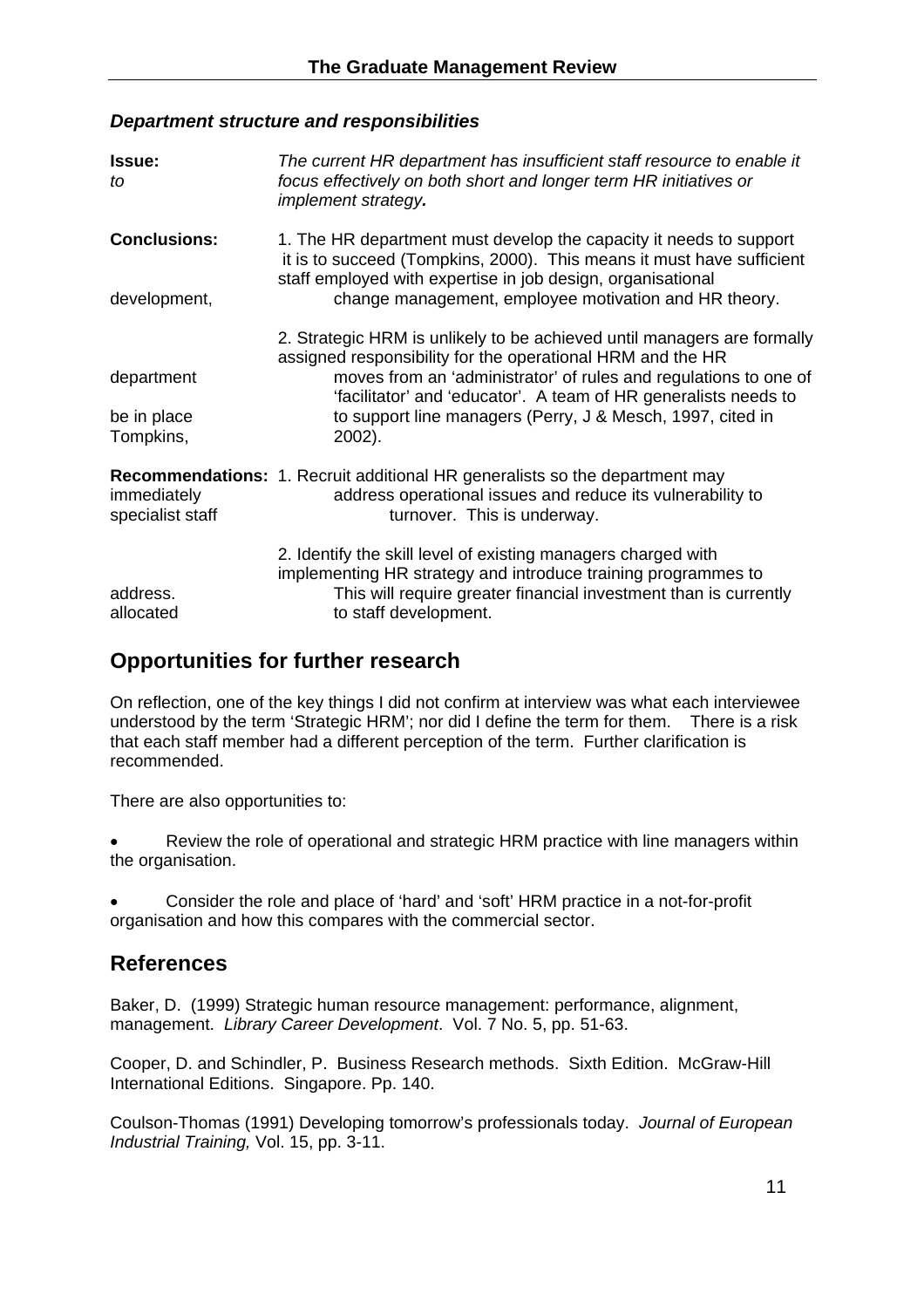Cunningham, I. and Hyman, J. (1995). Transforming the HRM vision into reality. The role of line managers and supervisors in implementing change. *Employee Relations*. Vol. 17. No. 8, pp. 5-20.

Hallier, J. and Leopold, J. (1996) Creating and replicating HRM on Greenfield sites: rhetoric or reality? *Employee Relations*. Vol. 18, No. 5. Pp 46-65

Hendry and Pettigrew (1986) The practice of strategic human resource management. *Personnel Review*, Vol. 15. No. 5, pp 3-8.

Johnson, G and Scholes, K. (1988) *Exploring Corporate Strategy*. Prentice Hall. Hertfordshire.

Kane, B. Palmer, I. (1995) Strategic HRM or managing the employment relationship? *International Journal of Manpower*. Vol. 16. No. 5. pp. 6-21.

Mabey, C.; Skinner, D.; Clark, T. (1998). *Experiencing HRM*, Sage, London.

Miller, P (1989) *Strategic HRM: what it is and what it isn't*. Personnel Management, 46-51.

Pettigrew & Whipp (1991) *Managing change for Competitive Success*. Blackwell. Oxford.

Sisson, K. (1994) Personnel *Management – A comprehensive guide to theory and practice in Britain.* 2<sup>nd</sup> edition. Blackwell, Oxford.

Skinner, D. and Mabey, C. (1997) Managers' perceptions of strategic HR change. *Personnel Review*. Vol. 26. No. 6 pp. 467-484

Storey, J. (1995) *Human Resource Management: A Critical Text*. Routledge, London.

Thornhill, A. and Saunders, N.K. (1998) What if line managers don't realise they're responsible for HR? *Personnel Review*. Vol. 27, no. 6. pp. 460-476

Tompkins (2002) Strategic human resources management in government: Unresolved issues. *Public Personnel Management*. Vol. 31. Issue 1, pp 95-110

Truss, C. (2003) Strategic HRM: enablers and constraints in the NHS*. International Journal of Public Sector Management*. Vol. 16 No. 1, pp. 48-60.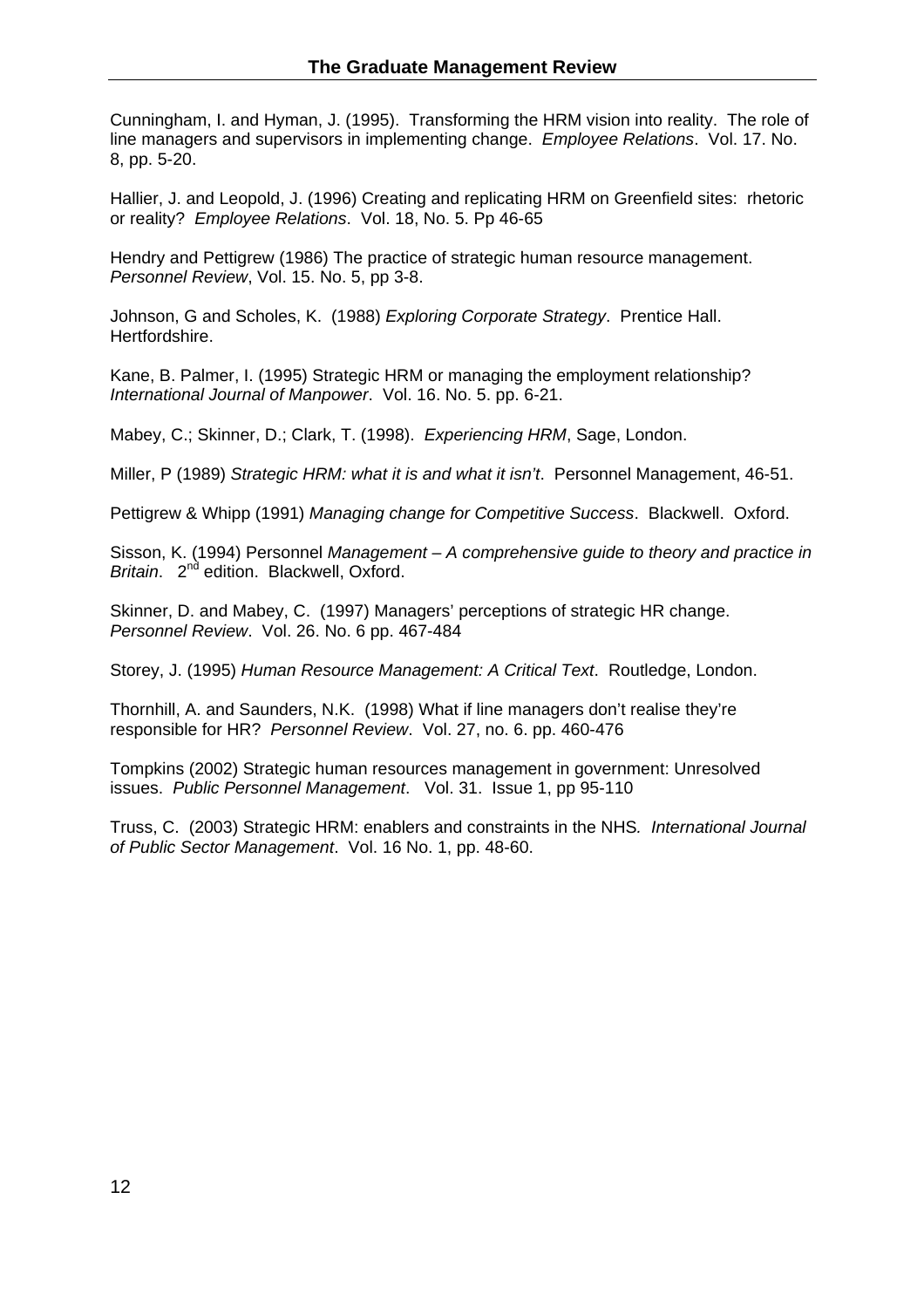# **APPENDIX 1**

#### *Interview with the CEO - Thursday 26th June 03*

1. Where do you see the HRM function sitting within HCO?

*HR has two distinct components: Administration (operational) and Strategy/Leadership. The strategic element focuses on leadership, performance, organisational values and organisational culture. The focus for many years has been purely operational. That needs to change because it is the people who drive success within the organisation. The Organisational Development manager will play a key role in the determination of organisational strategy, as well as having responsibility for carrying it out.* 

*The HRM team needs to be small and specialist. Day to day functions should be carried out successfully within the Clinical Practice Group structure. The "centre" should be responsible for process and strategy. The CPGs should be responsible for implementation. At the moment there is no over-arching strategy or cohesion. The HR department will be responsible for creating the process. There needs to be a much greater emphasis on identifying management strengths and weaknesses so that HR can facilitate learning in weaker areas. We have a need to develop people; this will help buy-in.* 

*At the highest level we need to determine where we want the organisation to go. HR will help to determine how we are going to get there.* 

2. For some time there has been no HR representation at a senior level (e.g. on the Executive). Do you see that a change is warranted?

*Absolutely. Human Resources, Information Technology and Primary and Integrated care are all under-represented at a senior executive level. We need to move away from focusing purely on The SIH and look more broadly at the whole function of Health Care delivery in Otago. The new executive will consequently have a more strategic or global perspective.* 

3. Successful strategy formulation and implementation for HR requires senior level buy-in. How would you envisage this being realised?

*The Organisation's strategy document needs to ask the question "how are we going to measure performance and develop people?" We need to agree our expectations in relation to values, performance and behaviour and encourage an environment of openness that means people feel comfortable in challenging. Peers will help set the standards expected. Transparency is an important part of this process. For example, if my performance is open to scrutiny by everyone it is very difficult for others not to agree to the same assessment of performance. If people know that their performance is going to open for others to see that in itself will lead to changes in behaviour.* 

4. What to you would demonstrate successful implementation of HR strategy and what outcomes would you be looking for?

*Success will be measured, for the organisation in two ways: through organisational performance and through a change in organisational culture and values. At the moment the organisation lacks a sense of "team". This is occurring at the highest level – even executive management. People are working in silos. How people relate to each other is very important. The organisation is very hierarchical: I want us to move away from this structure.*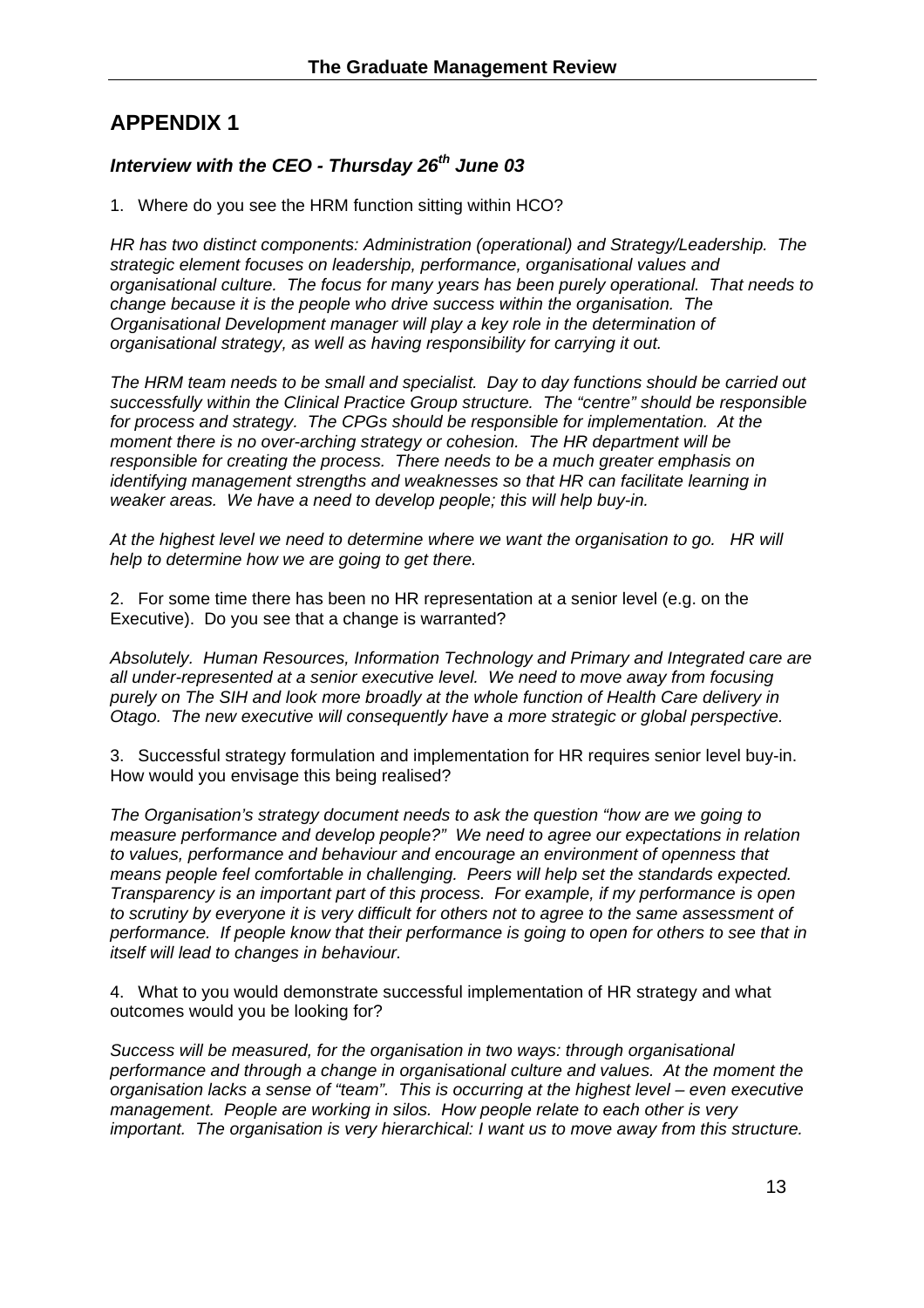*Status should be achieved through what people achieve not what position they hold within the organisation. We need to re-look at the importance of people.* 

5. There has been a change in the reporting lines for the new HR manager from the Chief Operating Officer to the Chief Executive Officer. What drove this change?

*The COO has too many direct reports and this makes it difficult to achieve everything that needs to be achieved in operational management. The change in reporting lines was done to reduce the number of line reports and allow the postholder more opportunity to drive operational management issues.* 

6. How has the role been reoriented and why?

*The change in job title from HR Manager to Organisational Development Manager is a deliberate one and signals a change in emphasis for the role from operational to strategic.* 

7. When organisations are faced with external pressures (often financial), they tend to view people purely as a commodity instead of an asset to be valued. Can you comment?

*No I don't agree. When times are tough investment in people becomes more important. Without them we cannot achieve. We have a responsibility to show our commitment to them. This is achieved through continue investment in their development and by involving them in discussions involving the strategic direction of the organisation.*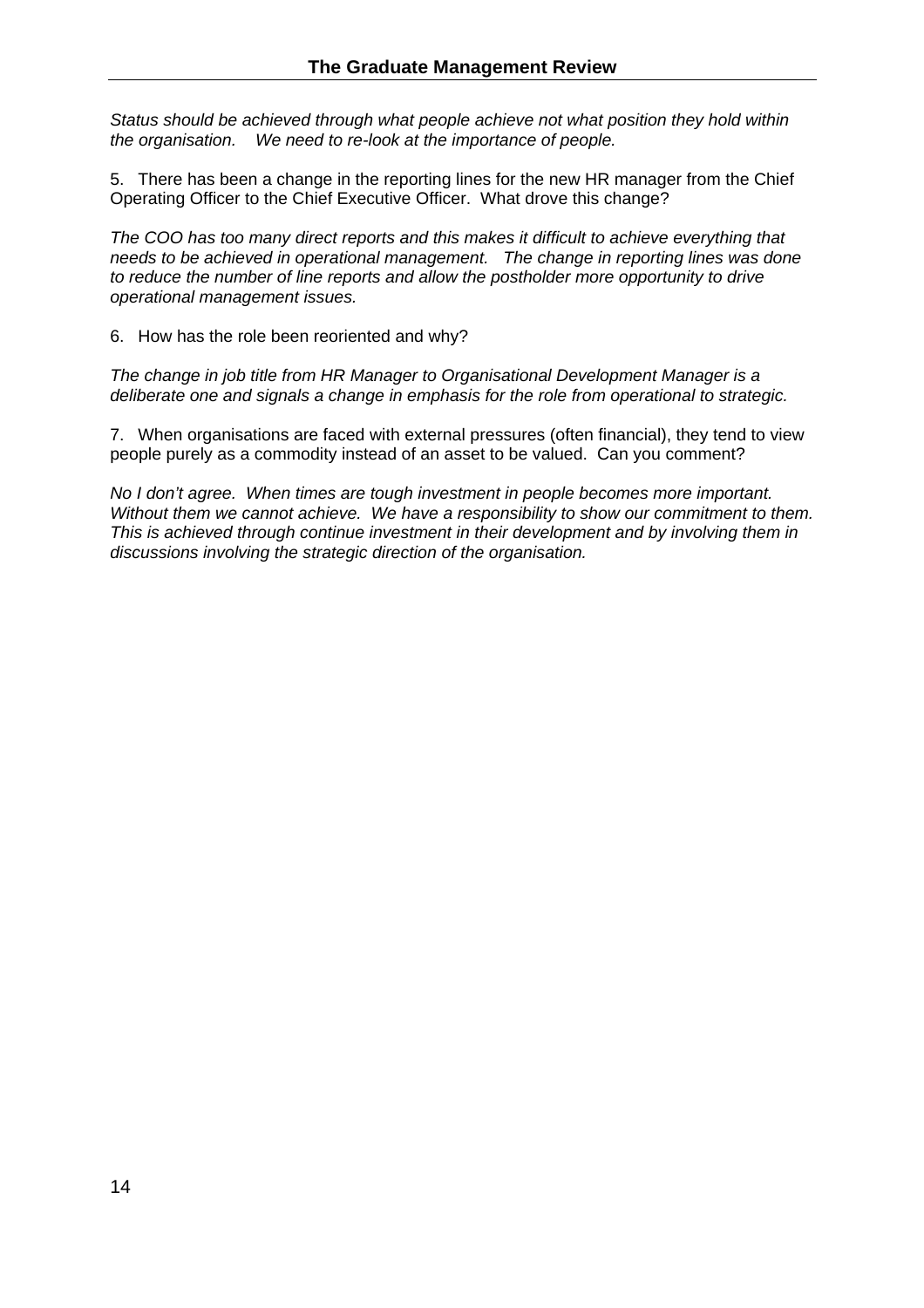# **APPENDIX 2**

#### **Interview with Organisational Development Manager 30th June 2003**

1. How did the organisation "sell" the position to you?

*Interestingly, the Organisation didn't sell the position to me at all. The interview itself didn't produce the questions I had expected. They were all straightforward questions that didn't stretch me. I was ready to undertake a new role and was keen to stay in Dunedin for the foreseeable future. Specialist HR roles in the city are rare. And I have a great interest in*  health care so it seemed the logical choice. The organisation knows approximately where it *wants to head although it didn't really articulate that clearly. It was evident that the focus was to be strategic and that's where my interest lies.* 

2. What were/are your expectations of the role?

*I don't have formal expectations as yet. The "big picture" or "vision" for HR hasn't yet been outlined to me by the CEO. I am meeting with him later this week to discuss it. What I need to say however is that we must set realistic targets. The Board wants to see a speedy impact on HR strategy however I need to temper this by encouraging them to set something more realistic. We need to start from the ground up.* 

3. The change in title from HR manager to Organisational Development Manager seems significant. Can you comment?

*The change in title signifies an increased awareness of the importance of HR at a senior level of the organisation. The organisation needs to look longer term and the Organisational Development Manager is seen to be a key player in both formulating and implementing strategy. The position has been sold as a "second level" one – i.e. it is a senior executive role.* 

*It is important to say that HR cannot work in isolation from the rest of the organisation. HR strategy follows on from organisational strategy. It needs to be involved with and to seek agreement of the executive team. Wider consultation will follow on from there.* 

*Strategy however cannot be done in the absence of core HR information. For example, you can't begin to plan your future workforce if you don't know what you have to begin with. Before I can even look at strategy I need to get the baseline information established, i.e. the core components of operational HR.* 

4. What is your vision for the HR department? How do you see it functioning?

*Previously the HR roles have been specialised. This leaves the department very vulnerable if someone leaves – as has recently been the case. It is important to introduce more generalist skills – whilst drawing on the specialist skills that each member has. That way everyone learns, our skill base is strengthened. Ideally I would always like to have a "learner" in the department. This is a fabulous training ground for staff. The reality at the moment however is I need to employ people who can hit the ground running.* 

*As for structure, the initial plan is have four generalists in post. Each generalist would support a group of CPGs, and offer the full range of HR services. If they don't know the answer they will go back to the central HR team, get the information and then return to the manager. I would like the department to be bigger but it's a start.*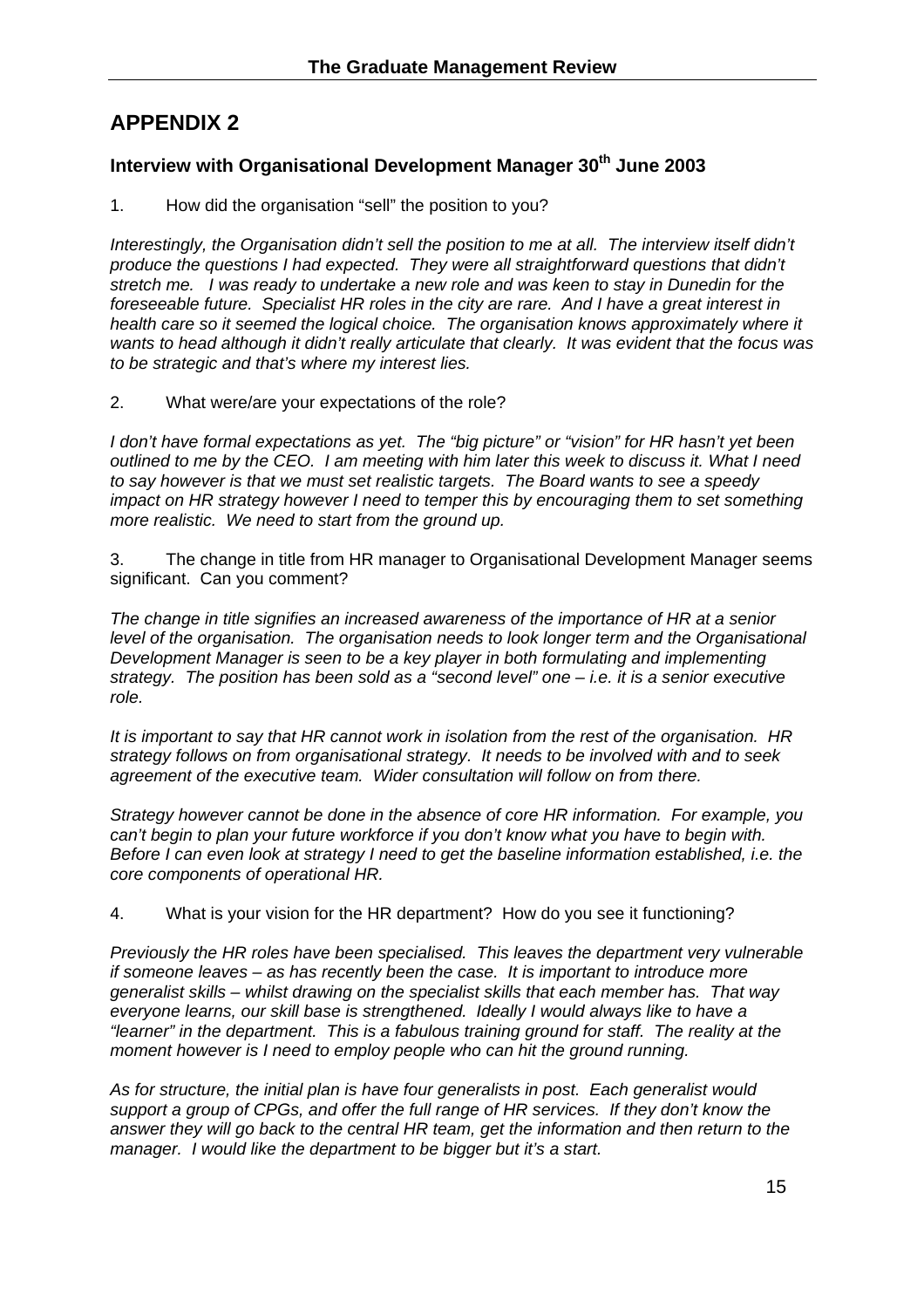*Our aim is to support managers in what they do. Day to day responsibilities for HR need to be devolved to managers with a greater emphasis placed on teaching managers how to do the HR work – HR should not be a secret!* 

5. What are the department's key priorities?

*At a senior executive level the realisation is already there that we need a longer-term focus because the organisation is vulnerable to staff turnover and there are difficulties in attracting health professionals. Our strategy must be to secure the workforce over a longer period. The first step however is to identify what we've got already. My first priority however is to get a strong team of HR advisors in place. We can't do anything remotely strategic until I have some "bodies" on the ground.* 

*We need to ensure consistency and quality of advice first so core operational HR practices need to be in place. Only then can we really begin to look strategically. However all HR personnel will be involved in both organisational and strategic work – you can't have one without the other.* 

*A core priority for the next few months is "Recruitment". This has been determined for DHBs by national initiatives. This incorporates workforce planning across the entire spectrum of professions. Developing a job evaluation system is also something I believe to be a key priority although it may not happen as soon as is ideal.* 

6. Success criteria for the HR department?

*That in 18 months the policy frameworks are in place for HR function – this includes the areas of planning and policy, Recruitment, employee relations, performance management, remuneration, people development.* 

7. How are you going to get organisational buy-in to the HR function?

*The HR department needs to be more visible and clearly accountable for the work they do. HR professionals need to be out there working along side managers guiding and educating them. However of foremost importance is the need to provide consistent and sound advise – no matter who in the HR team managers are talking too.*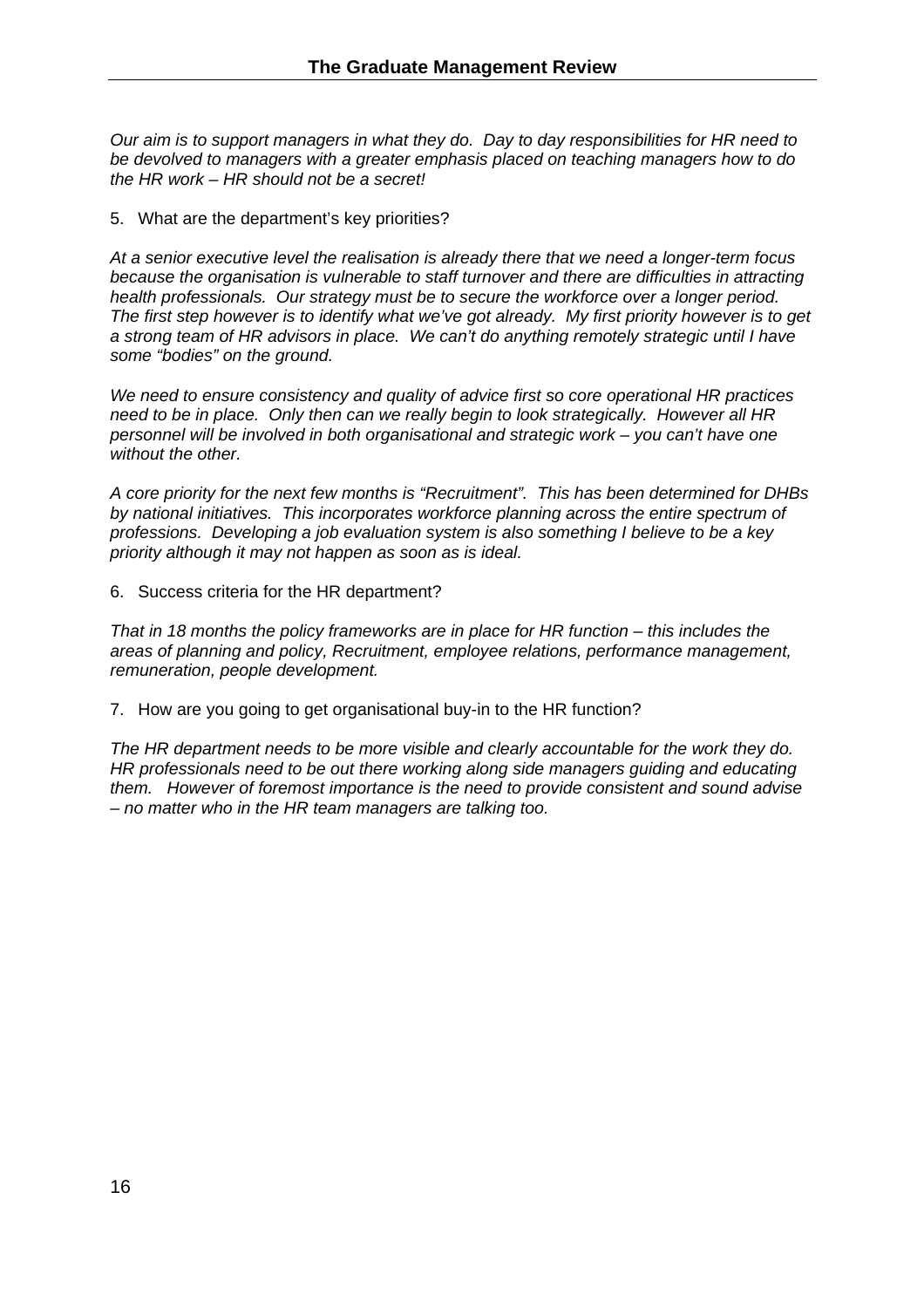# **APPENDIX 3**

#### *Interview with HRM Consultant – Wed 25th June 03*

1. What were your expectations/reality of the role when you joined the Organisation?

*I was recruited to undertake a specific management role – Remuneration and Database (benchmarking). There was to be a strategic component – I was to provide a significant input into the remuneration strategy/policy and ensure their evidence in the practice of remuneration.* 

*Both HR consultants were appointed on the understanding that they would make a major impact on organisational human resource management.* 

*In reality the role quickly became an operational one – covering general human resource management issues, industrial relations, participating in working parties for progression criteria for specific staff groups (e.g. Speech Language Therapists), policy development (update/modify HCO policies to include best practice and launch recruitment model).* 

*Job evaluation and benchmarking systems did not exist but there was an opportunity to develop them, however these not seen by Senior Management as the role of the HR Consultant.* 

2. How does the role of HR add value to the organisation?

*Although feedback from managers evidences that they are generally happy with the support received by HR, we are not necessarily seen as adding value to the organisation. We are not currently involved in driving HR policy or function at a senior level. There is no representation there.* 

3. Is there an intention to change the role/function and if so why/how?

*The appointment of the new Organisational Development manager provides a good opportunity for more senior exposure to the HR function, especially strategy – providing the post-holder does not get too involved in operational HR. Her agenda has not yet been clearly articulated. She is still learning about the organisation.* 

4. Is there senior management commitment to the importance of HR at HCO? How is this demonstrated/how would it need to be demonstrated?

*I believe there is a mixed level of commitment to HR at the moment. This is probably best evidenced by the lack of representation of HR in such things as planning days for the organisation and at a senior level. However this is changing, particularly with the appointment of the new Organisational development manager who reports directly to the CEO – the person charged with driving the organisation's vision and future strategy. We certainly need more exposure – people are the cornerstone of the organisation – everything the organisation does/aims to do needs the support of the staff in order to ensure its success. Getting buy-in to the process will be an exciting challenge.* 

5. There have been some recent changes to personnel in HR. In your opinion what factors have influenced these changes?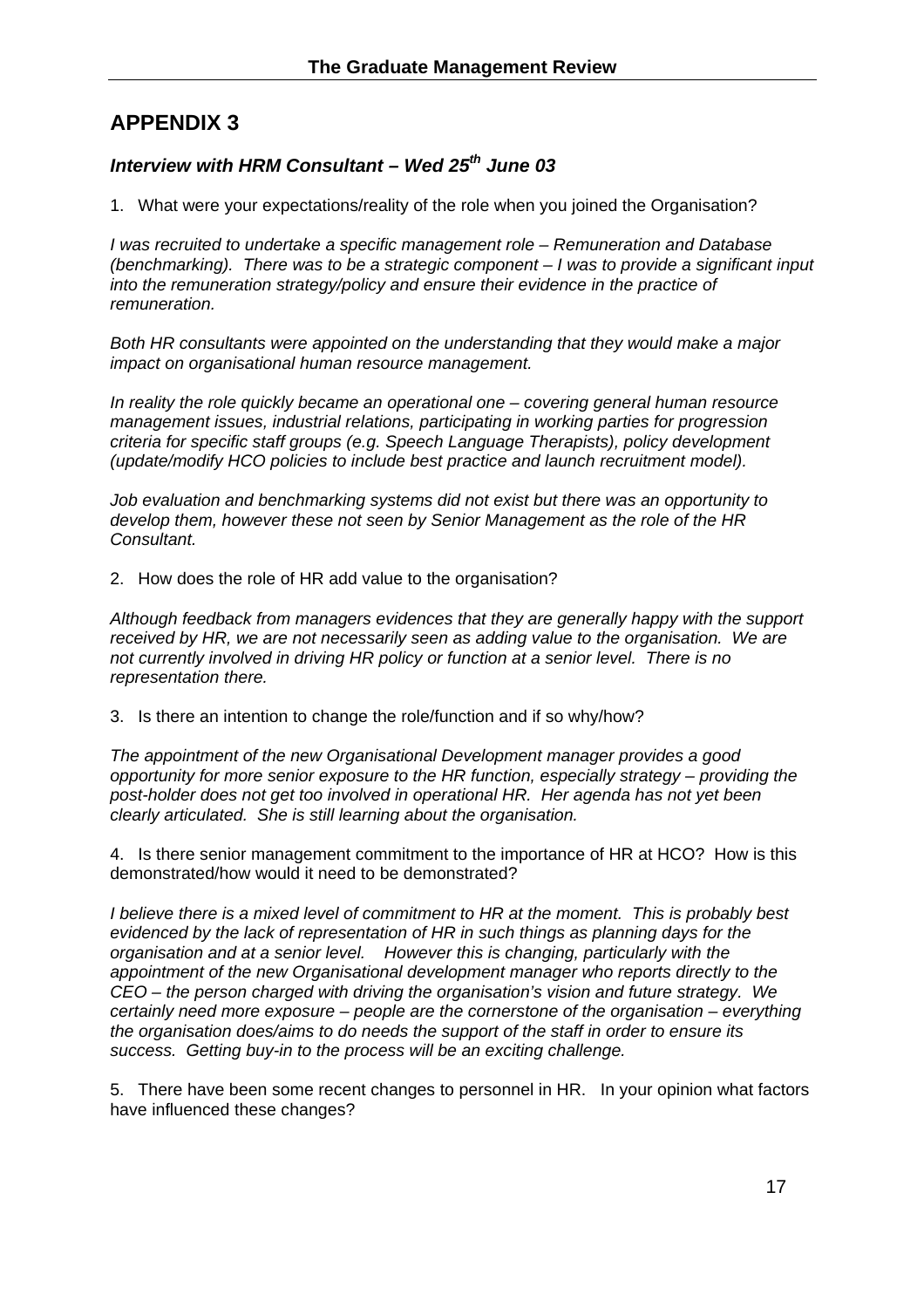*The change in reporting lines of the new Organisational Development manager from COO to CEO hopefully signals that HR needs to have a greater involvement in organisational strategy. By having representation at senior executive level the HR team should be in a better position to develop an HRM strategy that reflects the wider organisational goals. It is important here however that strategy is filtered down to all members of the HR team (and other managers) so that expectations are clear.* 

6. What do you believe the role of HR should be in this organisation and why?

*HR needs to maintain its specialist focus. These people will charged with developing strategy and providing support to managers to help implement it. Day to day HR work should be carried out within the CPG structure, with HR playing a leading role in training and development, policy development, performance management, recruitment and remuneration strategies. A lot more work needs to be done on utilising and developing HR information for planning purposes (e.g. workforce planning) and also on communication across the CPGs. At the moment there is no overarching policy on how we should implement HR practice. This has resulted in huge variations in practice throughout the organisation. We need to be developing the strategy and then helping CPGs implement them through training, advice and ongoing support.* 

*Ideally I believe there should be team of up to nine people in the HR team. This team would comprise:* 

- *Organisational development manager (representative on the Senior Executive).*
- *(Responsible for leading HR strategy development)*

• *Three specialists (Industrial Relations; Recruitment and/or Training/Development, Remuneration and performance management). These people would have a strategic focus but would also participate in operational issues.* 

- *Three generalists who provide advise and support to the CPGs*
- *Two HR administrators who undertake data analysis, general queries.*

*Within the HR team there also needs to be developmental opportunities, hence the combination of specialists and generalists.* 

7. Does the HR departmental have its own strategy/goals/values/vision?

*The HR department did try and develop its own value system, however it really does need to reflect that of the wider organisation. There is currently no over-arching policy – people work in silos. We all need to be heading in the same direction. HR strategy needs to follow organisational strategy.*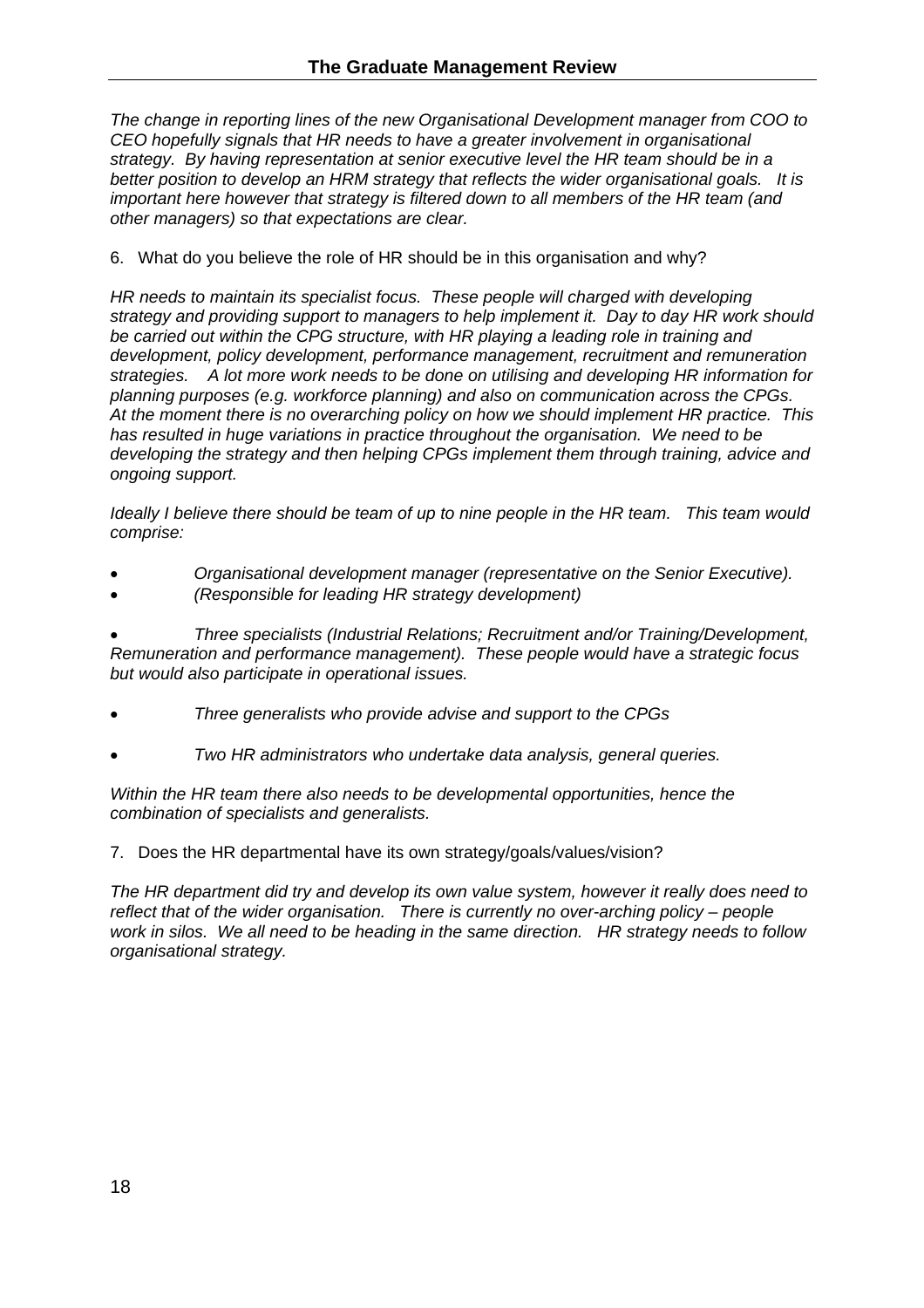8. How do HCO managers view the role of HR specialists?

*Feedback from CPG and other operational management staff has been great. At HCO it takes a while to get known and trusted as experts – it certainly helps if you "get out there". The focus has primarily been on operational, day-to-day issues such as helping with disciplinaries, assisting with interviews and performance management problems, rather than helping implement organisational HRM strategy.* 

9. Models of HRM delivery – hard or soft?

*Geared I think towards hard. Valuing the contributions of all staff is essential to organisational success. People can feel like commodities rather than valued assets. The culture here is one that people aren't always encouraged to contribute in the way I think they should be.*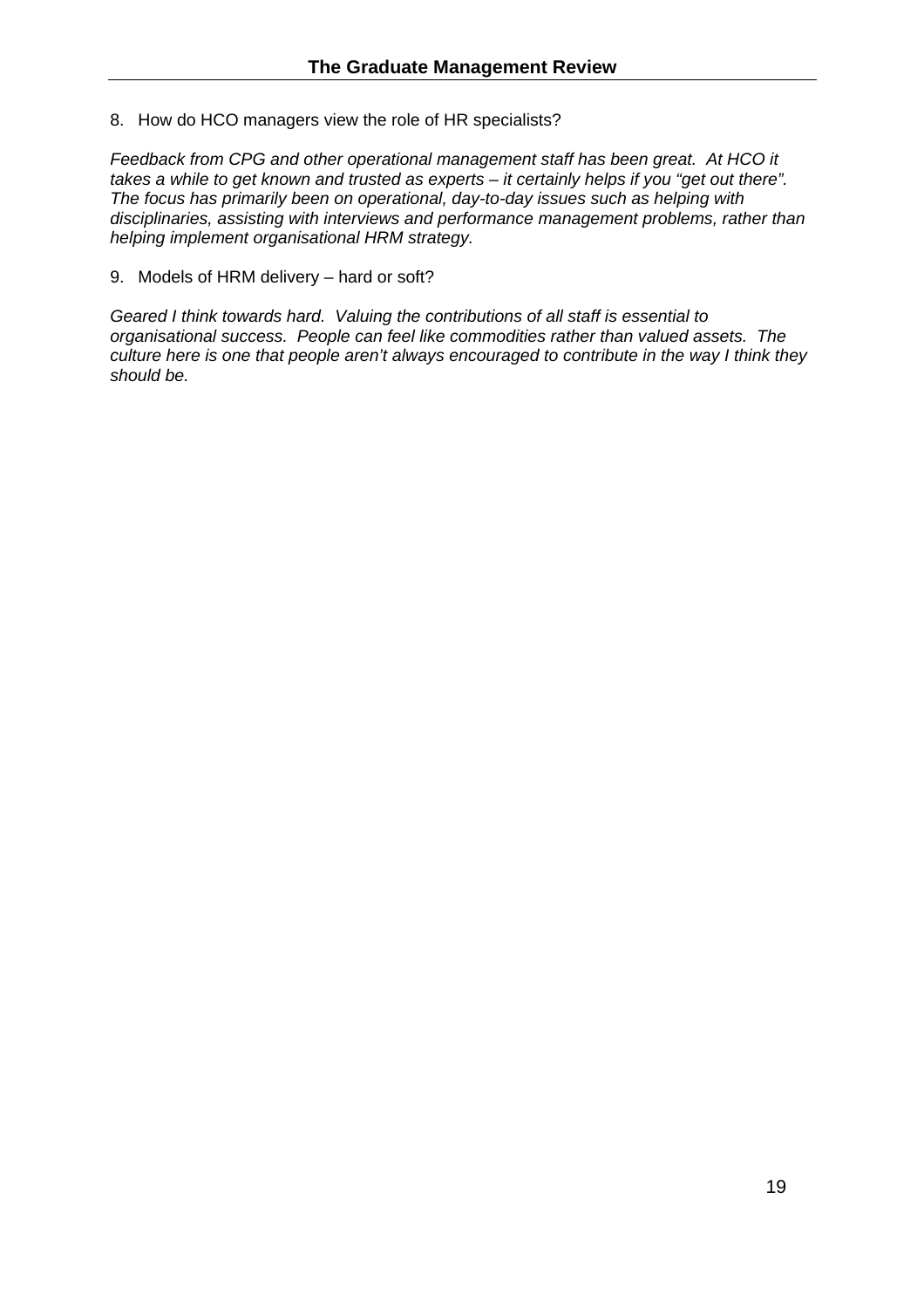# **APPENDIX 4**

#### *Interview with former Industrial Relations Specialist Mon 23 June 03*

1. What is the current function of the HR department at HCO?

*Purely operational: The capability (in existing HR professional staff) for strategic HR management exists however the emphasis has been on reacting to situations rather than planning for the future.* 

2. Is there senior management commitment to the importance of HR at HCO? How is this demonstrated/how would it need to be demonstrated?

*In 1995/96 the HR manager role was disestablished and the focus went from strategic (the HR manager sat on all senior level committees) to operational. The HR team comprised of two staff – an IR specialist and an HR specialist. General managers were introduced and they took responsibility for setting a lot of organisational policy however when these position were disestablished in 1998 a new HR manager was appointed and reported to the CEO along with the Chief Financial Officer. The creation of the COO position saw a change in reporting lines again for the HR manager and the position has remained relatively operational since that time.* 

*It should be noted that the General Manager role, although effective in terms of achieving major change and bringing the organisation's financials back into the black, the human cost*  was substantial with many senior staff lost to the organisation and the culture of fear well *established.* 

*It is hoped that the change in the HR manager function to Organisational Development manager signifies a much greater investment in human capital.* 

3. There have been some recent changes to personnel in HR. In your opinion what factors have influenced these changes?

*In essence the change in reporting lines for the new Operational Development Manager from COO to CEO takes the organisation back a few years when this was the original set up. The current COO has a significant operational focus – the CEO a strategic one. Hence it makes sense to have the Development manager report to the CEO. The postholder will become an advisor to the wider organisation on HR matters but will also look longer term and hopefully drive the HR strategy.* 

*The change in reporting lines signifies a change in how HR should be viewed within the organisation, i.e. it is important.* 

4. Does the HR departmental have its own goals/values/vision/strategy?

*The department did develop its own value system and goals however this was done in isolation of the HR manager, (an external consultant) at the time. Her role had not been communicated to the rest of the HR team and she worked separately from them for the eight months she was there. It was therefore not possible to have any sense of where the organisation was heading. One of the goals the team set for themselves was to provide each other with peer support, encourage learning and open communication. This made a difficult time easier to bear.*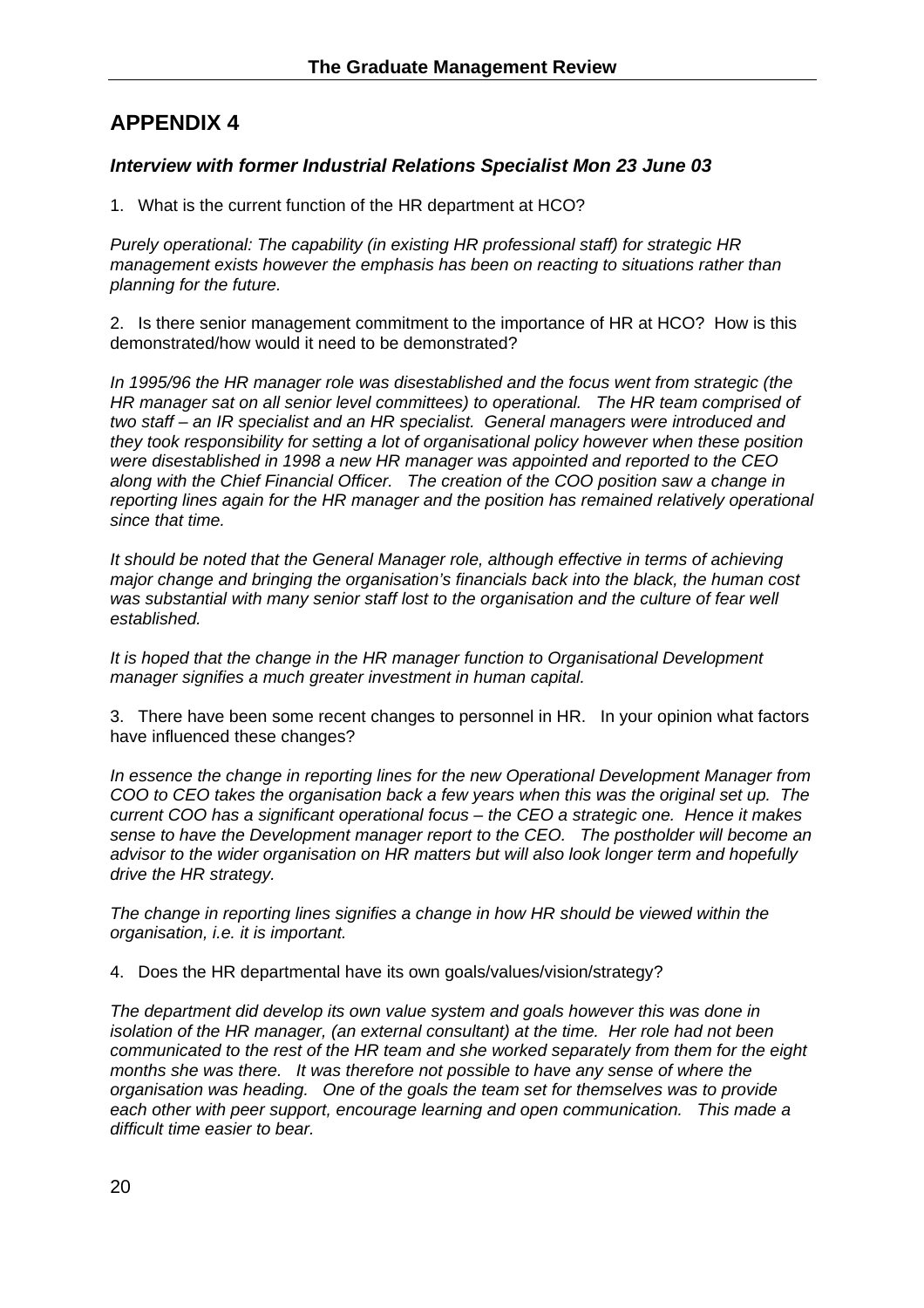5. How does the HR strategy link with the organisation's strategy?

*Although formal objectives for the HR team were developed for the 2000-2003 business plan there was no buy-in from the CPGs because they did not assist in its formulation. One of the greatest challenges for the organisation is to ensure that each area's problems are coordinated centrally. That way strategy can reflect what the whole organisation actually needs to address, rather than what it perceives to be the issues.* 

*The organisation's business plan is currently developed in isolation from the CPG managers. Senior Executives develop the key objectives but there is no consultation or understanding of key priorities. There is nothing from the top that drives the process for Human Resources. It is not linked with Service Area business plans.* 

*The strategic plan for HR needs to reflect where the organisation is heading and outline where HR fits. It needs to cover how generic organisational strategies will be implemented as well as outline specific priorities for managers.* 

6. What do you believe the role of HR should be in this organisation and why?

*For rapid progress I believe we need to have an HR manager that is responsible for HR strategy. This individual would be the proactive member of the team who looks longer term and helps to drive organisational change in HR practice. The Organisational Development manager (previously the HR manager) will have a key role in managing relationships with managers and staff. Although strategic in focus she will need to manage the welfare of her own HR staff. To support her, she needs an operational team of three to four specialists – these people take on more of an operational focus – they are the reactionaries.* 

*An IR specialist is key in an organisation dominated by powerful unions – this person has a key role in developing and managing positive relationships with the unions. You also need a training and development manager. This person would also have a strategic focus and would look at identifying and enhancing the skill set of current managers – providing good development and learning opportunities will help reduce organisational vulnerabilities as a result of turnover, and will provide an incentive to grow with the organisation.* 

*We also need to look much more closely at why people stay with the organisation and why they leave. Individual managers may capture this data in their own area but at present there is no process for capturing this information for the benefit of the whole organisation.* 

*The current culture of "blame" that is inherent in the organisation needs to change. As a learning organisation it should be okay to make mistakes and go on from there. There needs to be better support structures for managers of all levels.* 

7. How do HCO managers view the role of HR specialists?

*The organisation's perception is the HR is operational/reactive. This works well however there is a lack of clarity over the value of HR. The previous HR manager worked in isolation from her team and thus it was difficult to understand what role the department was expected to play. The new manager needs to ensure a greater focus on peer review, training and team building. A strong HR team will be able to provide a much more cohesive service to the organisation.* 

*HCO has adopted the term "learning environment" however there is currently very little work done on workforce planning – how many staff do we have, how many do we need; what is*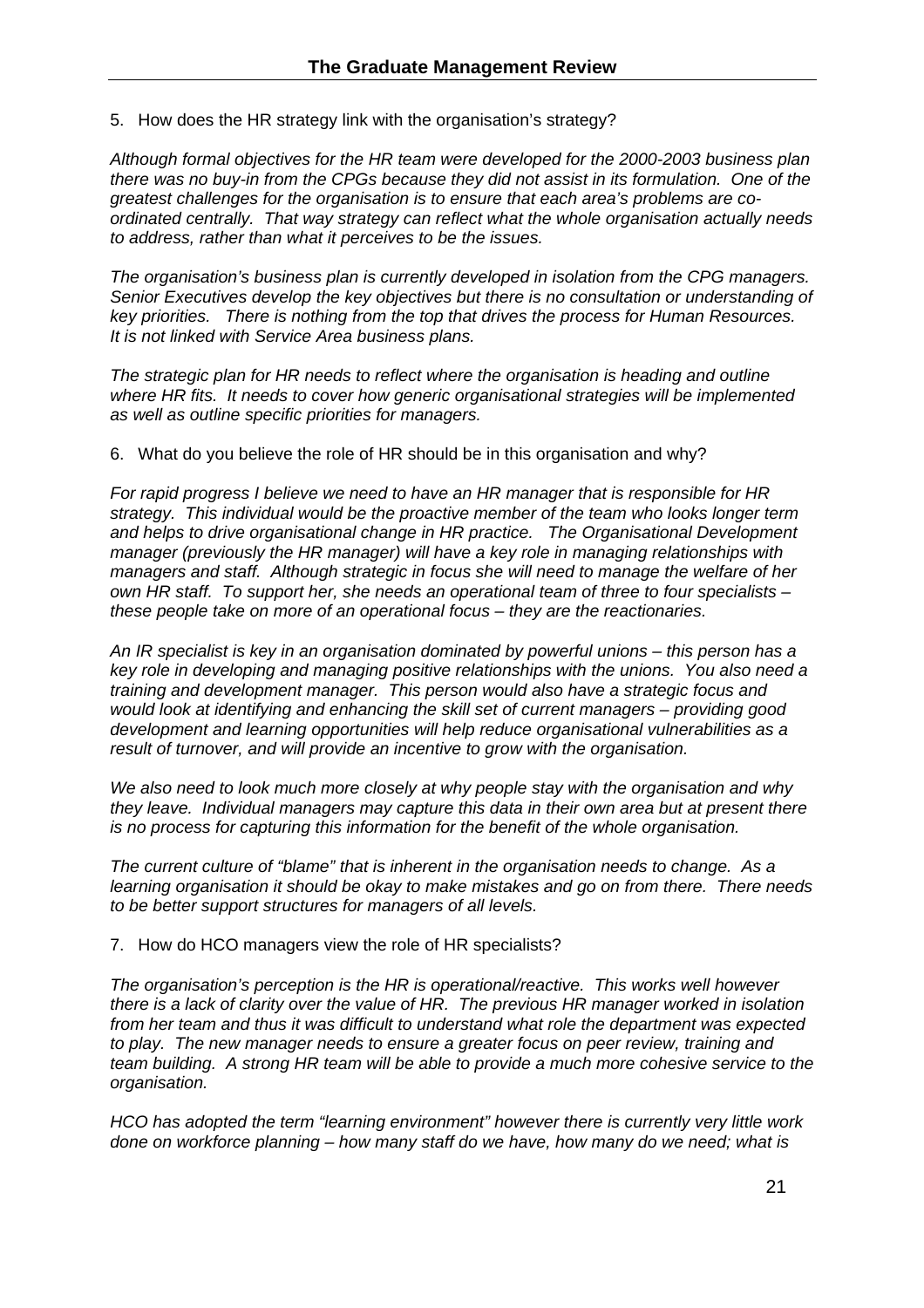*the effectiveness of our recruitment strategies, what is the impact of sick leave, turnover, gender, age on our workforce?* 

*There is currently no over-arching HR plan for the organisation and this means HR practice is uncoordinated.* 

8. Models of HRM delivery – hard or soft?

*A tendency towards hard I believe. The organisation is focusing on the commercial aspects of the business and perhaps is not valuing the contribution people are making. In my opinion the organisation needs to take on board the ideas of the staff working at grass roots level and more openly demonstrate their commitment to their development.*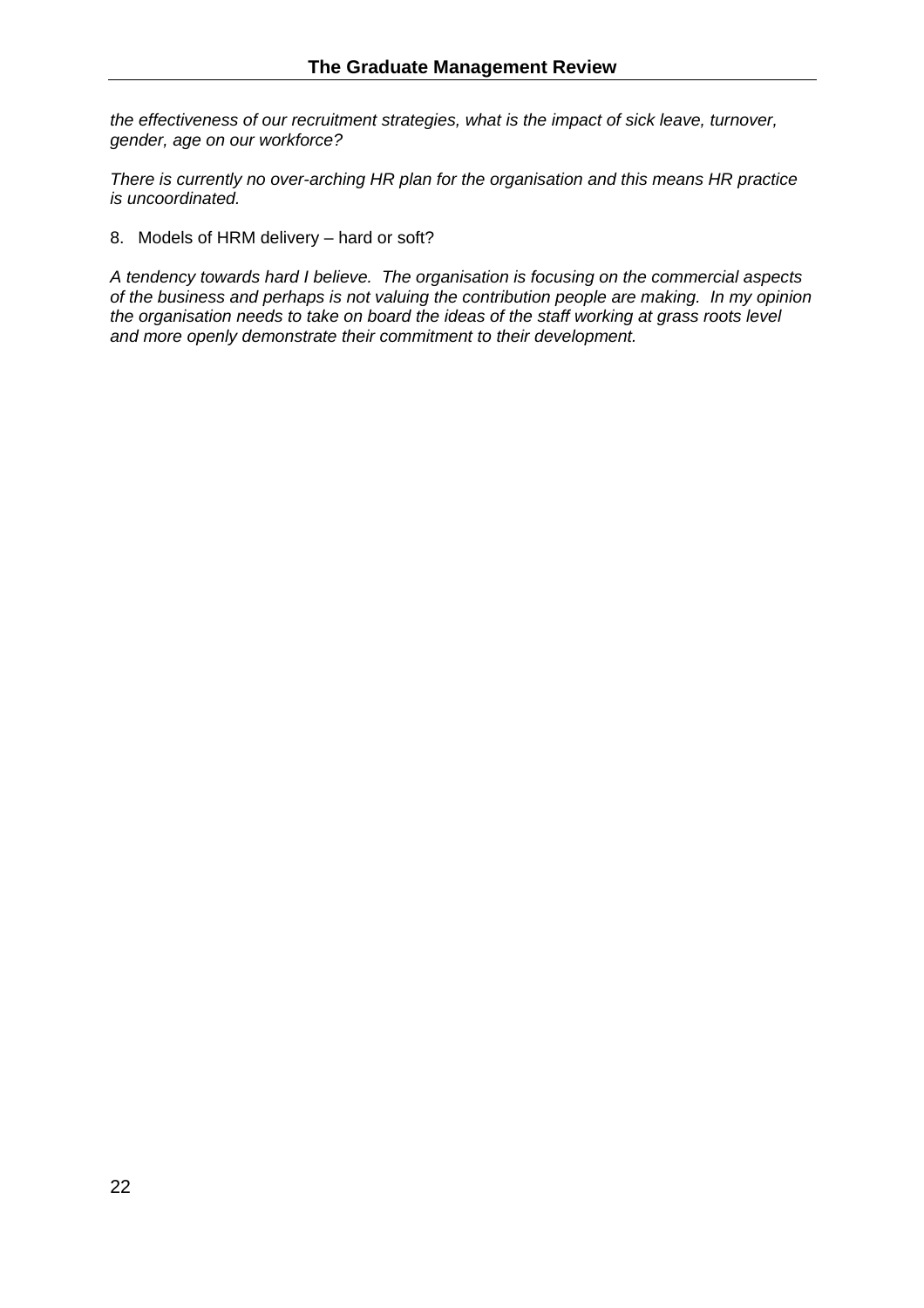# **Emotional Intelligence-Based Leadership**

# **Hamish G. H. Elliott \***

# **Abstract**

*Emotional intelligence is receiving increasing attention from both academic-press and popular-press in its challenges to previously-held normative theories. One developing paradigm is that of Emotional Intelligence-based Leadership that has become popular for identifying potentially effective leaders, and as a tool for developing effective leadership skills. Despite this popularity, there is only limited theoretical discussion and empirical study, and reports are dichotomised between popular-press and academic-press. This paper integrates both the popular and scholarly theories and empirical research of Emotional Intelligence-based Leadership into a comprehensive review.* 

#### **Introduction**

In his highly influential Harvard Business Review articles, Daniel Goleman (1998a; 2000) challenged the fundamentals of the pervading dominant theories of organisational leadership by proposing that "IQ and technical skills are important, but emotional intelligence is the sine qua non<sup>1</sup> of leadership" (Goleman, 1998a, p. 93). Extending the reaches of his top selling book *Emotional Intelligence* (Goleman, 1996) into management theory and its fields of leadership and human capital development, Goleman brought the limelight of the corporate world onto a relatively undeveloped field of psychology, developing it's paradigmatic structure (Goleman, 2001b; Kuhn, 1996). This paper seeks to explore (1) the concepts of emotional intelligence (EI) and the models that encapsulate them; (2) the need for leaders to use emotional intelligence; (3) the model of EI-based leadership; and (4) the empirical support for EI-based leadership.

#### **What is emotional intelligence?**

Emotional intelligence is "the ability to perceive emotions, to access and generate emotions to assist thought, to understand emotions and emotional knowledge, and to reflectively regulate emotions so as to promote emotional and intellectual growth" (Caruso, Mayer, & Salovey, 2002, p. 56). Essentially, EI refers to one's ability to recognise and regulate emotions in oneself and others (Goleman, 2001a). George (2000) defines the term 'emotion' by distinguishing the difference between emotion and mood as intensity. Moods are more pervasive and generalised feeling states that are relatively independent of the events or circumstances that may have caused the mood in the first place and are low intensity feelings that do not interrupt activities (George, 2000). Conversely, emotions are high intensity feelings that are triggered by either internal or external stimuli, demand attention, and interrupt cognitive processes and behaviours.

<sup>\*</sup> This assignment was for MANT407, Advanced Human Resource Management. Supervised by Associate Professor Graham Elkin

 $\overline{a}$  $1$  An essential condition or element; an indispensable thing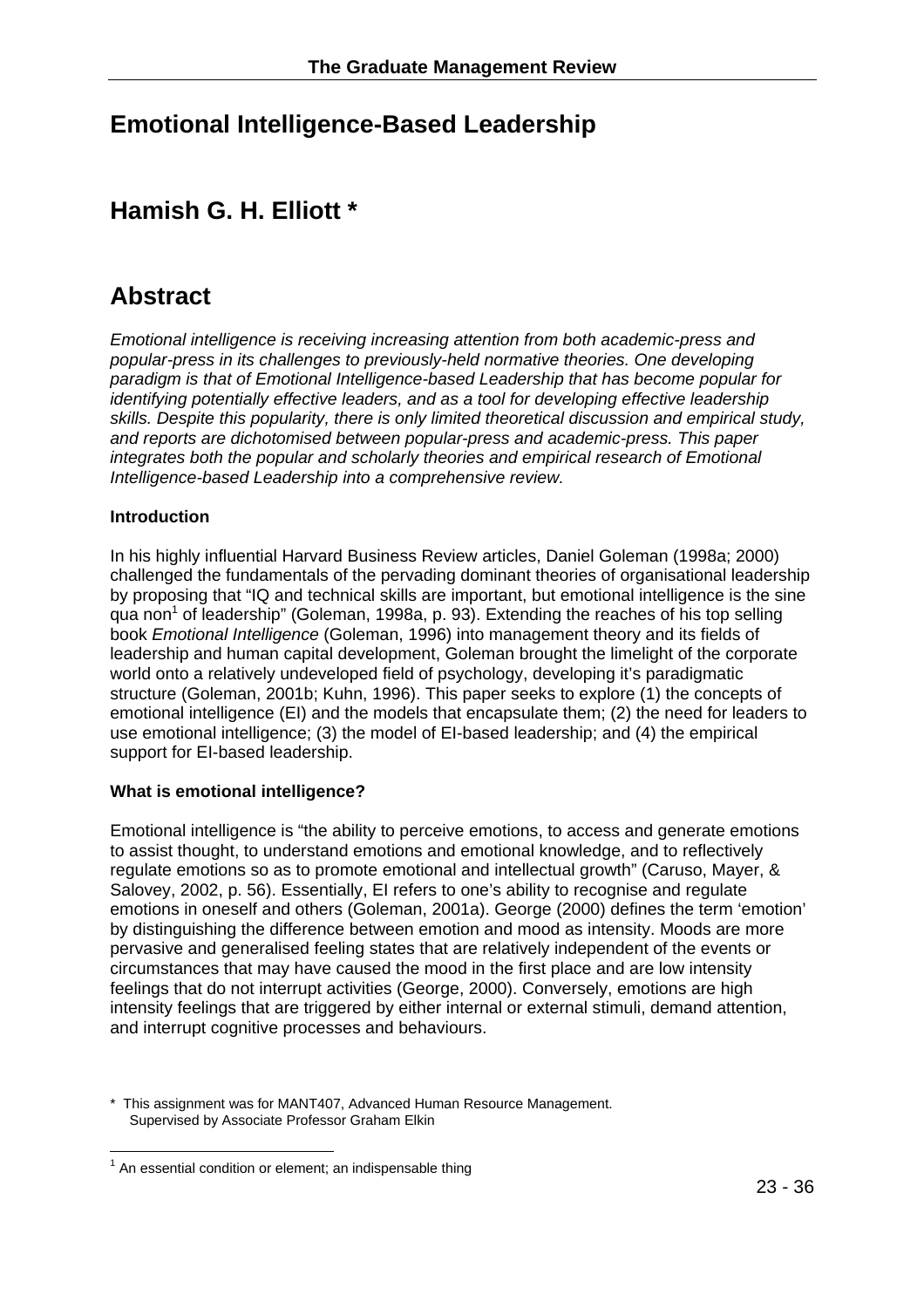While, this intensity causes them to be more fleeting than moods, they are generally the underlying causal factor of moods. Once the emotional intensity has subsided because the individual has cognitively or behaviourally dealt with the cause, the emotion can linger on in a less intense feeling or mood (George, 2000).

While the sampling provided here is brief and indicative of a wider theory, it can be concluded that, feelings and emotions are intimately connected to the human experience and are intricately bound up in the ways that people think, behave, and make decisions (George,  $2000)^2$ . The abilities to manage these emotions are categorised into emotional abilities and competencies by two dominant models of EI, Salovey and Mayer's (1990) Ability model and Goleman's (1996) Competency (Mixed) model and their refined versions.

#### *Salovey & Mayer's ability model of emotional intelligence*

The Ability model of EI was first constructed by Salovey and Mayer (1990) and begins with the idea that emotions contain information about relationships and whether these relationships are actual, remembered, or imagined, they coexist with emotions - the felt signals of the relationship's status (Mayer, Salovey, Caruso, & Sitarenios, 2001). Salovey & Mayer's four branch Ability model of EI facilitates an ability to recognise the meanings of emotions and their relationships, and employ them to enhance cognitive activities (Mayer et al., 2001). The Ability model divides EI into four branches: (1) perceiving emotions, (2) using emotions to facilitate thought, (3) understanding emotions, and (4) managing emotions in a manner that enhances personal growth and social relations (Dulewicz & Higgs, 2000; Mayer et al., 2001; Salovey & Mayer, 1990). The model has undergone continual improvement since its construction and the most recent version is offered by Caruso, Mayer, and Salovey (Caruso et al., 2002), represented in Table 1.

The *Perceiving* branch addresses the perceptual skills of self-identification of emotions in thoughts, identifying emotions in other people, accurate expression of emotions, and the ability to differentiate and discriminate between accurate/real and inaccurate/phoney emotions (Caruso et al., 2002). The second branch, *Using Emotions*, advocates their use in prioritising thinking by directing attention to important events/factors, to generate emotions that assist judgement and facilitate decision making, to utilise self-mood swings to change perspective, and to use different emotional states to promote different means to problem solving (Caruso et al., 2002).

The third branch, *Understanding Emotions*, is based on the ability to understand complex emotions and emotional 'chains', the transition of emotions through stages, the ability to understand relationships among emotions, and interpret the meanings emotions convey (Caruso et al., 2002). The fourth branch, *Managing Emotions*, encompasses the ability to reflectively monitor emotions and stay open to them, and the ability to engage or detach from emotions. The branch also advocates the ability to determine whether an emotion is clear or typical, and the ability to solve emotion-based problems without necessarily suppressing the negative emotions (Caruso et al., 2002).

erthald continuum and the EI paradigm, it must be acknowledged that EI is distinct from that that is distinct from the EI paradigm, it must be acknowledged that EI is distinct from predispositions to experience certain kinds of emotions related to the personality traits of positive and negative affectivity (George, 2000). It must also be noted that the term 'emotional' is used broadly to refer to moods as well as emotions, and that EI covers the extent to which people's cognitive capabilities are informed by emotions and the extent to which emotions are cognitively managed (Dulewicz & Higgs, 2000; George, 2000).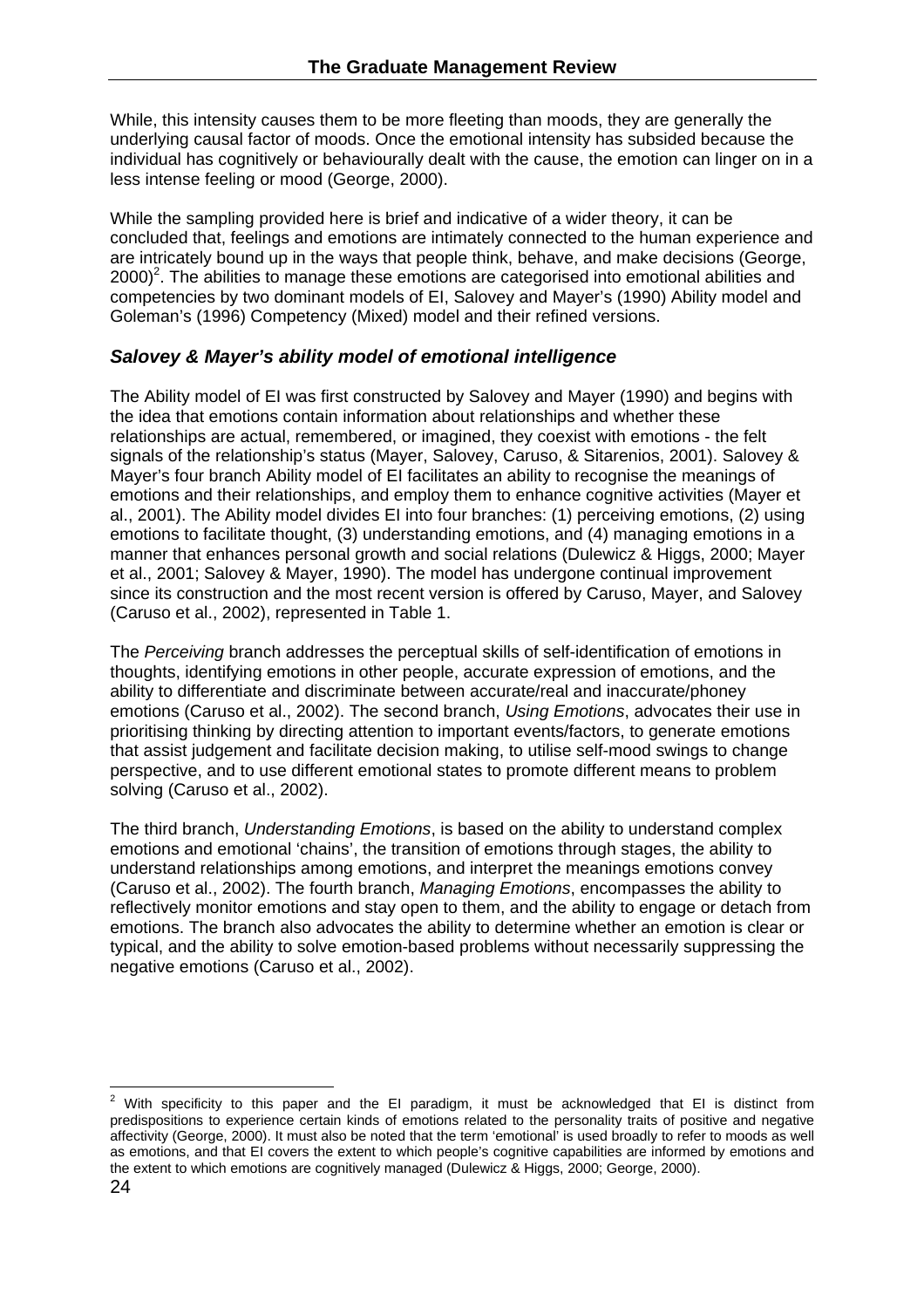| <b>Ability</b>  | <b>Skills</b>                                         |
|-----------------|-------------------------------------------------------|
| Perceiving      | Identify emotions in thoughts                         |
|                 | Identify emotions in other people                     |
|                 | Express emotions accurately                           |
|                 | Discriminate between accurate and inaccurate feelings |
| <b>Using</b>    | Prioritise thinking by directing attention            |
|                 | Generate emotions to assist judgement                 |
|                 | Mood swings change perspective                        |
|                 | Emotional states encourage problem solving            |
| Understanding   | Label and recognise relations among emotions          |
|                 | Interpret meanings emotions convey                    |
|                 | Understanding complex feelings                        |
|                 | Recognise emotional transitions                       |
| <b>Managing</b> | Stay open to feelings                                 |
|                 | Engage/detach from an emotion                         |
|                 | Reflectively monitor emotions                         |

|  |  |  | Table 1 The Ability Model of Emotional Intelligence (Caruso et al., 2002, p. 57) |
|--|--|--|----------------------------------------------------------------------------------|
|  |  |  |                                                                                  |

#### *Goleman's emotional competencies model*

In Goleman's (1998b) book, *Working With Emotional Intelligence*, he builds on his first book (Goleman, 1996) and provides the first concrete and authoritative fusion of emotional intelligence and the organisation. Where psychological theorisation has defined EI in terms of individual traits, emotions, values, and behaviour (Dulewicz & Higgs, 2000), Goleman (1998b) aligns psychological and organisational management theory by using Boyatzis' (1982) concept of competency: an underlying personal characteristic such as motive, trait, skill, self-image, or knowledge, that one uses for performance.

Goleman (1998b) defines *emotional competence* as a learned capability based on emotional intelligence that results in outstanding work performance. Goleman's (1998b) competency theory of EI includes 25 competencies that were grouped into five categories similar to his earlier work: (1) *Self-Awareness*: emotional awareness, accurate self-assessment, selfconfidence; (2) *Self-Regulation*: self-control, trustworthiness, conscientiousness, adaptability, innovation; (3) *Motivation*: achievement, commitment, initiative, optimism; (4) *Empathy*: understanding others, developing others, service orientation, leveraging diversity, [socio-] political awareness; and (5) *Social Skills*: influence, communication, conflict management, leadership, change catalyst, building bonds, collaboration and cooperation, team capabilities. The theory postulates that the more competencies one has, the more emotionally intelligent they are.

In Goleman's latest publications, *The New Leaders* (Goleman, Boyatzis, & McKee, 2002) and *An EI-Based Theory of Performance* (Goleman, 2001a), he presents a new version of his original model that is more organisationally aligned to provide a means of EI-based performance, and specifically for leaders, as demonstrated in Table 2. The change reflects statistical analyses (Boyatzis, Goleman, & Rhee, 2000; Goleman et al., 2002) that supported collapsing the twenty-five competencies into twenty competencies and the five domain groupings into four domains (Goleman, 2001b). These four domains are further categorised into *Personal Competence* and *Social Competence* (Goleman et al., 2002).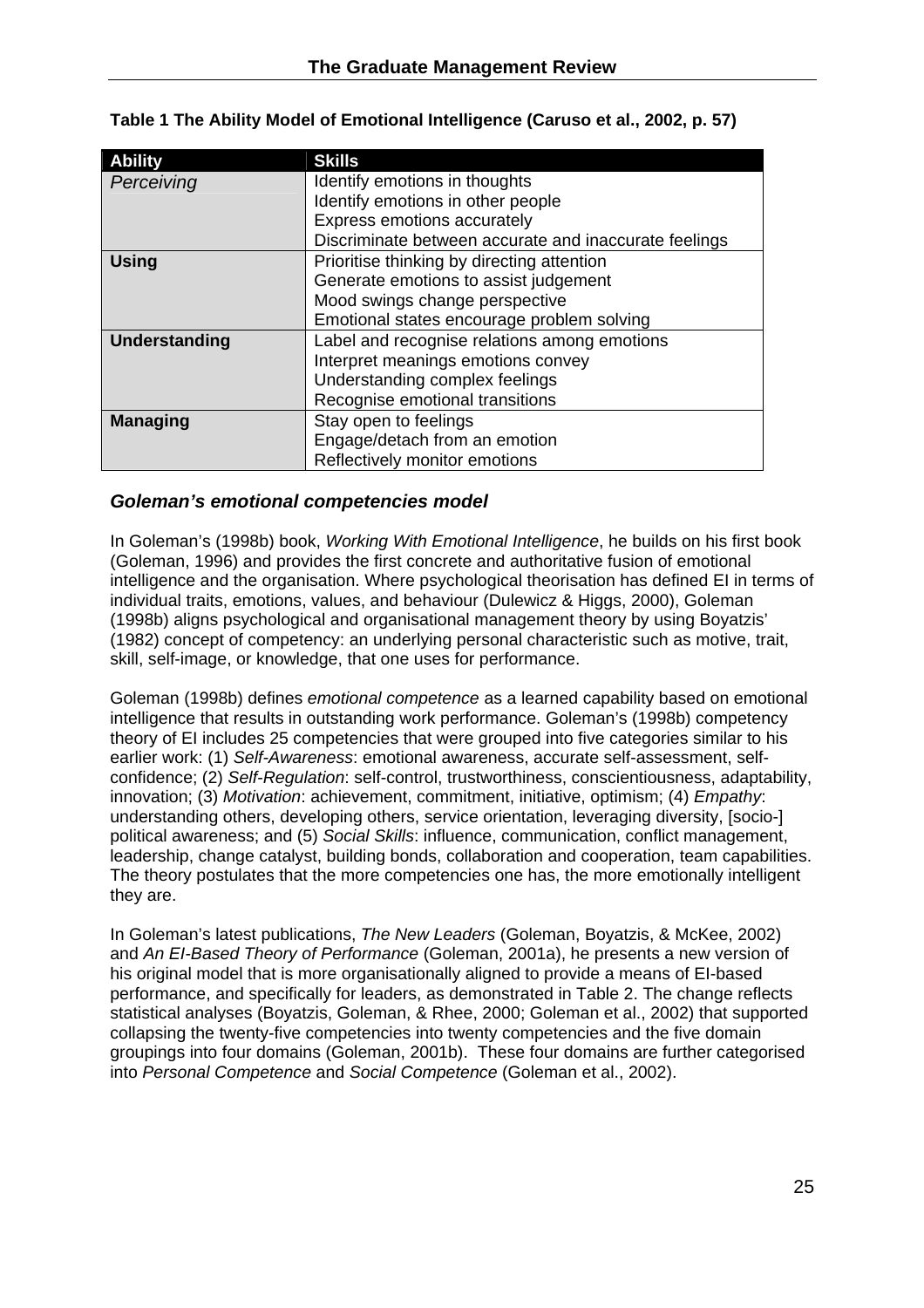|                    | <b>Self</b><br><b>Personal Competence</b>                                                               | <b>Other</b><br><b>Social Competence</b>                                                                                                                     |
|--------------------|---------------------------------------------------------------------------------------------------------|--------------------------------------------------------------------------------------------------------------------------------------------------------------|
| <b>Recognition</b> | Self-Awareness                                                                                          | Social Awareness                                                                                                                                             |
|                    | Emotional self-awareness<br>Accurate self-assessment<br>Self-confidence                                 | Empathy<br>Service orientation<br>Organisational awareness                                                                                                   |
| <b>Regulation</b>  | Self-Management                                                                                         | <b>Relationship Management</b>                                                                                                                               |
|                    | Self-control<br>Trustworthiness<br>Conscientiousness<br>Adaptability<br>Achievement drive<br>Initiative | Developing others<br>Influence<br>Communication<br>Conflict management<br>Leadership<br>Change catalyst<br><b>Building bonds</b><br>Teamwork & collaboration |

|  | Table 2 The Competency Model of Emotional Intelligence (Goleman, 2001a, p. 28) |  |
|--|--------------------------------------------------------------------------------|--|
|  |                                                                                |  |

Personal Competence capabilities determine how we manage ourselves and is categorised by two domains and their associated competencies: (1) *Self-Awareness*: emotional selfawareness, accurate self-assessment, self-confidence; and (2) *Self-Management*: emotional self-control, transparency: honesty/integrity/trustworthiness, adaptability/flexibility, achievement/drive for performance, initiative, optimism (Goleman et al., 2002).

Social Competence capabilities determine how we manage relationships and is contained within two domains: (1) *Social Awareness*: empathy towards others, awareness of organisational-level currents, decision networks and politics; service to others; and (2) *Relationship Management*: inspirational leadership, influence tactics, developing others, change catalyst, conflict management, building bonds, teamwork and  $collaboration/cooperation$  (Goleman et al., 2002)<sup>3</sup>.

#### *Evaluation of the Emotional Intelligence Models*

Both models have been empirically validated and have been empirically tested with regard to leadership, which will be examined later in this review. The Ability model is narrower in scope than the Competency model and, as presented academically, it does not postulate as a complete theory of workplace management. It is a model of a type of intelligence, and is purported to coexist with, supplement, and clarify existing models of intelligence, and especially, leadership (Caruso et al., 2002). Comparatively, the Competency model is described as mixed as it includes a multitude of traits, is wide in scope, covers most of the current theory on effectiveness, and is an amalgamation of many of the standard competency models in use by Human Resource practitioners (Caruso et al., 2002).

While Caruso, Mayer, and Salovey (2002) are purportedly biased in their comparative review of both models and temptingly dichotomous in their comparison towards their Ability model, it is evident that the Competency model is equally as dominant in the academic theorisation. The majority of the empirical testing of emotional intelligence's effect on leadership use both

 $\overline{a}$  $3$  It must be acknowledged that both models reviewed in this paper are based on neurological and neuropsychological empirical studies that demonstrate the brain's physical responses and functions and their underlying basis of emotions. Neurological analysis, however, is well beyond the scope of this review. For further information see: Caruso et al. (2002), George (2000), Goleman (1996; 1998b), Goleman et al. (2002)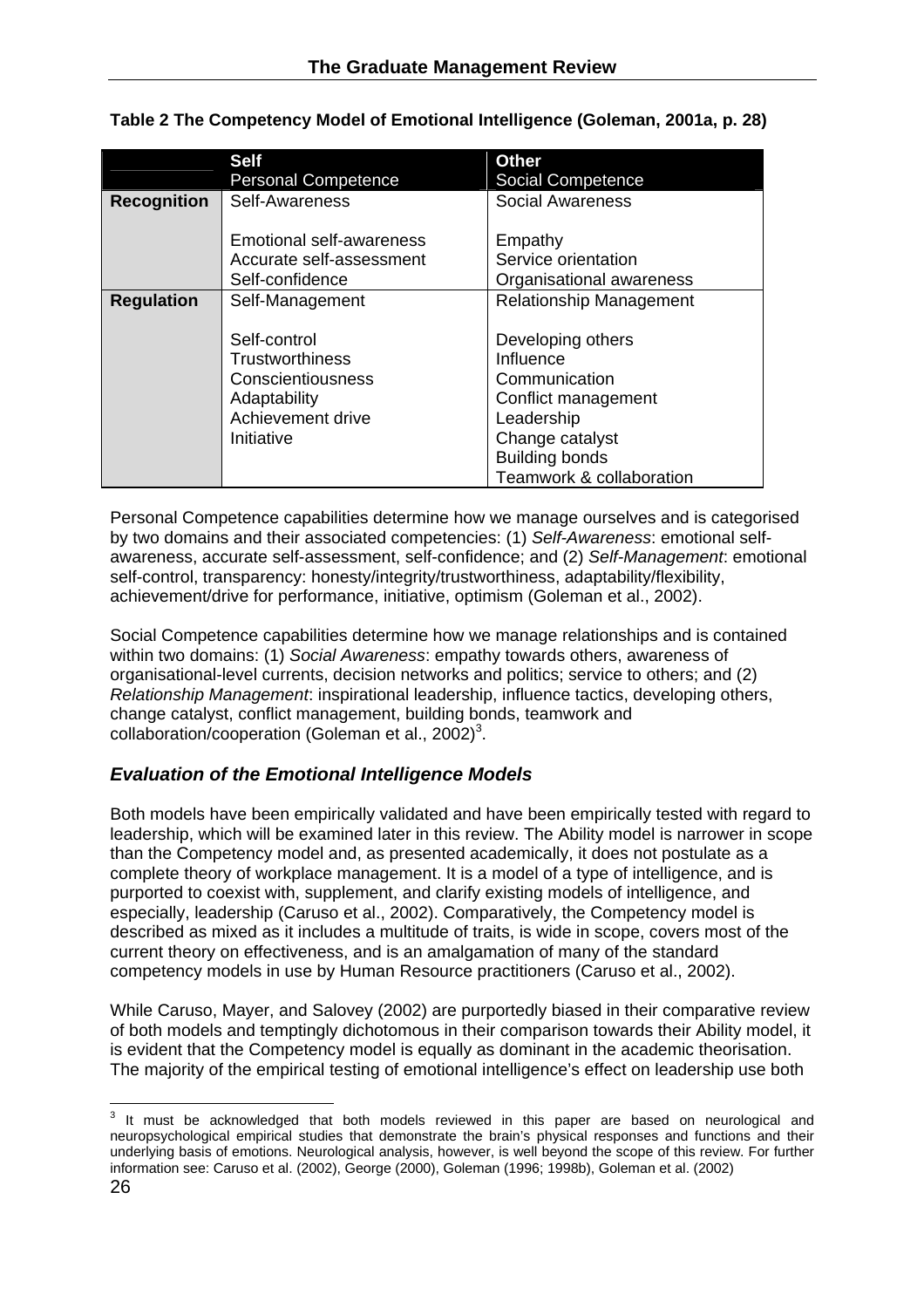Goleman's (1998b) competency model<sup>4</sup> and Salovey and Mayer's (1990) model as the basis for their studies. To provide a more-encompassing model of EI for testing some studies have combined the models as they are not so seemingly dichotomous, but with further testing, perhaps complementary. However, their proponents attribute both models to effective leadership. For this review, the notion of complementarity is strongly concurred with and is demonstrated through the use of the separation of the models to explain two different but complementary questions: (1) Why do leaders need emotional intelligence? (2) How do leaders use emotional intelligence?

#### **Why do leaders need emotional intelligence?**

The Ability model of EI provides a suitable medium for examining why leaders need emotional intelligence through asking why leaders need to be able to (1) identify, (2) use, (3) understand, and (4) manage emotions.

Caruso, Mayer, and Salovey (2002) report that studies have found that the ability for a leader to identify emotions and feelings within themselves also allows them to accurately identify the emotions of peers and groups, to express emotions accurately, and to differentiate between honest and phoney emotional expressions. Empathy, the ability to understand and experience another person's feelings or emotions, is an important component of EI and facilitates a leader's social support and positive inter-personal relationships (George, 2000). In their study comparing emotional and cognitive competencies as a basis of subordinateperceived effective leadership, Kellet, Humphrey and Sleeth (2002) report that empathy (a substantial EI component) bore the strongest correlation with perceived effective leadership. This suggests that perceiving others' feeling and empathising with them may establish an affective bond that is beneficial for leadership.

Leaders use of emotions can enhance cognitive processes and decision making (George, 2000), and allows leaders to understand and motivate others by making emotions available, engaging in multiple perspectives that facilitate more flexible planning, and more creative, open-minded, and broader thinking and perspectives (Caruso et al., 2002; George, 2000). George (2000) reports research findings that when people are in positive moods they tend to be more optimistic and have more positive perceptions and perspectives, compared with negative moods, that result in the converse of pessimism and negativism.

Understanding EI provides functional insights into human behaviour and perceptions. This understanding includes the ability to recognise relationships between emotions, determine emotions' underlying meaning, comprehend complex feelings and recognise and accept emotional fluctuation (Caruso et al., 2002). Identification, use and understanding of emotions facilitates effective management of emotions. In a longitudinal study of 382 team members comprising 48 self-managing teams, Wolff, Pescosolido, and Druskat (2002), found that empathy is the foundation for the cognitions and behaviours that support the emergence of leadership. Overall, they conclude their results suggest that emotional intelligence, particularly empathic competency, is a dominant factor of the leadership emergence in selfmanaged teams.

Managing emotions allows leaders to dissipate and alleviate the effects of negative events and provide redirection and focus towards more positive events and moods (Caruso et al., 2002; George, 2000), termed by Mayer and Salovey (1997, cited in George, 2000) as metaregulation of mood. Lewis (2000) reports that her laboratory study found that the emotional tone of a CEO level leader has a significant effect on follower affect and perception of leader

 $\overline{a}$  $<sup>4</sup>$  No empirical testing has been published on Goleman et al.'s (2002) model yet.</sup>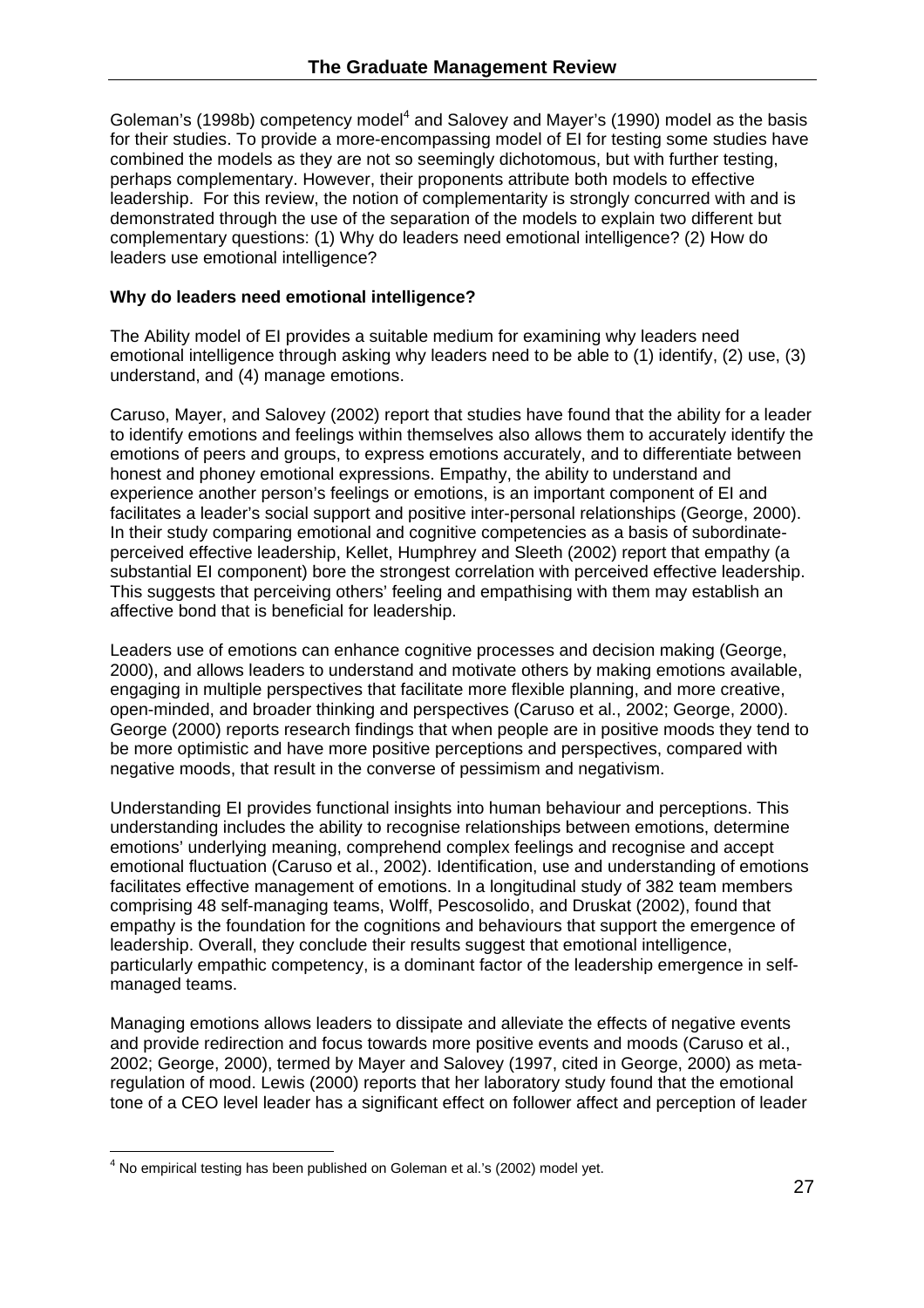effectiveness. Indeed EI leadership prescribes not just the ability to manage self-feelings and moods, but ability to manage moods and emotions of others (George, 2000).

In a field study on the emotional dynamics of 20 self-managed groups, Pescosolido (2002) reports that emergent leaders within groups adopt the role of managing the group's emotional state. They use their emotionally intelligent behaviour, (empathy, emotional perception of self and others, emotional management of self and others, emotional expression, emotional communication, inspirational leadership, role modelling) to communicate messages to group members regarding group performance and contextual events. Resultantly, group members read their leader's behaviour and crafted emotional interpretations of the situation, which then guided their own behaviour.

This empirical evidence has demonstrated the strong relationships between emotional intelligence and performance, the existence of a relationship between emotional intelligence and leadership style, and the need to combine emotional intelligence abilities and competencies with leadership skill. Goleman et al. (2002) provide this linkage with the EIbased model of leadership.

#### **How do leaders use EI? - The EI-based model of leadership**

EI-based leadership is based around the concept of emotional contagion (see Hatfield, Cacioppo, & Rapson, 1992; Hatfield, Cacioppo, & Rapson, 1994; Neumann & Strack, 2000; Wild, Erb, & Bartels, 2001), which refers to the 'contagiousness' of emotions where moods and emotions of one individual are transferred to nearby individuals (Caruso et al., 2002; Goleman et al., 2002; Kelly & Barsade, 2001). Through relatively automatic and unconscious mimicking and synchronisation of facial expressions, vocalisations, postures, and movements with those of another person (Kelly & Barsade, 2001), emotional synchronisation (Goleman et al., 2002) occurs. Newcombe and Ashkanasy's (2002) study of subordinates' perceptions of leaders found that a leader's positively expressed emotion led to higher member ratings of the leader, and that members' perceptions of leaders are associated with the level of congruency between the leader's verbal message and their nonverbally expressed emotion. Subordinates' level of positive affect was highly influenced by leaders' emotional and affect expression (Newcombe & Ashkanasy, 2002).

Based on this concept of emotional contagion, Goleman et al. (2002) propose that due to a leader's authoritative position, they become the role model from which subordinates synchronise and attune their behaviour because they look to their leader for stimulus. The positivity or negativity of the leader's affect, moods, and emotions is detrimental to the moods of their subordinates, and consequently, their performance. However, they do acknowledge that because not all leaders are emotionally intelligent, the role of emotional leader may fall to a de-facto leader who provides the emotional support for a group (Goleman et al., 2002).

Taking this notion of synchronisation and attunement, Goleman et al. (2002) extends it into the concept of resonant and dissonant leadership. The term *resonance* is defined in the *Oxford English Dictionary* as "the reinforcement or prolongation of sound by reflection or by synchronous vibration". In simple terms, *resonance* is used in EI-based Leadership to describe when synchronous vibrations of emotions occur – that is they are on the same wavelength emotionally; what can be described as *in synch*, e.g. we both share the same goals and values and are together happy in working towards them (Goleman et al., 2002).

A group would be described as resonant when they are a reflection of their leader's enthusiasm and dedication to the task. When a group of people are resonant, there are less negative emotions and ill feelings, which result in greater cohesiveness (sticking together)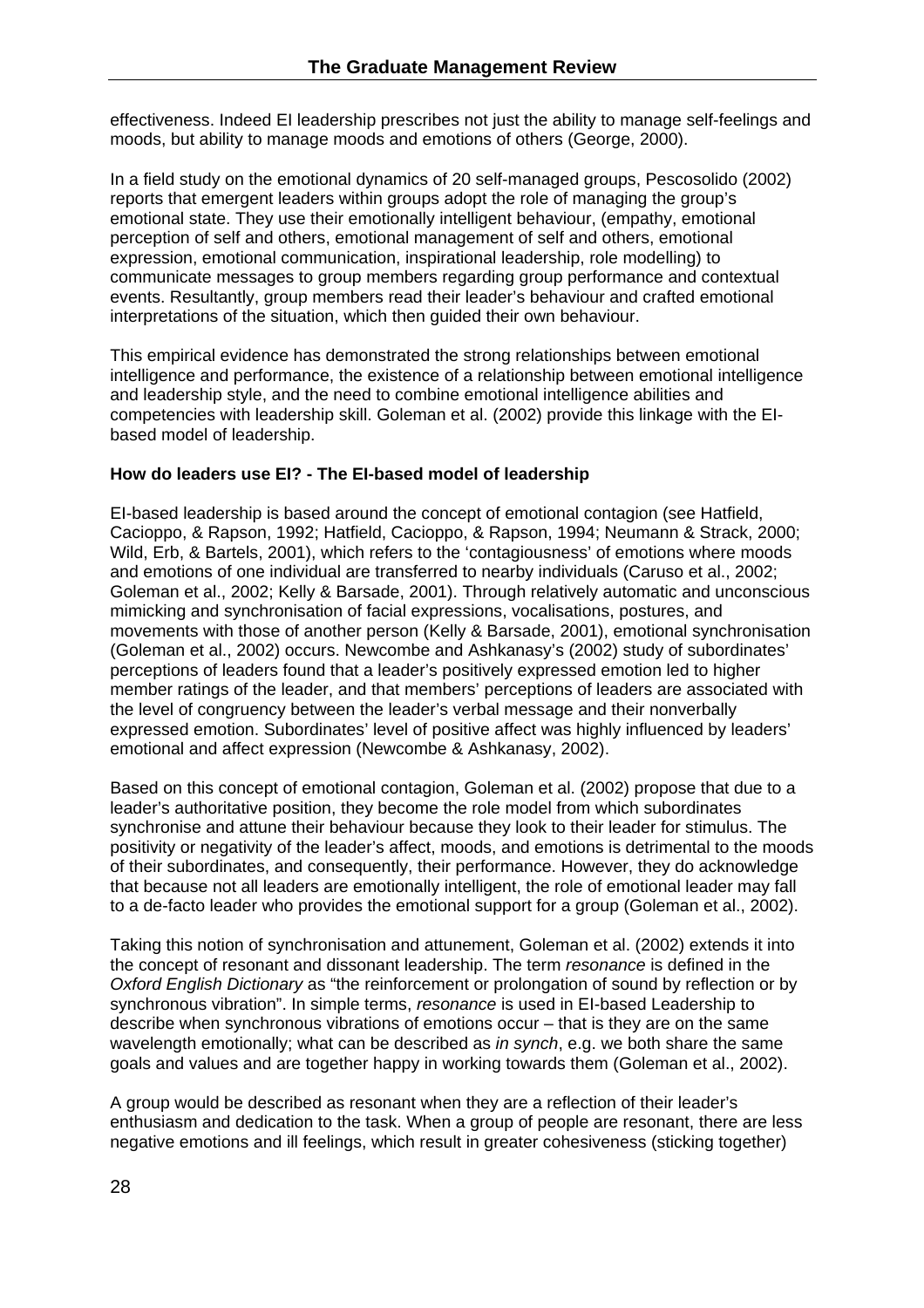and better results. The resonant group will share ideas, energy levels, enthusiasm, dedication, values, norms, motivation and a mutual comfort level (Goleman et al., 2002)

Conversely, the word *dissonance* is a musical term for an unpleasant, harsh sound – a lack of harmony. Dissonant leadership produces groups that are emotionally discordant; that is, they share no bond, togetherness or cohesion. Therefore they share unproductive goals, values and norms, low motivation, dedication, and satisfaction, and produce poor results (Goleman et al., 2002). A dissonant leader is critical, negative, rude, uninspiring, arrogant, selfish etc. etc. – the list is endless. Basically, a dissonant leader utilises *position* as their dominant *power base* (see Yukl, 1994) and ignores the other power bases for gaining respect and leading. The effect of this is a disharmonious team. There is no unity, motivation, happiness, pride, self-development, hard work etc. The group atmosphere is very negative and unenjoyable, and consequently resultant lower or poor performance (Goleman et al., 2002).

Continuing the musical analogical interpretation, I propose the metaphor of the orchestra to demonstrate the effective ideal of EI-based leadership. Atik (1994) provides an empirical and functional study of leadership within an orchestra, but doesn't explicate the true potential of this forum for leadership theory. An orchestra is a micro-example of an organisation as it consists of differentiated but interdependent sections of specialised instrumentalists that use different tools, skills, and means of production (e.g. bow on strings versus blowing brass or woodwind), and have sectionalised leadership. Each section plays different notes in different melodies and rhythms but with the objective of contributing their differentiated sectionalised parts together in a totally synchronised and interdependent fashion that results in resonance and idealistically, harmony. Each part is interdependent, for with a part missing, there is a harmonical gap in the sound.

At the core of this orchestration is the conductor. Underlying the whole concept of music is the expression of emotion. The conductor literally leads the orchestra in an emotionally contagious fashion so that the various sections become emotionally synchronised and feed off each other's emotional output – the quality and emotionality of their playing. The result is a glorious nirvana of resonant harmonious sound that is both literally and figuratively in synch. Without an effective leader/conductor, the differentiated sections will play their notes and rhythms in accordance with the notated music, but struggle to keep in tune or in synch – in effect, they become dissonant. Hence, why orchestras have conductors.

To be an effective, competent and resonant leader and promote harmony and resonance over dissonance, EI-based leadership promotes the understanding and development of emotional competencies (Goleman et al., 2002) that are reflected in a repertoire of leadership styles. Research drawing on data from a Hay/McBer study of 3,781 executives (Goleman, 2000) leads Goleman (2000; 2001a; Goleman et al., 2002) to categorise the role of EI competencies in leadership effectiveness into a typology of six distinct styles of EIbased leadership outlined in Table 3. The visionary, affiliative, democratic, and the coaching styles, generally drive organisational climate in a positive direction. Conversely, the coercive and pacesetting styles tend to negatively effect organisational climate, however, in the appropriate situation, they can reap positive benefits (Goleman, 2001a).

Visionary leaders possess the emotional competencies of self-confidence, empathy, change catalyst, and visionary leadership. The affiliative leader is empathic and competent in building relationships and conflict management. The democratic leader is a strong communicator and listener, and encourages teamwork and collaboration. And the coaching leader is empathic and emotionally self-aware, and competent in developing others' potential into skill (Goleman, 2000, 2001a; Goleman et al., 2002).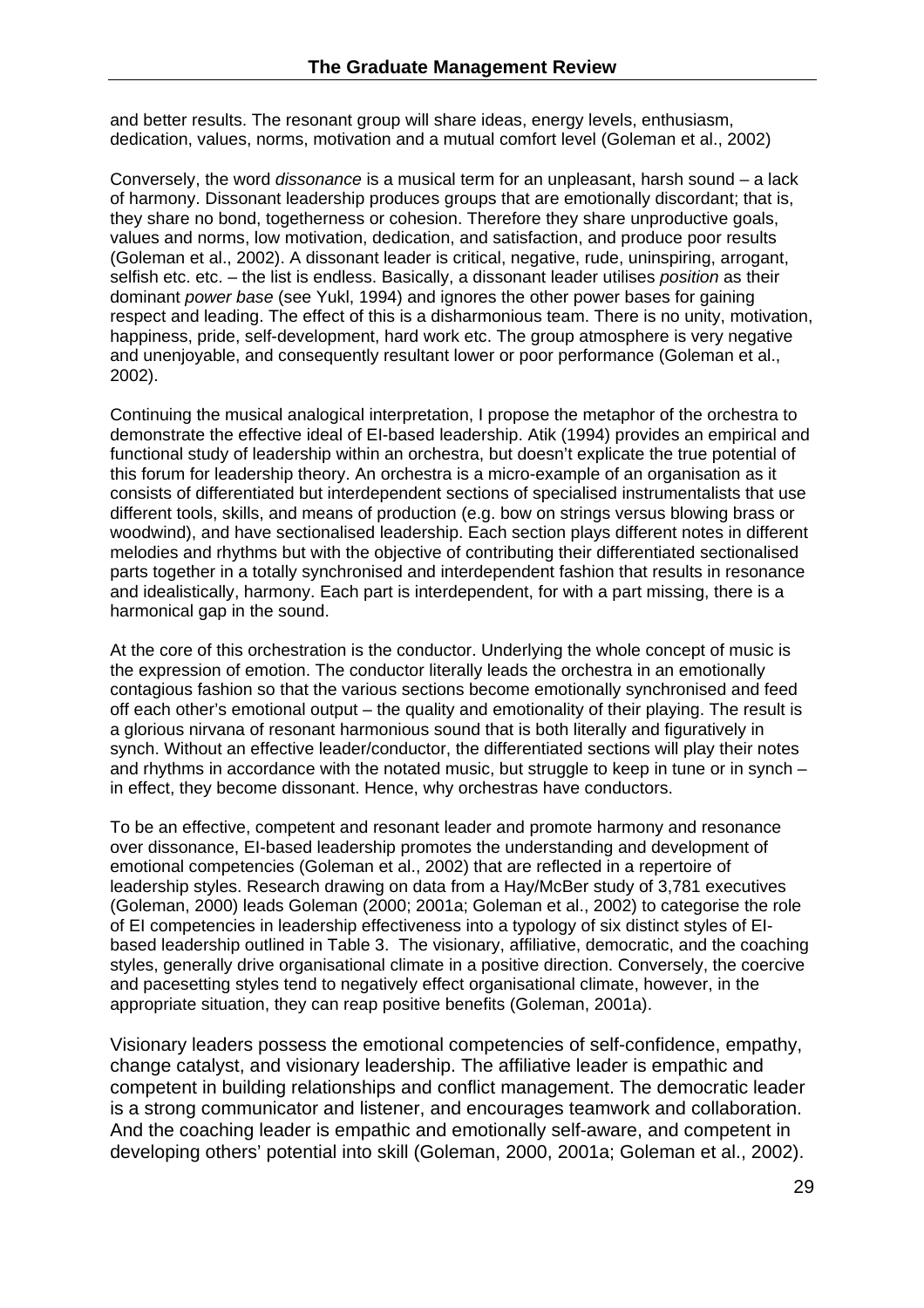|                                    |                                                                                             |                                                                                              | Leadership<br><b>Style</b>                                                                               |                                                                                |                                                                                 |                                                                                |
|------------------------------------|---------------------------------------------------------------------------------------------|----------------------------------------------------------------------------------------------|----------------------------------------------------------------------------------------------------------|--------------------------------------------------------------------------------|---------------------------------------------------------------------------------|--------------------------------------------------------------------------------|
|                                    | <b>Visionary</b>                                                                            | Coaching                                                                                     | <b>Affiliative</b>                                                                                       | <b>Democratic</b>                                                              | <b>Pacesetting</b>                                                              | Commanding                                                                     |
| <b>How It Builds</b><br>Resonance  | Moves<br>people<br>toward<br>shared<br>dreams                                               | Connects<br>what a<br>person wants<br>with the<br>organisation's<br>goals                    | Creates<br>harmony by<br>connecting<br>people to<br>each other                                           | Values<br>people's input<br>and gets<br>commitment<br>through<br>participation | <b>Meets</b><br>challenging<br>and exciting<br>goals                            | Soothes fears<br>by giving<br>clear direction<br>in an<br>emergency            |
| <b>Impact On</b><br><b>Climate</b> | Most<br>strongly<br>positive                                                                | <b>Highly</b><br>positive                                                                    | Positive                                                                                                 | Positive                                                                       | Often Highly<br>Negative<br>(Because<br>frequently<br>misused)                  | Highly<br>Negative<br>(Because<br>frequently<br>misused)                       |
| When<br>Appropriate                | When<br>changes<br>require a<br>new vision,<br>or when a<br>clear<br>direction is<br>needed | To help an<br>employee<br>improve<br>performance<br>by building<br>long-term<br>capabilities | To heal rifts<br>in a team,<br>motivate<br>during<br>stressful<br>times, or<br>strengthen<br>connections | To build buy-in<br>or consensus,<br>or to get<br>valuable<br>employee<br>input | To get high-<br>quality results<br>from a<br>motivated and<br>competent<br>team | In a crisis, to<br>kick-start a<br>turnaround, or<br>with problem<br>employees |
| EI<br><b>Competencies</b>          | Self-<br>confidence;<br>empathy;<br>change<br>catalyst;<br>visionary<br>leadership          | Developing<br>others:<br>empathy;<br>emotional<br>self-<br>awareness                         | Empathy;<br>building<br>bonds:<br>conflict<br>management                                                 | Collaboration;<br>team<br>leadership;<br>communication                         | Conscientious-<br>Ness; drive to<br>achieve:<br>initiative                      | Drive to<br>achieve;<br>initiative;<br>emotional<br>self-control               |

#### **Table 3 EI-Based Leadership Typology. Adapted from Goleman (2001a) and Goleman et al. (2002)**

The commanding leader relies on a position power base (see Yukl, 1994) where autocracy dictates conformance to their commands. The commanding leader may be strong in achievement drive, initiative, and emotional self-control, these are countered by a lack of empathy. The pacesetting leader's objective is performance and exemplification to an exceptionally high standard. While the pacesetting leader may be highly conscientious, achievement-oriented and highly initiative, they are generally highly critical and tend to micromanage or take over from subordinates instead of helping them to reach the high standard (Goleman, 2000, 2001a; Goleman et al., 2002). The most effective leaders integrate four or more of the six styles regularly, switching to one that is most appropriate for the situation (Goleman, 2001a). This presents the question of how do these leadership styles fit within the current leadership theory?

#### **EI-based leadership's fit within current leadership theory**

Neither Goleman et al., (2002) nor Caruso et al. (2002) specifically align their EI-based leadership models within the commonly accepted leadership models such as those presented by Yukl (1994), Burns (1978), and Bass (1990). Caruso et al. (2002) consider EI as an underlying component of leadership functions that facilitates effective leadership practice. George (2000) proposes that from an ability model position, EI-based leadership is based on no specific leadership theory, but instead has its roots in a variety of theoretical traditions. However, Goleman et al.'s (2002) model of EI-based leadership draws the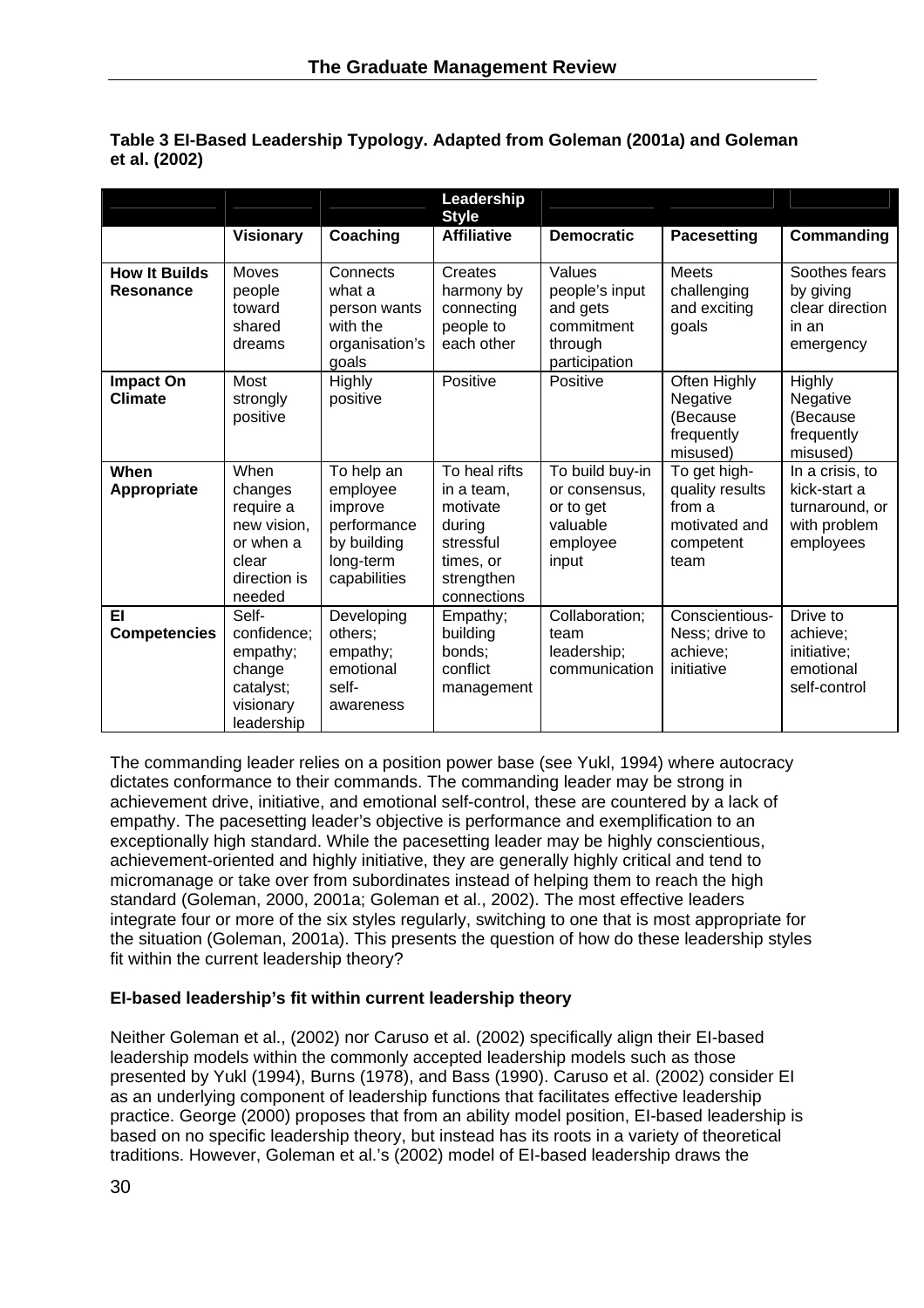strongest explications towards particular leadership theories, specifically, the transformational/transactional leadership model.

The complementary transformational/transactional leadership model (Bass, 1990) is the general framework used for examining the empirical relationships between emotional intelligence and effective leadership (Gardner & Stough, 2002). Burns (1978) distinguishes the transformational leader as one who raises the needs and motivations of followers and promotes change/development in individuals, groups and organisations, and the transactional leader as one who meets subordinates' current needs by focus on extrinsicallymotivated based exchanges (Gardner & Stough, 2002). Bass (1990) defines the transformational leader as "one who arouses awareness and interest in the group or organisation, increases the confidence of the individuals or groups, and attempts to move the concerns of subordinates to achievement and growth rather than existence" (Gardner & Stough, 2002, p. 68).

Bass's (1990) concept of transformational leadership is fundamentally driven by a leader's emotional intelligence as each factor represents the emotional competencies of Goleman's (1998b) models, and the abilities of Caruso et al.'s (2002) model. Bass (1990) proposes that transformational leadership is characterised by four factors termed the "four I's": (1) idealised influence; (2) inspirational motivation; (3) intellectual stimulation; and (4) individualised consideration (Bass, 1990; Sivanathan & Fekken, 2002). Applying the transformational leadership model to Goleman et al.'s (2002) typology of effective EI-based leadership styles, it is evident that the visionary, affiliative, democratic, and coaching styles are the most complicit within transformational theory. Contrastingly, transactional leadership theory (see Bass, 1990; Burns, 1978; Yukl, 1994) which proposes a leader-member exchange relationship of need fulfilment for performance, is most strongly complicit with the commanding and pace-setting styles of Goleman et al.'s (2002) leadership typology.

Empirical research supports the current hypotheses surrounding the superiority of transformational versus transactional models and Bass (2002) reports that extensive empirical evidence finds significant correlations between 'transformational' leadership theory and the 'traits' of emotional intelligence. McKoll-Kennedy and Anderson (2002) found that employee perceptions of a highly transformational leadership style are positively correlated to directly increasing a subordinate's optimism, and consequentially, indirectly increasing their performance. Comparatively, subordinate's perceptions of a low level of transformational leadership are related to high levels of frustration and negative influence on the workers' performance. Pirola-Merlo, Hartel, Mann and Hirst (2002) report from their study of leadership influence on affective events, team climate and performance, that transformational leadership through effective management of the teams' affective climate (based on EI skills) is positively correlated to positive team performance. They conclude that leaders need to focus on developing emotion management skills, demonstrating emotional awareness, regulation, and intelligence, and in doing so, may exact superior performance from their teams.

While empirical evidence supports Gardner and Stough's (2002) proposition that transformational leadership style is considered to be more effective than transactional style, Goleman et al.'s (2002) final proposition that the emotionally intelligent leader integrates four or more of the leadership styles and operates them based on the situation, is largely reflective of the transformational/transactional paradigm's extension to the situational approach to leadership (see Bass, 1990; Burns, 1978; Yukl, 1994). Fundamentally, based on this premise, Goleman et al.'s (2002) theory is that the emotionally intelligent leader's ability to effectively perceive, use, manage, and understand their own and their followers emotions, consequentially facilitates their reading of the situational factors and subsequent leadership style adjustment from one of the six types, will determine the effectiveness, or resonance, of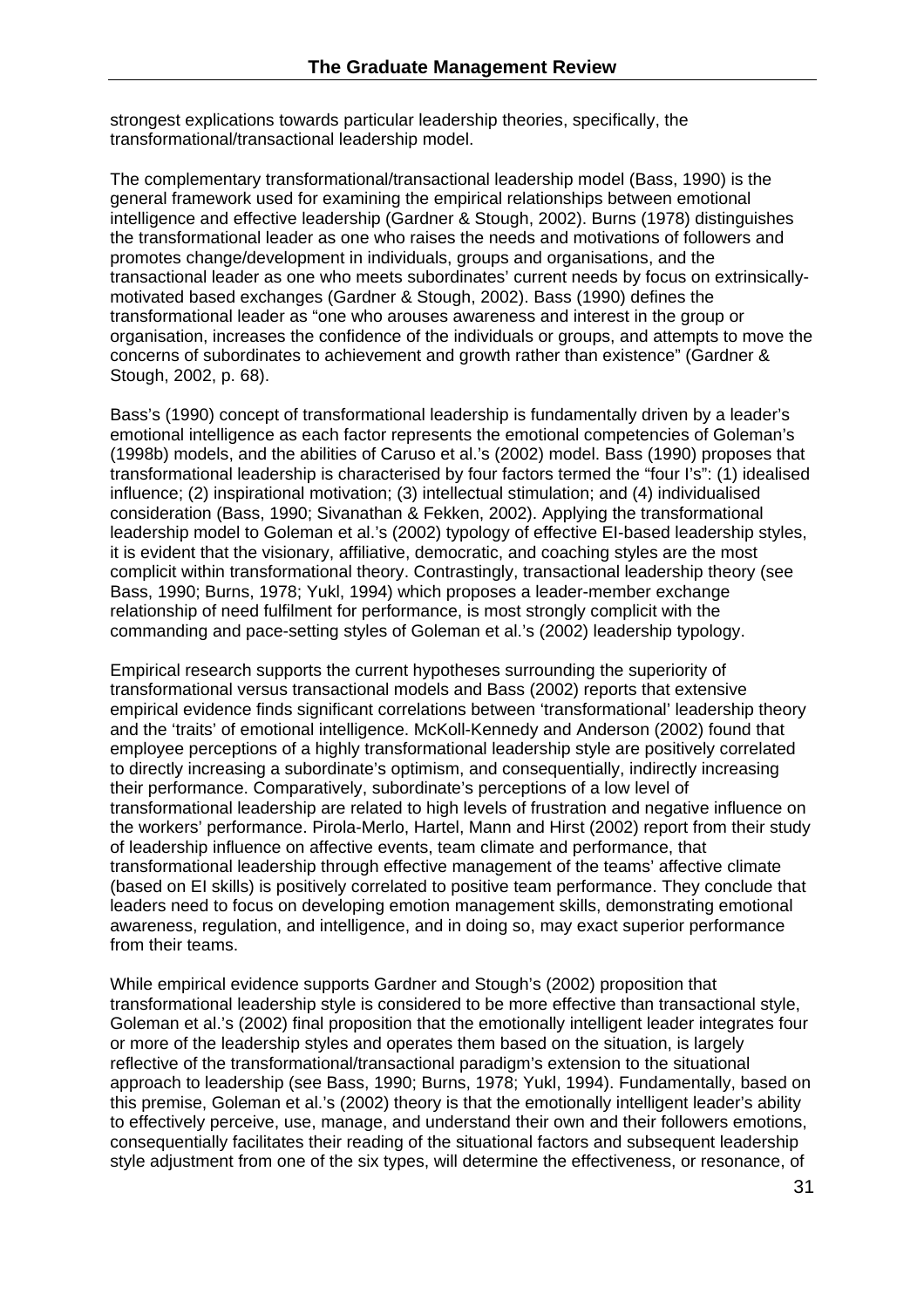their leadership. Effectively, they have the ability to use the positive factors of both transformational and transactional styles.

#### **Empirical evidence and support**

A growing body of empirical support is building for the case of emotional intelligence and its positive relationship with leadership. In a study on competence models drawn from 121 organisations worldwide by Goleman (1998b), it was found that 67 percent of the abilities regarded as essential for effective performance were emotional competencies. In a similar study, Chen, Jacobs and Spencer (1998, cited in Fatt, 2002) found that emotional competencies were 53 percent more frequent in organisational 'star performers' than other competencies, such as cognitive competencies, which only rated 27 percent.

Cavallo & Brienza (2000) conducted a study on 358 managers across the Johnson & Johnson Consumer & Personal Care Group globally to distinguish leadership competencies of successful performers from low performers. 1400 employees were also surveyed to measure perceived successful leadership competencies, particularly those of emotional intelligence. A strong relationship was found between superior performing leaders and emotional competence, which suggests that emotional intelligence is a distinguishing factor in effective leadership (Cavallo & Brienza, 2000).

Recent empirical studies (Barling, Slater, & Kelloway, 2000; Gardner & Stough, 2002; Palmer, Walls, Burgess, & Stough, 2001; Sivanathan & Fekken, 2002) have all demonstrated that EI-based leadership is most strongly related to effective transformational leadership style and that emotional intelligence is a fundamental causal-factor of effective transformational leadership.

Barling et al. (2000) and Palmer et al. (2001) suggest that the higher the level of emotional intelligence a leader has, predisposes them to use transformational behaviours. Based on the concept of idealised influence from Bass (1990), these authors suggest that because leaders act as role models for their followers, the leaders ability to understand and manage their emotions and display self-control strongly effects the followers' trust and respect. Barling et al. (2000) and Palmer et al. (2001) also propose that leaders who are competent at understanding emotions are more likely to have better perceptions of followers' expectations, and thus more effective at using inspirational motivation (Gardner & Stough, 2002). Thirdly, an emotionally intelligent leader's ability to manage emotions and relationships results in greater individualised consideration as they are more able to understand and react to followers' needs (Barling et al., 2000; Gardner & Stough, 2002; Palmer et al., 2001). In their study of 49 managers, Barling et al. (2000) found that emotional intelligence is positively related to three components of transformational leadership (idealised influence, inspirational motivation, and individualised consideration) and one component of transactional leadership, contingent reward. Further supporting the case for emotional intelligence's relationship with transformational leadership, they also found that EI is not a component of *laissez-faire* leadership (see Yukl, 1994) or the two other components of transactional leadership: management-by-exception active and management-by-exception passive (Barling et al., 2000; Gardner & Stough, 2002). Emotional intelligence and inspirational motivation were the most strongly correlated and suggests the importance of the EI dimension in understanding emotions for effective leadership (Barling et al., 2000; Gardner & Stough, 2002).

Palmer et al.'s (2001) study of 43 managers found that the leaders' ability to both manage and monitor their own and others emotions were both significantly correlated with the inspirational motivation and individualised consideration components of transformational leadership (Gardner & Stough, 2002; Palmer et al., 2001). Significant correlation was also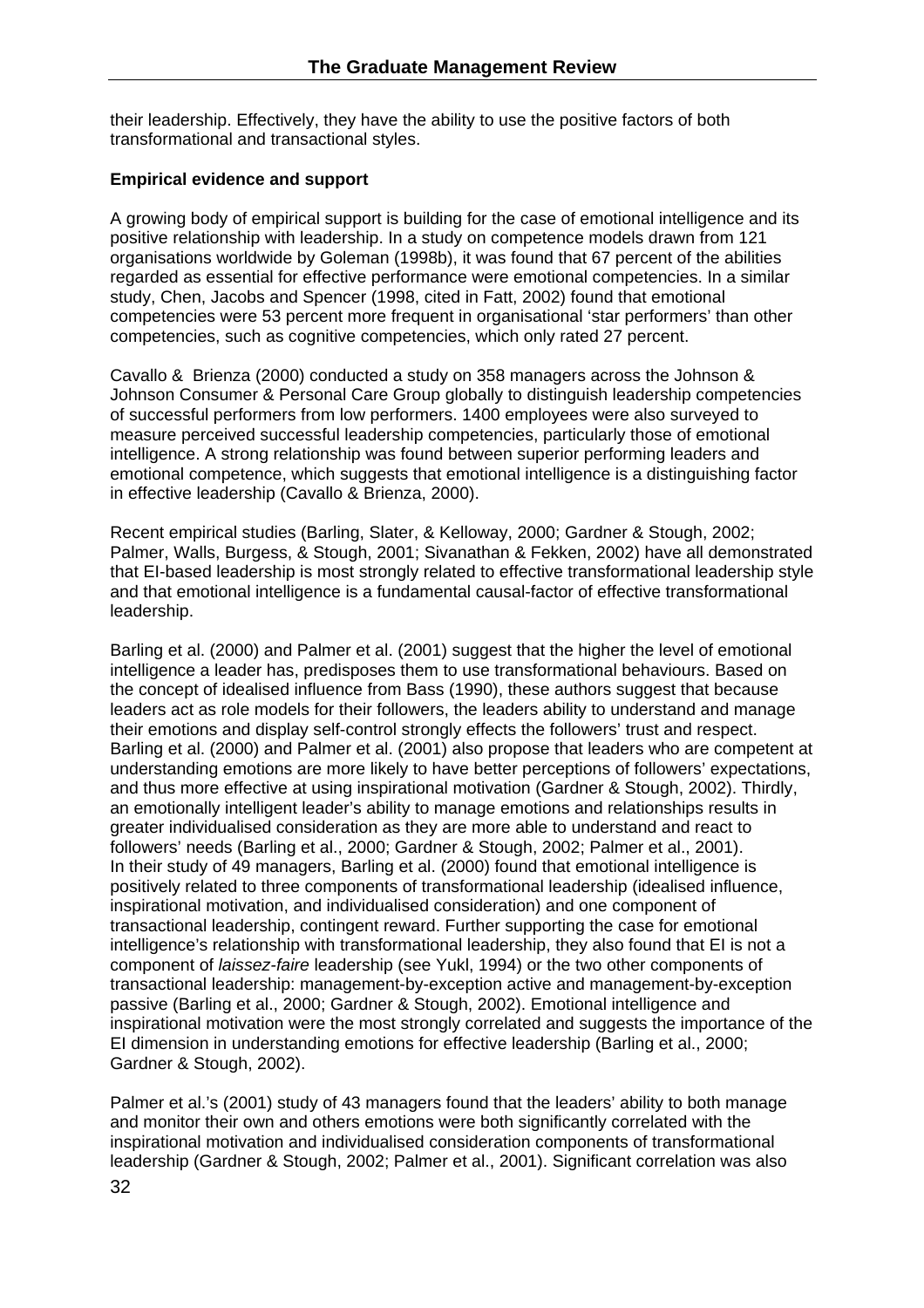found between the ability to monitor own and others' emotions with the transformational leadership components of idealised attributes and idealised behaviours, which when combined reflect charisma (Gardner & Stough, 2002; Palmer et al., 2001).

Extending Palmer et al's (2001) methodology and studying 110 senior level managers, Gardner and Stough (2002) found that EI correlated highly with all components of transformational leadership and the strongest correlation was found between individual consideration and understanding emotions external (Gardner & Stough, 2002). A positive relationship between contingent rewards and emotional intelligence was found, but no correlations were found between other components of transactional leadership and emotional intelligence (Gardner & Stough, 2002).

They conclude that leaders with the ability to manage positive and negative self, and others' emotions are more able to articulate a strategic vision, talk optimistically, provide encouragement and meaning, stimulate in others new ways of doing things, encourage expression of new ideas and resolve problems constructively (Gardner & Stough, 2002). In sum, a leader's emotional intelligence is important in enabling them to take advantage of and use their positive emotions to facilitate and induce organisational performance (Gardner & Stough, 2002).

A major criticism of these three studies is that they all used self-reported data as the basis of their studies. Sivanathan and Fekken (2002) address this issue by using self-other reporting where subordinates and superiors rated leadership behaviours and effectiveness and emotional intelligence was rated by the leaders themselves. Supporting their hypotheses, Sivanathan and Fekken (2002) found that leaders reporting greater emotional intelligence were perceived by the subordinates as displaying greater transformational behaviours, and additionally, as more effective. These findings replicate Barling et al.'s (2000) and Palmer et al.'s (2001) findings and supports Goleman's (1996; 1998b) propositions (Sivanathan & Fekken, 2002).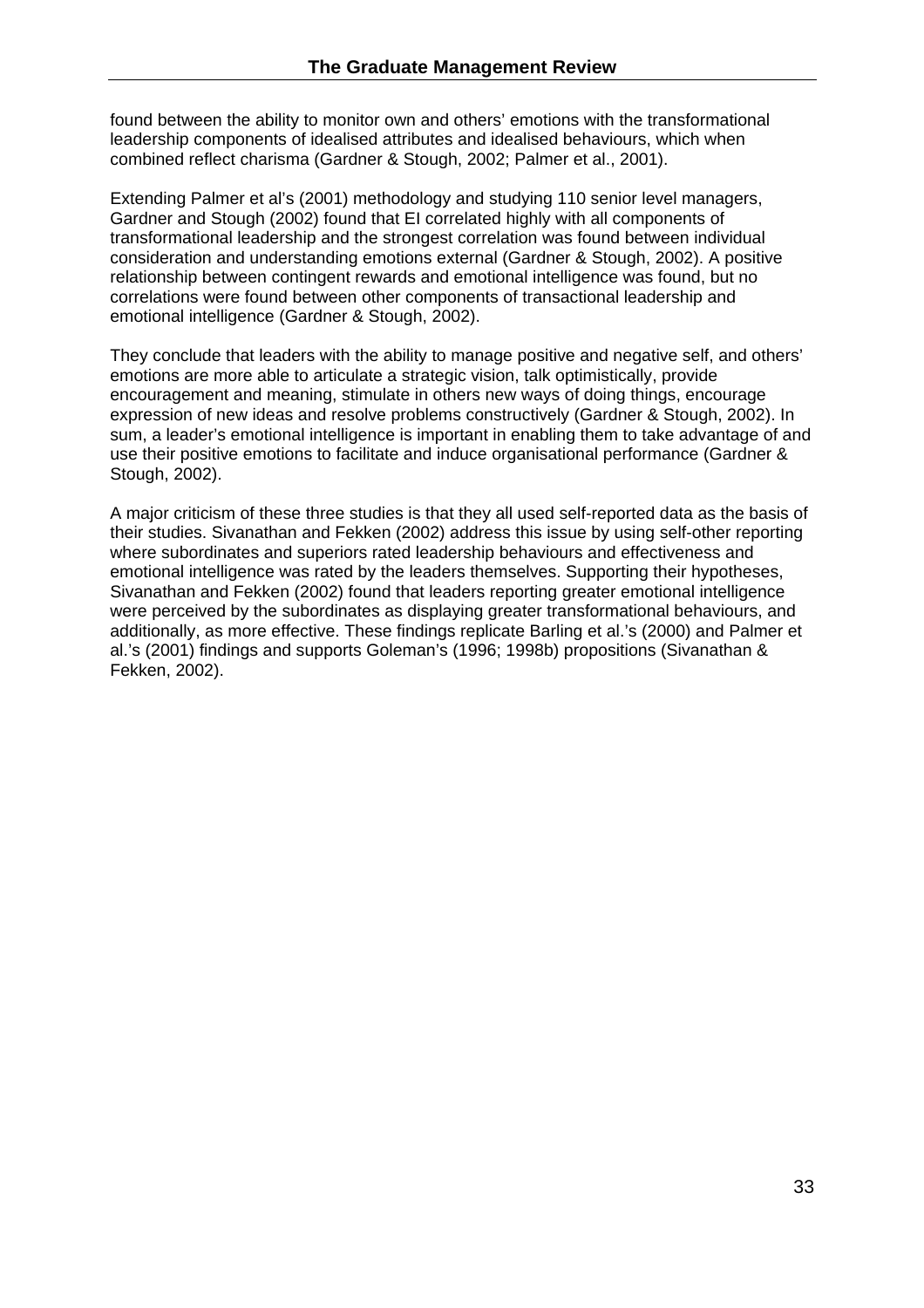#### **Conclusion**

The emotional intelligence paradigm is relatively new and its transposition into management theory provides some exciting areas for future study, especially within the realms of human capital development, and specifically, leadership development. Leading on from this paper, this author considers two areas of study for future consideration: a thorough review of the concept of emotional contagion and its normative implications for management theory, and a comprehensive literature survey examining the fit of EI-leadership competencies within those already held as fundamental within current leadership theory. It must be noted that the empirical support for EI-based leadership is still only minor and further rigorous and wider study is required before it can be fully considered a dominant model of leadership.

However, the empirical evidence offered in this review does provide support for the contention that EI-based leadership is proving to be more effective than other models of leadership and is resulting in better performance. This paper has brought the EI-based leadership model within the bounds of current leadership theory by demonstrating the empirical relational linkage of its traits/competencies/abilities with the practices of transformational versus transactional and laissez faire leaders. Both the Ability model and the Competency model provide thorough and rigorous models for examining EI and its empirical effects, relationships and consequences. By possessing or gaining the emotional intelligence abilities and competencies, and using them as the basis of organisational leadership, it is proposed that these leaders will be more effective.

### **References**

- Arthur, J. B. (1994). Effects of Human Resource Systems on Manufacturing Performance and Turnover. *Academy of Management Journal, 37*(3), 670-687.
- Barling, J., Slater, F., & Kelloway, E. K. (2000). Transformational Leadership and Emotional Intelligence: An Exploratory Study. *Leadership & Organization Development Journal, 21*(3), 157-161.
- Bass, B. M. (1990). *Bass & Stogdill's Handbook of Leadership: Theory, Research, and Managerial Applications* (3rd ed.). New York: The Free Press.
- Bass, B. M. (2002). Cognitive, Social, and Emotional Intelligence of Transformational Leaders. In F. J. Pirozzolo (Ed.), *Multiple Intelligences and Leadership* (pp. 105-118). Mahwah, NJ: Lawrence Erlbaum Associates, Inc., Publishers.
- Boyatzis, R. E. (1982). *The Competent Manager: A Model for Effective Performance*. New York: Wiley.
- Boyatzis, R. E., Goleman, D., & Rhee, K. (2000). Clustering Competence in Emotional Intelligence: Insights from the Emotional Competency Inventory. In J. D. A. Parker (Ed.), *Handbook of Emotional Intelligence* (pp. 343-362). San Francisco: Jossey-Bass.
- Burns, J. M. (1978). *Leadership*. New York: Harper & Row.
- Caruso, D. R., Mayer, J. D., & Salovey, P. (2002). Emotional Intelligence and Emotional Leadership. In F. J. Pirozzolo (Ed.), *Multiple Intelligences and Leadership*. Mahwah, NJ: Lawrence Erlbaum Associates, Inc., Publishers.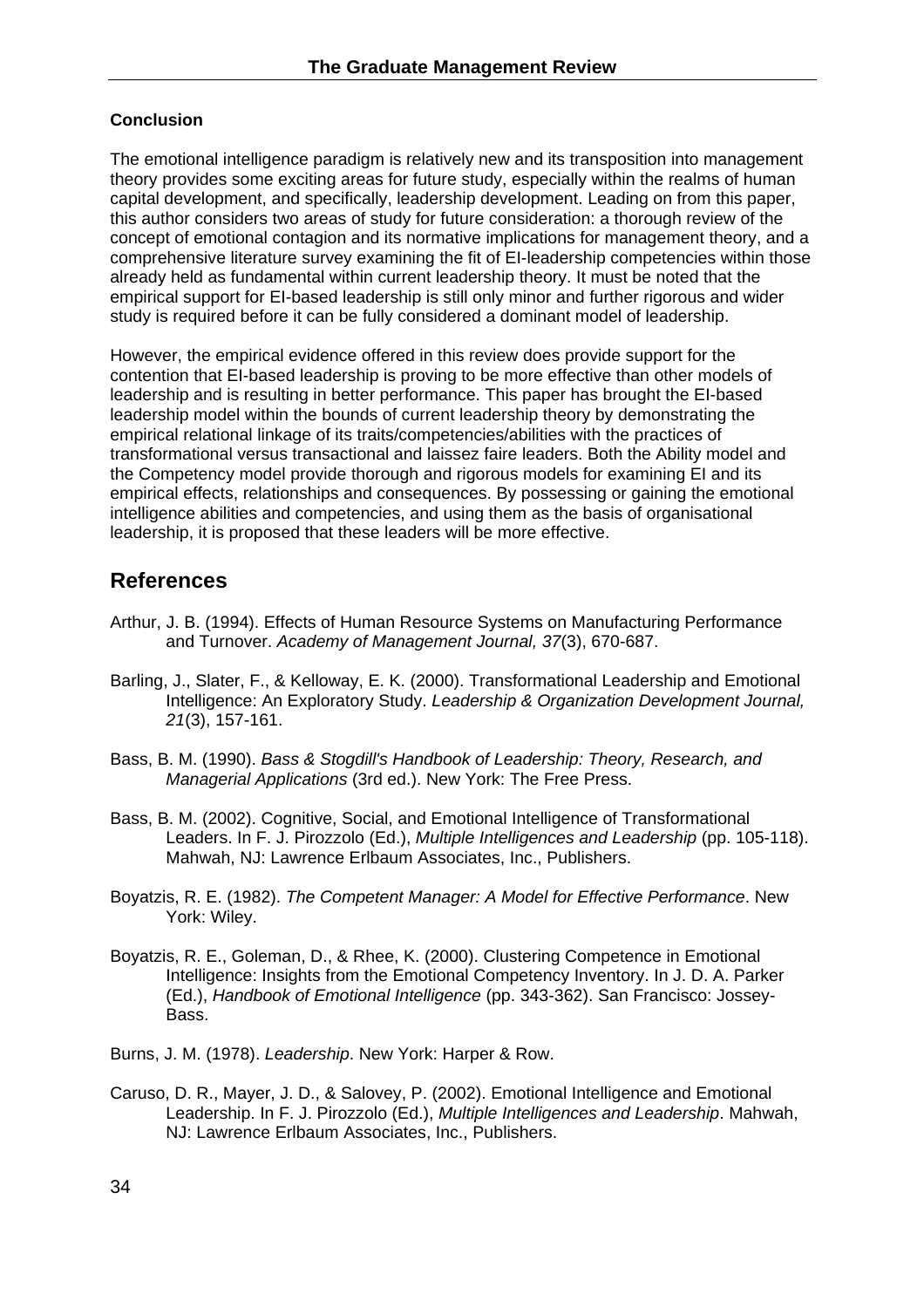- Cavallo, K., & Brienza, D. (2000, 3 November). *Emotional Competence and Leadership Excellence at Johnson & Johnson: The Emotional Intelligence and Leadership Study.* Paper presented at the Meeting of the Consortium for Research on Emotional Intelligence in Organizations, Cambridge, Massachusetts.
- Dulewicz, V., & Higgs, M. (2000). Emotional Intelligence: A Review and Evaluation Study. *Journal of Managerial Psychology, 15*(4), 341-372.
- Fatt, J. P. T. (2002). Emotional Intelligence: For Human Resource Managers. *Management Research News, 25*(11), 57-74.
- Gardner, L., & Stough, C. (2002). Examining the Relationship Between Leadership and Emotional Intelligence in Senior Level Managers. *Leadership & Organization Development Journal, 23*(2), 68-78.
- George, J. M. (2000). Emotions and Leadership: The Role of Emotional Intelligence. *Human Relations, 53*(8), 1027-1055.
- Goleman, D. (1996). *Emotional Intelligence*. London: Bloomsbury.
- Goleman, D. (1998a). What Makes a Leader? *Harvard Business Review*(November-December), 93-102.

Goleman, D. (1998b). *Working With Emotional Intelligence*. London: Bloomsbury.

- Goleman, D. (2000). Leadership That Gets Results. *Harvard Business Review*(March-April), 78-90.
- Goleman, D. (2001a). An EI-Based Theory of Performance. In D. Goleman (Ed.), *The Emotionally Intelligent Workplace: How to Select for, Measure, and Improve Emotional Intelligence in Individuals, Groups, and Organizations* (pp. 27-44). San Francisco: Jossey-Bass.
- Goleman, D. (2001b). Emotional Intelligence: Issues in Paradigm Building. In D. Goleman (Ed.), *The Emotionally Intelligent Workplace: How to Select for, Measure, and Improve Emotional Intelligence in Individuals, Groups, and Organizations* (pp. 13-26). San Francisco: Jossey-Bass.
- Goleman, D., Boyatzis, R., & McKee, A. (2002). *The New Leaders: Transforming the art of leadership into the science of results*. London: Little, Brown.
- Hatfield, E., Cacioppo, J. T., & Rapson, R. L. (1992). Primitive Emotional Contagion. In M. S. Clark (Ed.), *Emotion and Social Behavior* (Vol. 14, pp. 151-177). Newbury Park, California: SAGE Publications Inc.
- Hatfield, E., Cacioppo, J. T., & Rapson, R. L. (1994). *Emotional Contagion*. Cambridge: Cambridge University Press.
- Kellett, J. B., Humphrey, R. H., & Sleeth, R. G. (2002). Empathy and Complex Task Performance: Two Routes to Leadership. *The Leadership Quarterly, 13*, 523-544.
- Kelly, J. R., & Barsade, S. G. (2001). Mood and Emotions In Small Groups and Work Teams. *Organizational Behaviour and Human Decision Processes, 86*(1), 99-130.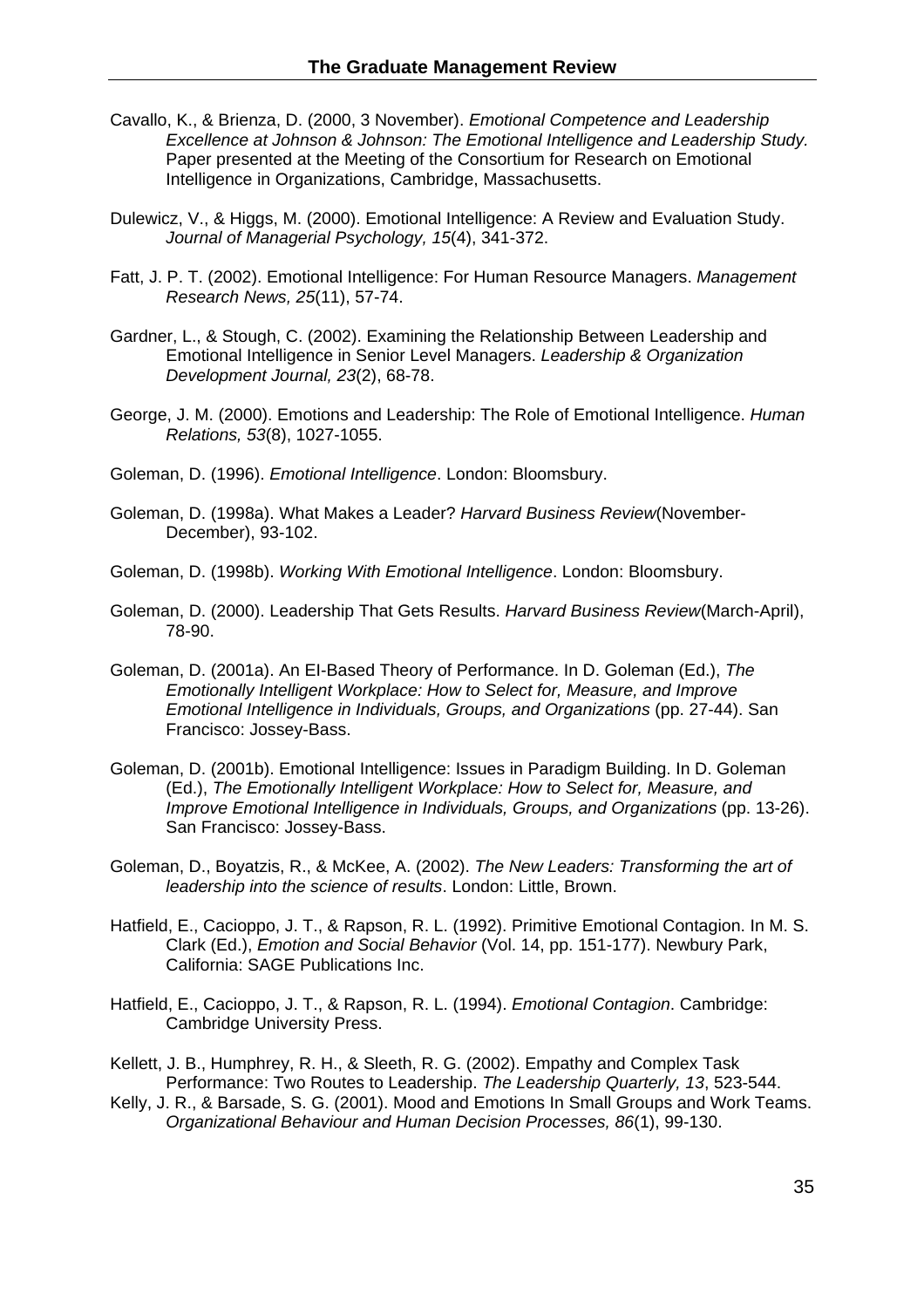- Kuhn, T. S. (1996). *The Structure of Scientific Revolutions* (3rd ed.). Chicago: The University of Chicago Press Ltd.
- Lewis, K. M. (2000). When Leaders Display Emotion: How Followers Respond to Negative Emotional Expression of Male and Female Leaders. *Journal of Organizational Behavior, 21*, 221-234.
- Mayer, J. D., Salovey, P., Caruso, D. R., & Sitarenios, G. (2001). Emotional Intelligence as a Standard Intelligence. *Emotion, 1*, 232-242.
- McColl-Kennedy, J. R., & Anderson, R. D. (2002). Impact of Leadership Style and Emotions on Subordinate Performance. *The Leadership Quarterly, 13*, 545-559.
- Neumann, R., & Strack, F. (2000). "Mood Contagion": The Automatic Transfer of Mood Between Persons. *Journal of Personality and Social Psychology, 79*(2), 211-223.
- Newcombe, M. J., & Ashkanasy, N. M. (2002). The Role of Affect and Affective Congruence in Perceptions of Leaders: An Experimental Study. *The Leadership Quarterly, 13*, 601-614.
- Palmer, B., Walls, M., Burgess, Z., & Stough, C. (2001). Emotional Intelligence and Effective Leadership. *Leadership & Organization Development Journal, 22*(1), 5-10.
- Pescosolido, A. T. (2002). Emergent Leaders as Managers of Group Emotion. *The Leadership Quarterly, 13*, 583-599.
- Pirola-Merlo, A., Hartel, C., Mann, L., & Hirst, G. (2002). How Leaders Influence the Impact of Affective Events on Team Climate and Performance in R&D Teams. *The Leadership Quarterly, 13*, 561-581.
- Salovey, P., & Mayer, J. (1990). Emotional Intelligence. *Imagination, Cognition & Personality, 9*, 185-211.
- Sivanathan, N., & Fekken, G. C. (2002). Emotional Intelligence, Moral Reasoning and Transformational Leadership. *Leadership & Organization Development Journal, 23*(4), 198-204.
- Von Glinow, M. A., Drost, E. A., & Teagarden, M. B. (2002). Convergence on IHRM Best Practices: Lessons Learned from a Globally Distributed Consortium on Theory and Practice. *Human Resource Management, 41*(1), 123-140.
- Wild, B., Erb, M., & Bartels, M. (2001). Are Emotions Contagious? Evoked Emotions While Viewing Emotionally Expressive Faces: Quality, Quantity, Time Course, and Gender Differences. *Psychiatry Research, 102*, 109-124.
- Wolff, S. B., Pescosolido, A. T., & Druskat, V. U. (2002). Emotional Intelligence as the Basis of Leadership Emergence in Self-Managing Teams. *The Leadership Quarterly, 13*, 505-522.
- Yukl, G. (1994). *Leadership In Organizations* (3rd ed.). Englewood Cliffs, NJ: Prentice Hall.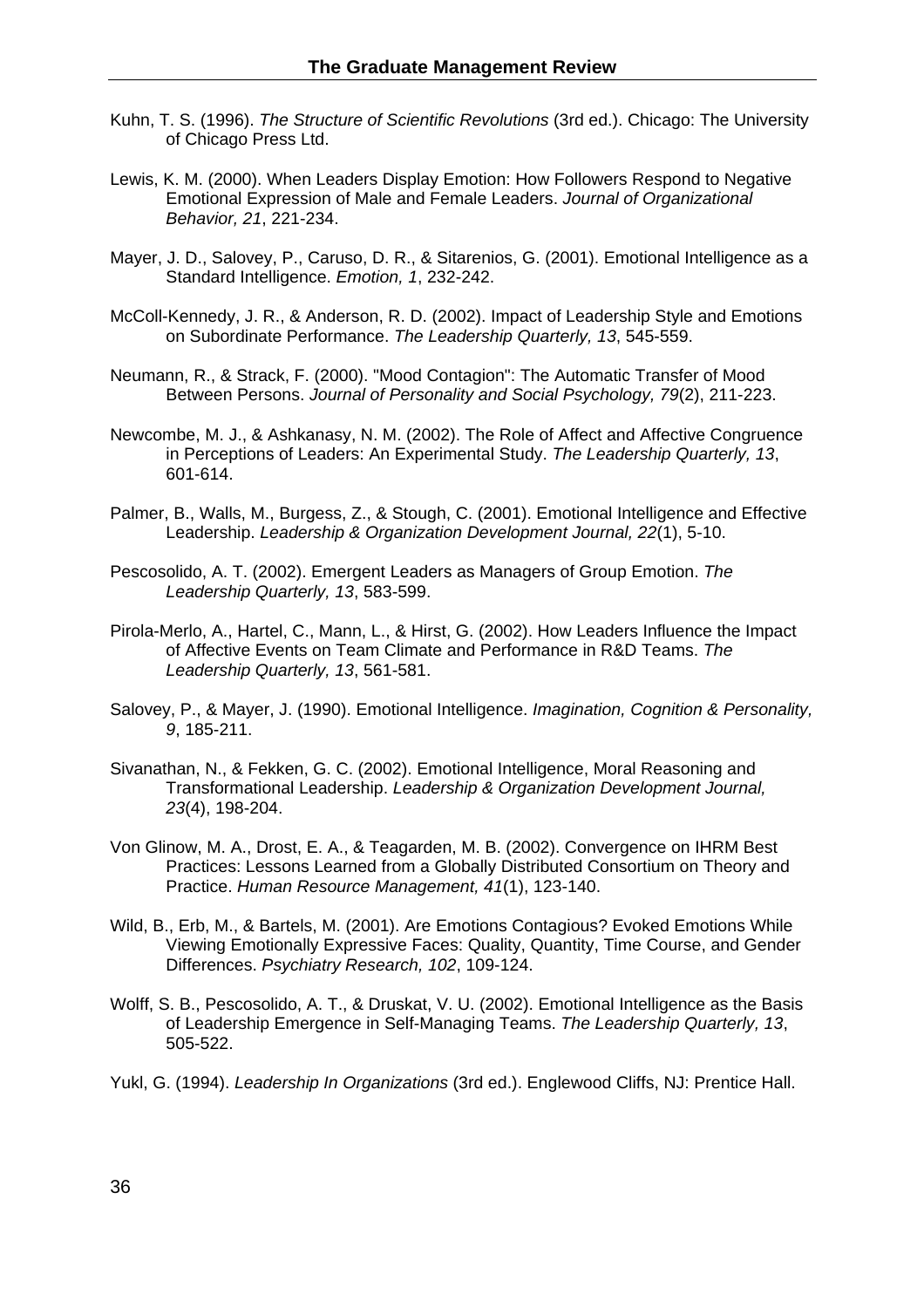# **Does the Glass Ceiling Exist in Hospitality?**

# **Selena Dowling \***

# **Abstract**

*The New Zealand hospitality and tourism environment is recognised for its importance to the national economy. It is a booming industry, yet there is very little research that focuses on the specific issues affecting those working in it. Based on employees perspective this case study looks at the issue of the glass ceiling, and whether it exists in the hospitality environment. The case study focuses on the Food & Beverage department of a hotel in a large city in New Zealand, and ponders why there is a lack of women at higher levels in the organisational structure. The lack of research into the hospitality, and more specifically the hotel industry, in the New Zealand environment is perplexing because it is predominately*  female, yet at management levels these women are not equally represented. There are a *number of implications for the industry if elements of the glass ceiling do exist. Therefore it is imperative that more research is conducted in the hotel industry related to money spent on training, turnover of women and whether gender affects their opportunities to reaching management positions.* 

The glass ceiling phenomena is not new, yet its causes are not universally agreed upon either. The hospitality industry is beginning to recognise that some of the attributes considered to relate to the glass ceiling in other industries, may also relate to them. However, research is only at an exploratory stage in the hospitality industry, and there is still much to learn. This essay aims to draw the reader's attention to some of the reasons why it is thought that a glass ceiling may exist in the hospitality industry, and to indicate some of the issues that this creates.

The glass ceiling is a term that refers to "invisible, generally artificial barriers that prevent qualified individuals – in this case, women – from advancing within their organisation and reaching their full potential" (Knutson & Schmidgall, 1999, p.64). The Federal Glass Ceiling Commission goes further suggesting that the barriers for women reflect "discrimination…a deep line of demarcation between those who prosper and those left behind" (Federal Glass Ceiling Commission, 1995, a: iii cited in Cotter, Hermsen, Ovadia & Vanneman, 2001, p.656). The glass ceiling is the "…unseen , yet unbreachable barrier that keeps minorities and women from rising to the upper rungs of the corporate ladder, regardless of their qualifications or achievements" (Ibid). In the hospitality context there is recognition of a similar "occupational and vertical segregation of women" (Maxwell, 1997, p.230).

The hospitality industry is very important to the economy of New Zealand. "By the year 2006 it is expected that tourism's contribution to global GDP will increase to 11.4 per cent and that the industry will be responsible for the creation of 385 million jobs" (Collier, 1999, p.63). As a major subset of the Tourism industry, hospitality operations, accommodation and food services to domestic and international guests alike. The focus of the essay is on hospitality as it relates to hotels rather than restaurants because most of the increasing focus on internationalisation of hotels and hospitality operations. Before discussions can start on how the glass ceiling affects hospitality, one must have a clear idea about what working in hotels means.

\* This assignment was for MANT407, Advanced Human Resource Management. Supervised by Ms Liz Hall 37-42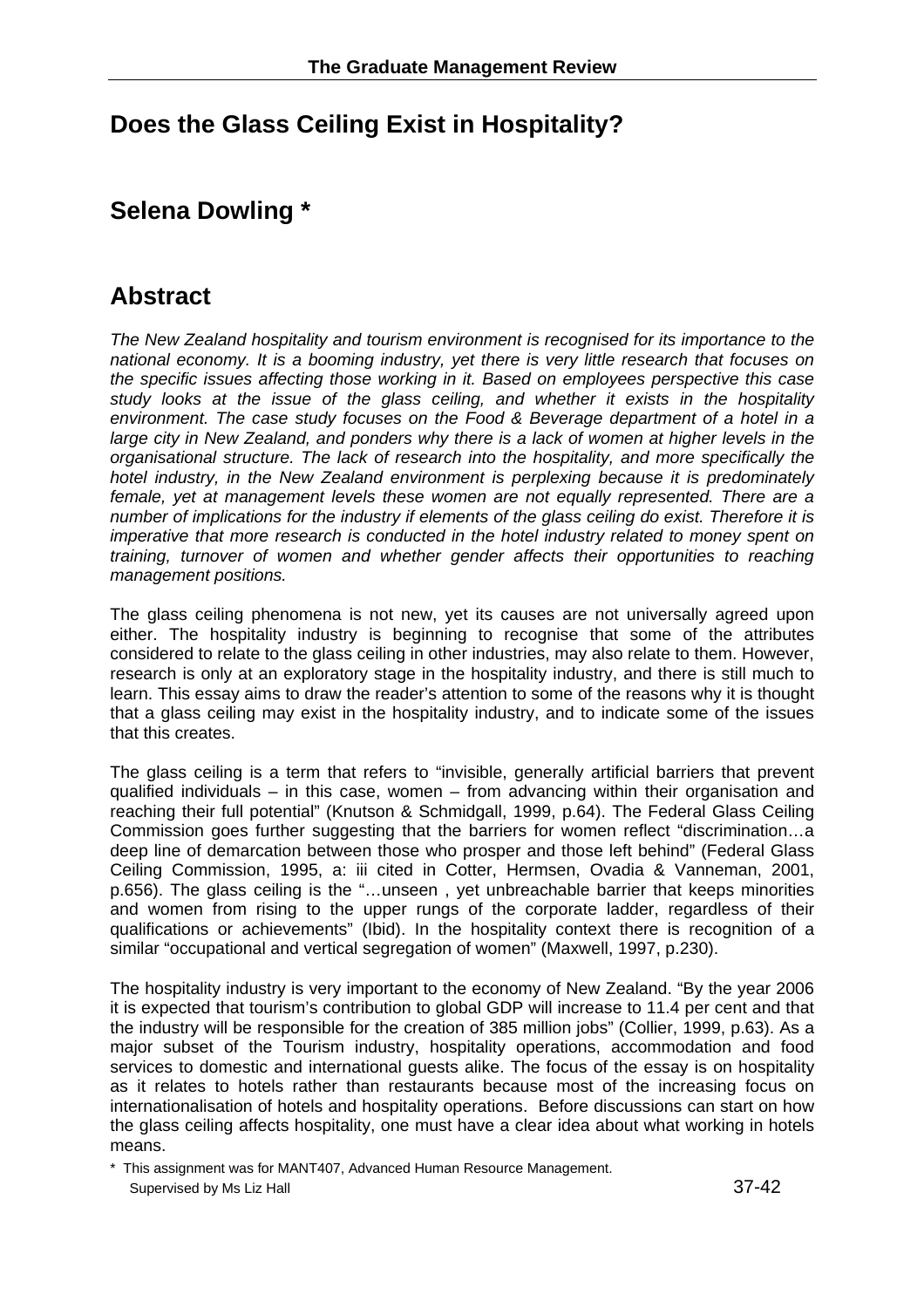The hotel environment is characterised by an organisational structure incorporating different departments. Depending on the size of the hotel, one may see slight variations on the descriptions offered below. However, it is likely that most med-large hotels will have: Food & Beverage Department (staff from bars, restaurants, cafes, room service, chef positions, and kitchen hands or stewards); Front Office Department (staff from concierge, housekeeping, reservations, reception, telephonists, and cashiers); Guest Support Department (staff from accounts, maintenance, marketing, business development and administration); and Staff Support Department (staff from payroll, training and development, and human resources). Each of these departments have supervisors and managers, and the organisational chain works upward through two or three levels of upper management to the General Manager (GM). Depending on whether the hotel is stand-alone or part of a chain will influence if there is a board or parent company that the GM reports to. Traditionally hotels have large hierarchies, often because of high numbers of staff and guest responsibilities in such a people orientated industry. The hierarchy of the hotel that the case study has been based on can be found in the Appendices. For ease of discussion only one department was examined, this was the Food & Beverage Department, which includes restaurants, bars and the kitchens.

The industry itself is characterised by long hours, shift work, a predominately part time / temporary and causal labour force, it is seen as a "life-style" choice, an industry for young people, stereotyped as "a job, not a career", an industry that suits "people people", a good choice for single or divorced people, an industry that is notorious for low wages, and as an industry where people don't stay in the job for long – they are often on the move within a couple of years. When relating the hotel industry to the glass ceiling phenomena, one may already encounter some problems. Because the research completed in this area is largely exploratory, one cannot realistically discount the very nature of the industry as a reason why women do not reach the top levels of management.

As an attempt to better understand the environment in a hotel situation, an organisational chart of the Food & Beverage Department of the Hotel XYZ was constructed. This hotel has 300 plus rooms and is based in a large city in New Zealand. This chart is based on a snap shot of the staff, their positions and gender during 1995. The organisation chart shows two pictures – one of the Front of House staff (Appendix A), and one of the Kitchen staff (Appendix B). The charts clearly show the staff and management structure, and the gender of those groups. The author does not presume to suggest that the gender pattern which shows high levels of female staff in entry level, a lesser number in supervisory positions and no female staff in the upper management level can be attributed to the glass ceiling model, rather that it provides a framework within which to challenge why the staffing may be like this.

There are a number of documented reasons of why the glass ceiling exists. This section will introduce the reasons raised in the literature and relate them to the hospitality environment. One of those raised in the literature was stereotypes, which prevent women from occupying certain positions or working in particular occupational roles. Perhaps one of the most obvious in hospitality would be that of gender separation in the kitchen environment. Literature suggests this is based on a "lingering prejudice against women in kitchens" (Knutson & Schmidgall, 1999, p.67). The organisation chart seems to reflect this. Of the thirty-eight staff working as chefs, only three were female and there were no females in a supervisory or management position. Another stereotype raised in the literature involved what sex people believed CEOs to be. Research showed that peoples overwhelming perceptions were that CEOs were male, not just that they had male characteristics (Fawcett & Pringle, 2000, p.254). This is also evident from the organisation chart (the CEO was male). Finally, literature pointed toward gender stereotypes for "female" type jobs. As with male dominance in the kitchen, the literature suggests there is female dominance in human resources and marketing (Knutson & Schmidgall, 1999, p.66). Although the author has not included either of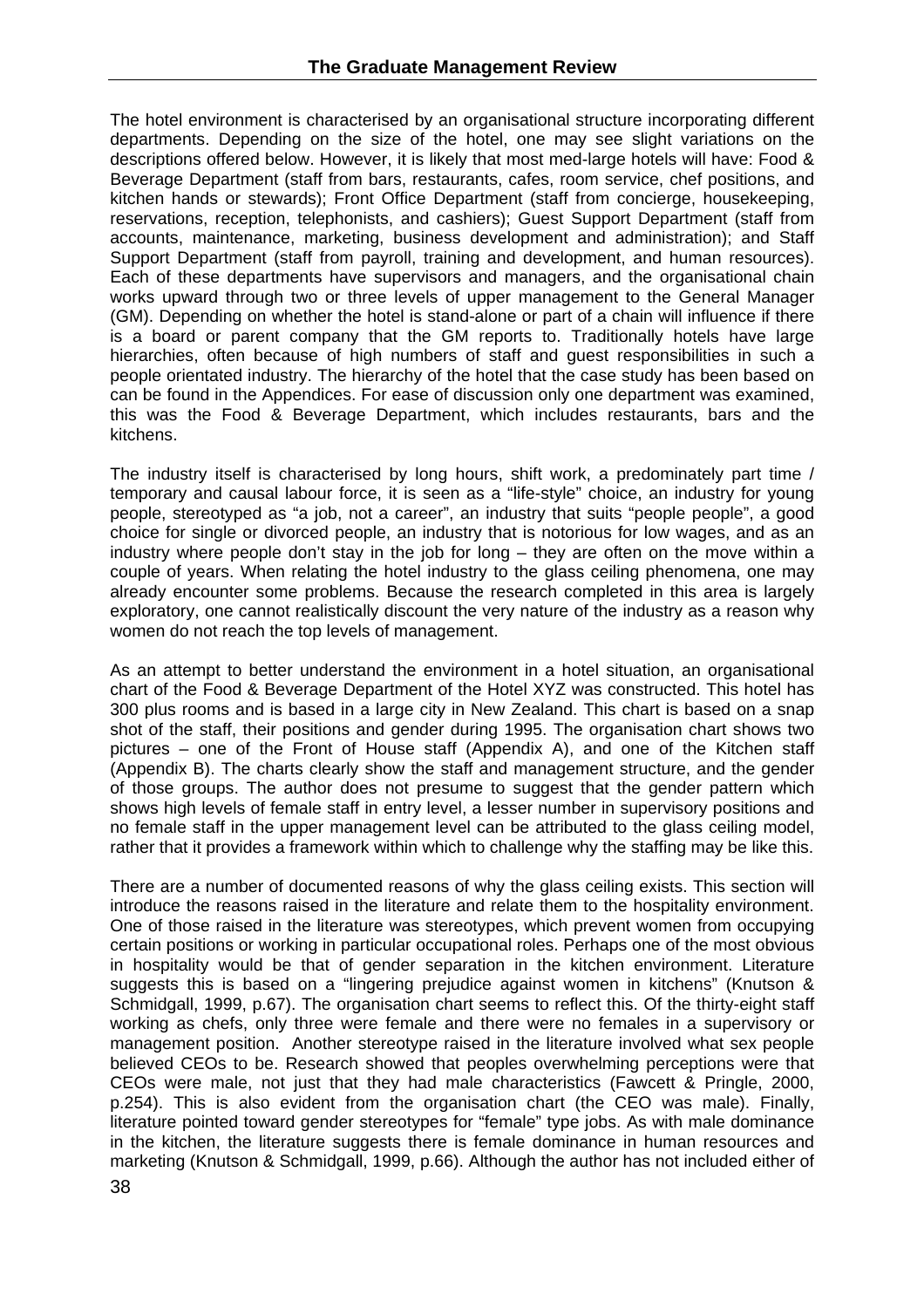these departments in the organisation chart, it is interesting to note that of the five staff that worked in these two departments, all were female.

Perhaps one of the most common causes of the glass ceiling for women (as identified in the literature) was a conflict between work and family. It has been suggested, "the profound challenge is the effort to balance work and family" (Ibid). It has also been suggested that there are certain work practices that "actively deter females from participating in senior management" (Maxwell, 1997, p.233). Her research suggests "the personal cost to highly successful female managers in forfeiting a wider life outside work is evidently high, if of course, a more routine home life is desirable for them" (Ibid). It has been suggested that societies expectations of women may be causing or exacerbating this problem. One General Manager commented, "…societal expectations of women have not kept pace with reality. Women find it more difficult to combine and balance career goals and family needs. Success in the industry usually involves long hours and frequent geographical moves, and it is difficult to meet these needs and still satisfy family needs" (Mann, 2003, p.38). Three supervisors / managers had children, and of these, two had adult children. There were many more staff at entry level that had children. This is a typical picture for the hospitality industry. Most of those who get to the top are either single (no family) or divorced, and some women in the industry see this "lifestyle decision" as a necessary evil (Maxwell, 1997, p.233). It has been recognised however, that this is an issue that requires much more attention, considering factors like: "is the glass ceiling effect…greater for married women with children than for single women"? (Cotter, Hermsen, Ovadia & Vanneman, 2001, p.678).

The different attributes demonstrated by males and females have also been identified in the literature as a potential factor with the glass ceiling. There is literature emerging, which suggests that men and women have quite different attributes and these appear to be predominately gender specific. Studies on culture have shown the 'masculine dimension' to be: "the promotion of independence, autonomy, hierarchical relations, competition, taskorientation and the establishment of status and authority" (van Vianen & Fischer, 2002, p.318). They suggest that a feminine culture can be described as "the promotion of a relational self, maintaining balance in life activities, participation, and collaboration within the organisation" (Ibid). These two different types of culture may play an important part in how people fit into an organisation and whether there is perceived or actual role / culture congruence. There is a lot of literature which suggests men and women have different values and characteristics, yet there seems to be plenty of debate whether appropriate characteristics for being a good manager are male or female, or whether these traits are "independent from their biological sex" (Ibid).

There does also seem to be some indication from industry that women have issues with the masculine and feminine attributes that they are stereotyped into. One woman suggested "one of the biggest challenges women face is how to be tough ( in a male-dominated industry) without being difficult" (Worcester, 1999, p.29). Another indicated it was hard when women were typed as 'pushy', yet men were called 'leaders' under similar circumstances (Jackson, 2000, p.32). It has been found that women "who achieve senior management positions usually resemble men in their personality and behaviour characteristics" (van Vianen & Fischer, 2002, p.318). See also Hare, Koenigs & Hare, 1997; Melamed & Bozionelos, 1992; Steinberg & Shapiro, 1982). Yet perhaps some of these attributes can be changed. For example one journal suggests "women who want to make it to the top should be sure to speak up" (Savage, 2002, p.50). This socialisation issue may be further exacerbated by the continued existence of the 'old boys network' (see Knutson & Schmidgall, 1999; Maxwell, 2000).

Another issue regarding the glass ceiling that follows on somewhat from the gender differences relates to the networking and socialising aspects of management positions. In a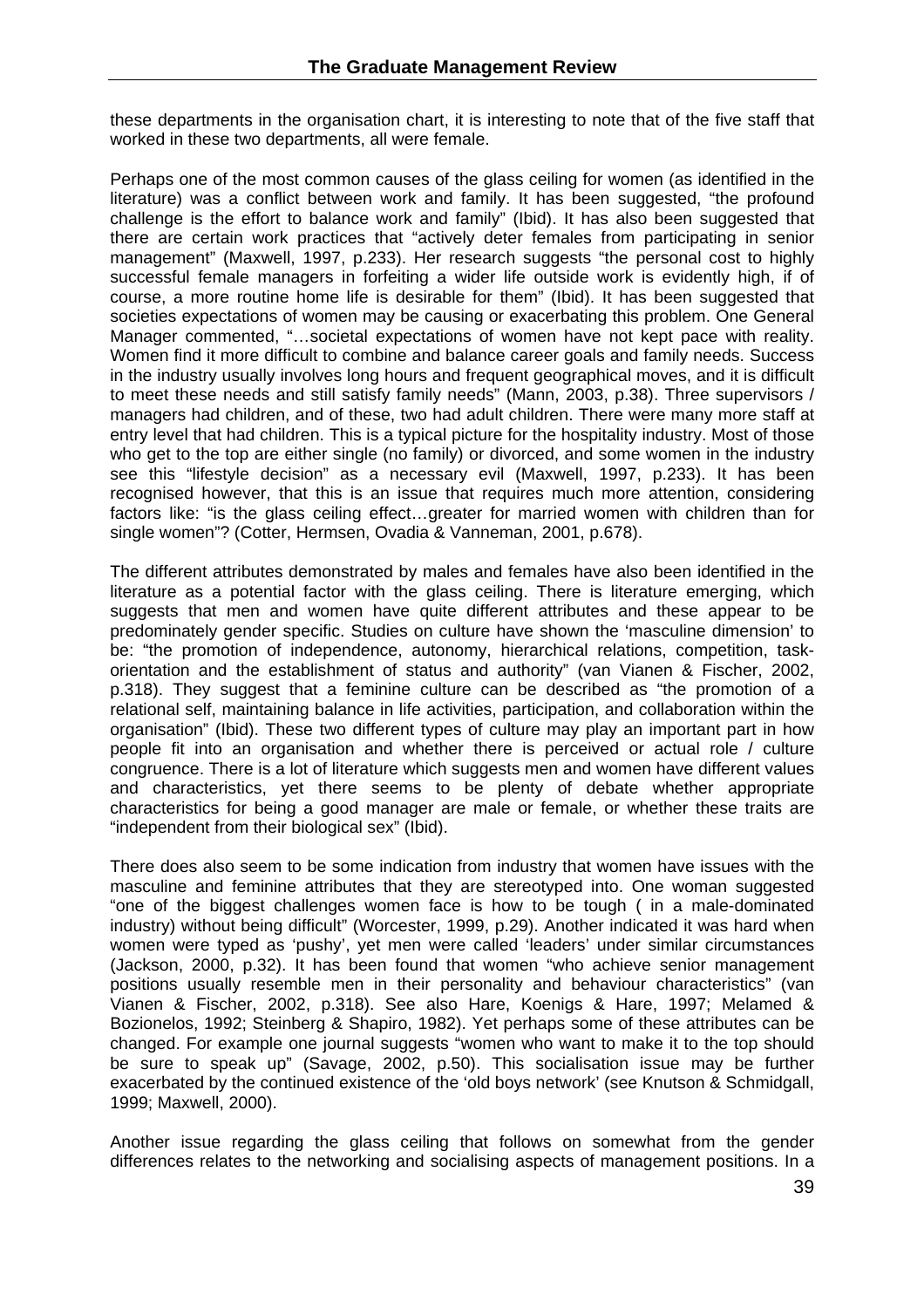number of organisations there is an expectation that management will play a role in 'entertaining' or socialising with clients. In the literature this experience often includes such activities as playing golf, attending sporting fixtures and drinking (Knutson & Schmidgall, 1999). Take golf for example, estimates based on Fortune 500 CEO's suggests that 90% are golfers. It is the opportunity to socialise and network informally with clients that non-golfers miss out on. The same can be said about other socialising experiences and women find it difficult to juggle long hours, socialising and family commitments (Maxwell, 1997). See also Fawcett & Pringle, 2000; Jackson, 2000). This issue can be somewhat addressed if necessary at the recruitment and selection stage. If women are aware of a potential clash between an organisations culture and their own, then there is research to suggest that they will reject the job (van Vianen & Fischer, 2002). There has also been research into the importance of self-selection where people are more likely to be attracted to an organisation that has similar goals (Schneider, 1987). If this is the case, then women who are unhappy about a particularly masculine or sporting orientated culture can choose to avoid this. The hospitality industry is notorious for its late nights entertainment of clients and associated drinking whilst attending these occasions. This may also impact on the difficulties women experience 'fitting in' at management levels.

Firstly one must consider the construct of the glass ceiling in hospitality. Is it really there, or is it constructed by women and held up as an excuse? There is literature to support both sides of the argument. The previous section was devoted solely to perceived issues around the glass ceiling, yet the other side must also be presented. The literature about this is indicative of its relatively new status. Do women create their own barriers? Some women suggest that they "limit their own advancement because they are reluctant to self promote the way many men do" (Knutson & Schmidgall, 1999, p.69). A female hotel owner suggests "I think any time I have felt it (the glass ceiling), I put it there myself. I sometimes think women expect it to exist, even when it doesn't (Worcester, 1999, p.29). Others suggest it is "women's low aspirations" (Lynch & Post, 1996 cited in Cotter, Hermsen, Ovadia & Vanneman, 2001, p.679), and this was backed up also by van Vianen & Fischer (2002).

More research needs to be conducted into the glass ceiling that is specific to the hospitality industry. Because of the enormous pressures all staff (male and female) are under due to the very nature of the industry (as mentioned earlier), this unique industry may have different characteristics which will potentially affect the glass ceiling phenomena. At this stage one must caution the reader to err on the side of conservatism until more research is conducted. Any links that are made between other industries and hospitality are unreliable and hazardous.

Unfortunately for the aspiring female hotel general manager, the majority of information on how to achieve a position in the highest echelons of management is anecdotal (see Knutson & Schmidgall, 1999; van Vianen & Fischer, 2002). Yet there are some advances in countries like New Zealand that are slowly making it "easier" to reach positions at the top. Equal Employment Opportunity (EEO) and anti discrimination legislation make it illegal to discriminate against a person because of their gender. And the author knows of a few hotels that are slowly introducing EEO policies into their recruitment and selection practices. However, this only helps those women who really want to get there. If one is to truly to solve the glass ceiling mystery, one must first differentiate between those women hiding behind it, and those honestly knocking on it.

The aim of this essay was to provide the reader with some insights to the glass ceiling phenomena through a hospitality example. Although the organisation chart and the information presented on it was only there to provide a working example from which to recognise some areas where potentially the glass ceiling was operating, it is far from conclusive. One of the most important conclusions is that much more research is necessary.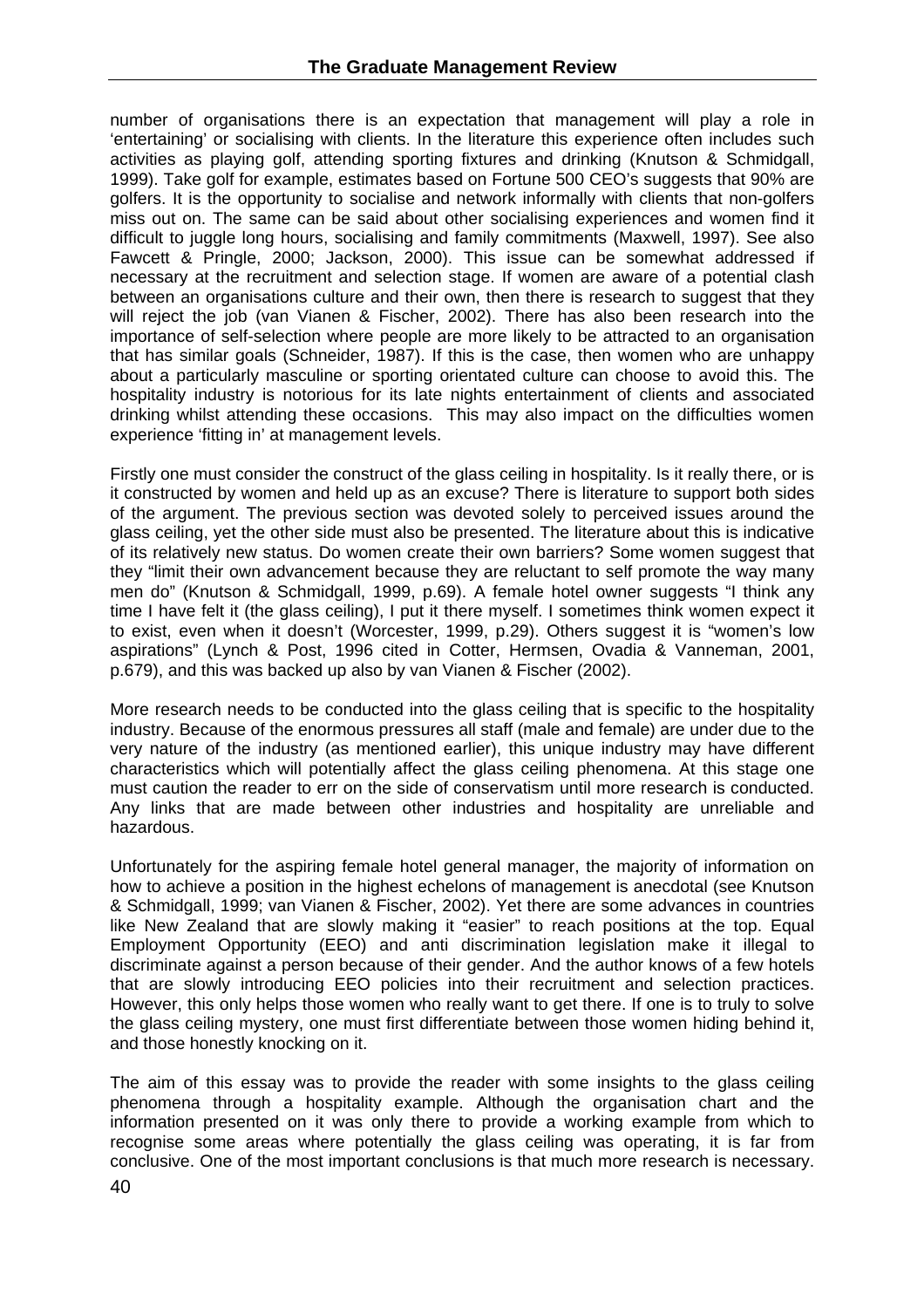There needs to be studies focusing purely on the hospitality industry and whether there are other 'industry' factors that may influence the glass ceiling. Also whether the glass ceiling as proposed in the literature actually exists, or whether it is only in the minds of women who don't quite make it?

### **References**

Adams, M. (1993) Open secrets. *Successful Meetings*, *42*(12), p54.

- Allen, R.L. (June 2000) Fugo breaks NRA's glass ceiling. *National Restaurant News, 34(*24).
- Bartol, K.M.; Martin, D.C.; & Kromkowski, J.A. (Winter 2003) Leadership and the glass ceiling: gender and ethnic group influences on leader behaviours at middle and executive managerial levels*. Journal of Leadership and Organizational Studies*, vol.9, no.3, p.8-20.
- Collier, A. (1999) *Principles of Tourism: A New Zealand Perspective*, 5<sup>th</sup> Edition. Addison Wesley Longman New Zealand Limitied, NZ.
- Cotter, D. A.; Hermsen, J.M.; Ovadia, J. & Vanneman, R. (Dec 2001) The glass ceiling effect. *Social Forces*, vol.80, no.2, pp655-682.
- Fawcett, R. & Pringle, J.K. (2000) Women CEO's in New Zealand: Where are you? *Women in Management Review*, vol.15, no.5/6, pp253-260.
- Hare, A.P.; Koenigs, R.J. & Hare, S.E. (1997) Perceptions of observed and model values of male and female managers*. Journal of Organizational Behavior*, vol.18, pp.437-447.
- Jackson, J.C. (2000) Women middle managers perceptions of the glass ceiling. *Women in Management Review*, vol.16, no.1, pp.30-41.
- Knutson, B.A. & Schmidgall, R.S. (Dec 1999) Dimensions of the glass ceiling in the hospitality industry*. Cornell Hotel & Restaurant Administration Quarterly*, vol. 40, no.6, p64.
- Lehigh, S. (Oct 1994) Romney vows attack on 'glass ceiling' for women*. Boston Globe Newspaper*, p.21.
- Mann, I.S. & Seacord, S. (Mar 2003) What glass ceiling*? Lodging Hospitality*, vol.59, no.4, p38-40.
- Maxwell, G.A. (1997) General management views from above the glass ceiling. *International Journal of Contemporary Hospitality Management*, vol.9, no.5/6, p.230.
- Savage, A. (Oct 2002) The real glass ceiling and its not what you think. *Training and Development*, vol.56, no.10, p.49-52.
- Schneider, B. (1987) The people make the place. *Personnel Psychology*, vol.40, pp.437-453.
- Silberman, R.G. (Jun 1991) Executive intelligence: a glass ceiling*. Restaurant Hospitality*, vol.75, no.6, p.65.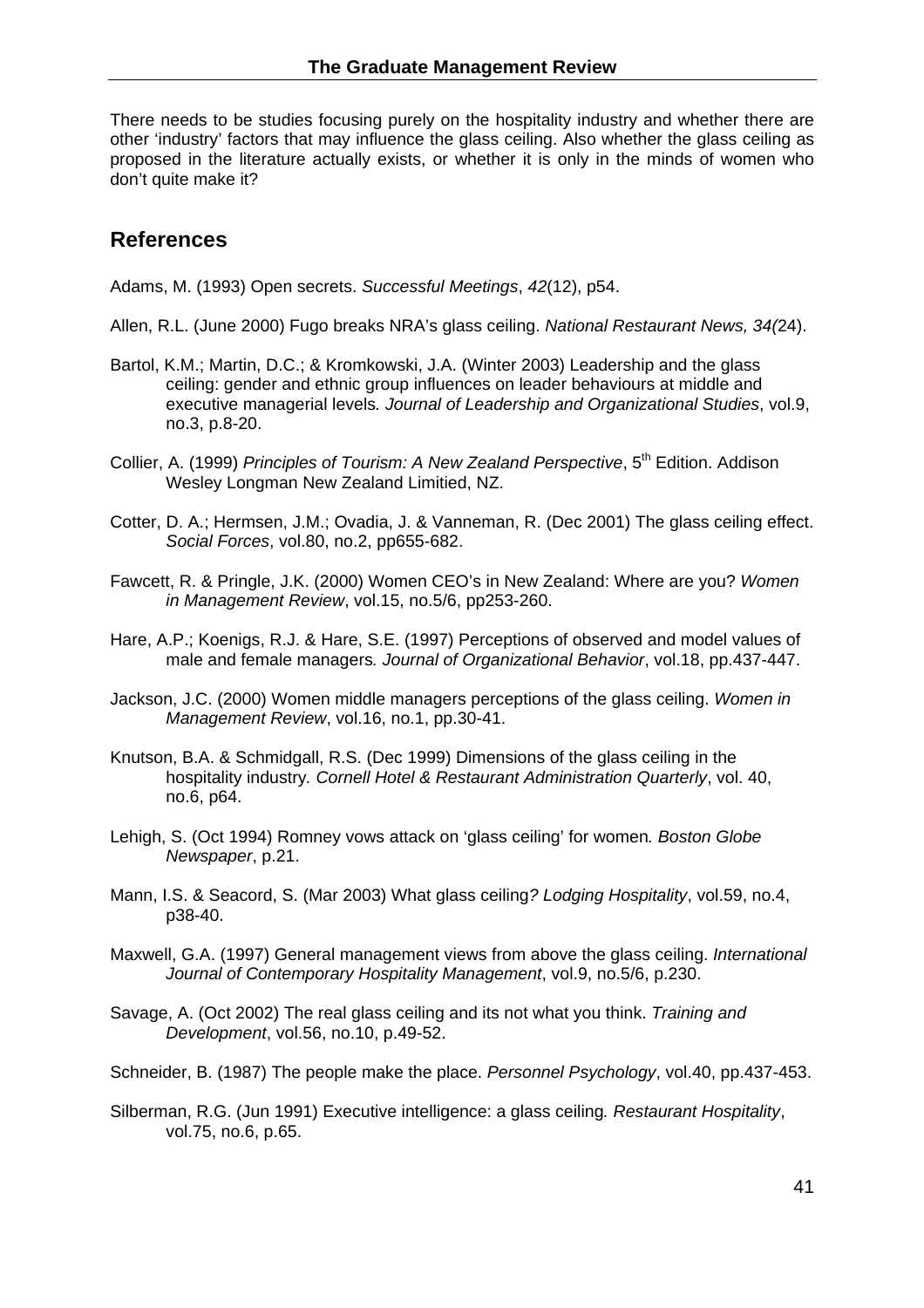- Steinberg, R. & Shapiro, S.T. (1982) Gender differences in personality traits of female and male Master of Business Administration students*. Journal of Applied Psychology*, vol.67, pp.306-310.
- Tomkins, R. (Mar 1998) Carlson founder to step aside for daughter. *Financial Times,* London.
- Van Vianen, A.E.M.; Fischer, A.H. (Sept 2002) Illuminating the glass ceiling: the role of organizational culture preferences*. Journal of Occupational and Organizational Psychology*, vol.75, no.1, pp.315-338.
- Worcester, B.A. (April 1999) Women hotel owners shatter glass ceiling concept. *Hotel and Motel Management*, vol.214, no.7, p.29.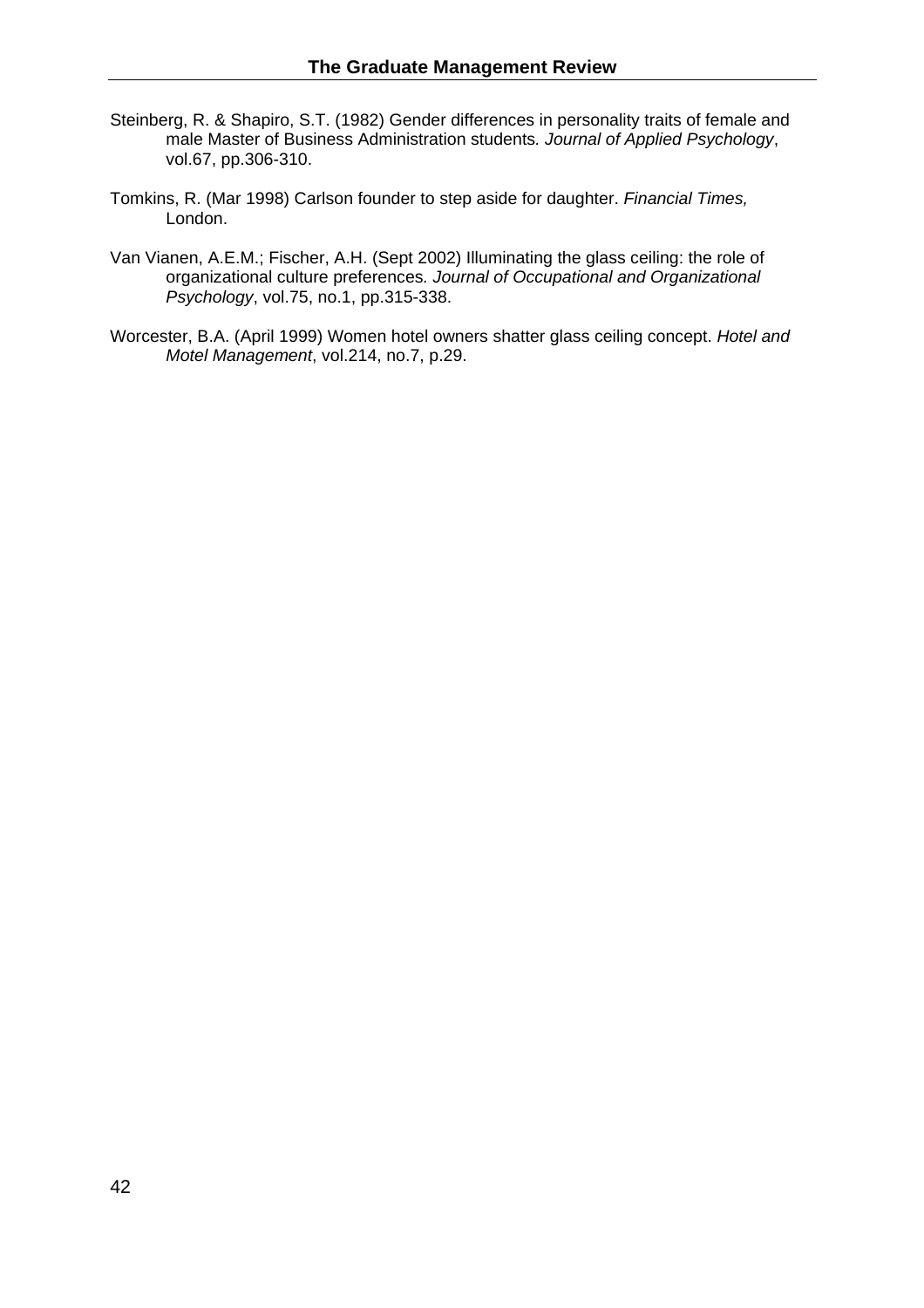# **SHRM Best-Practices & Sustainable Competitive Advantage: A Resource-Based View**

# **Hamish G. H. Elliott \***

# **Abstract**

*Three dominant perspectives have emerged within Strategic HRM: the Universalistic, Contingency, and Configurational perspectives. The Universalistic perspective, as espoused particularly by Pfeffer (1994a; 1995; Pfeffer & Veiga, 1999), proposes that a universal set of HRM best practices can be employed to attain and sustain competitive advantage. Using the principles of the Resource-Based View of competitive advantage, this paper critiques the universalistic perspective and proposes that HR practices cannot by themselves be a source of sustained competitive advantage, as it is virtually impossible for HR practices to be rare, inimitable, and non-substitutable. Instead, the Configurational perspective is proposed as a more theoretically valid and tenable approach to strategically managing human resources for sustainable competitive advantage. This is because the Configurational approach promotes a system of HR practices that are customised to suit a particular firm's competitive strategies, and internal practices, policies, and resources – it provides both vertical and horizontal fit. It is also found that human capital is the foundation of HRM and competitive advantage.* 

Over the last twenty years the field of human resource (HR) management has undergone immense paradigmatic growth and broadening by popular interest from both academics and practitioners (Delery & Doty, 1996; Wright, McMahan, & McWilliams, 1994). In effect, what were micro-perspective personnel management practices have transformed into a macro or strategic perspective by academic' desire to demonstrate the importance of human resource practices for organisational performance (Delery & Doty, 1996).

The basic premise underlying what is termed strategic human resource management (SHRM), is that for competitive advantage, firms pursuing a particular strategy require HR practices that are different from those required by firms pursuing alternative strategies (Barney & Wright, 1998; Boxall, 1998; Coff, 1997; Delery & Doty, 1996; Jackson & Schuler, 1995; Mueller, 1996; Schuler, 1992; Schuler, Dowling, & De Cieri, 1993; Schuler & Jackson, 1987a, 1987b; Tichy, Forbrun, & Devanna, 1982; Wright & McMahan, 1992; Wright et al., 1994). Human resources are defined as the pool of human capital under the firm's control in a direct employment relationship, and HR *practices* are the organisational activities directed at managing the pool of human capital and ensuring that the capital is employed towards the fulfilment of organisational goals (Wright et al., 1994).

Delery and Doty (1996) suggest that if this fundamental assumption is true, then it would account for variance in HR practices as attributable to differing firm' strategies, and that firms possessing greater congruency between their HR practices and strategies should enjoy superior performance. Paradoxically, however, some HR practitioners and academics are strong proponents of the recent contrasting concept of *best practice HRM*, which is grounded on a seemingly Tayloristic assumption that there is one best way of managing human resources for effective performance. Within the SHRM paradigm various perspectives have grown around the concept of HR practices.

\* This assignment was for MANT407, Advanced Human Resource Management. Supervised by Dr Fiona Edgar 43 - 57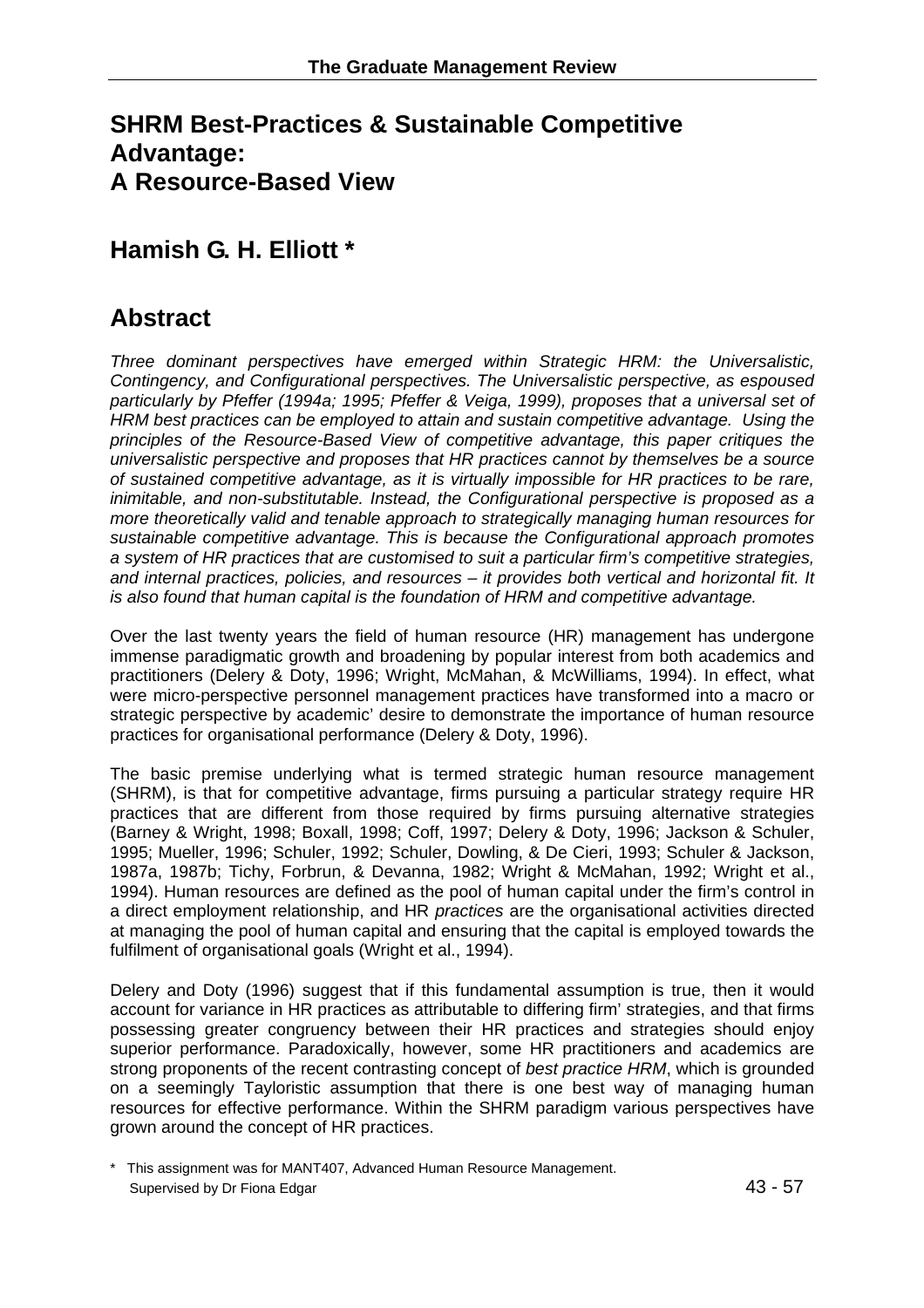# **Strategic human resource management perspectives**

Ferris, Hochwarter, Buckley, Harrel-Cook and Frink (1999) and Delery & Doty (1996) report that the academic theorising of SHRM is relatively trichotomous in that three perspectives have emerged: the *universalistic perspective*, *contingency perspective*, and *configurational perspective*. SHRM authors who ascribe to the universalistic perspective advocate a *best practice* approach to SHRM and propose that some HR practices are always better than others and that all organisations should adopt these practices (Brockbank, 1999; Fitz-enz, 1997; Geringer, Frayne, & Milliman, 2002; Hitt, Hoskisson, Harrison, & Summers, 1994; Huselid, 1995; Martin & Beaumont, 1998; Pfeffer, 1994a, 1994b, 1995; Pfeffer & Veiga, 1999; Terpstra, 1994; Truss, 2001).

A second group of researchers ascribe to a contingency perspective and argue that for a firm to be effective, its HR practices and strategy must be aligned with other aspects and strategies of the firm (Arthur, 1994; Sanz-Valle, Sabater-Sanchez, & Aragon-Sanchez, 1999; Schuler & Jackson, 1987a; Sparrow, Schuler, & Jackson, 1994; Youndt, Snell, Dean, & Lepak, 1996). Adopting the concept of synergy, Schuler & Jackson (1987a) propose that if HR practices are not synergistic or consistent with firm' strategies, then they can be more competitively disadvantageous than advantageous by inhibiting both individual and firm performance.

A third group of researchers ascribe to a configurational approach to SHRM, proposing that it is the pattern of HR practices that contribute to firm performance and goal attainment (Brockbank, 1999; Delery & Doty, 1996; Ferris et al., 1999; MacDuffie, 1995; Wright & McMahan, 1992). In order to be effective, configurational theorists propose that firms must develop an HR system that achieves both horizontal and vertical fit (Delery & Doty, 1996). Horizontal fit is achieved when there is internal consistency between the firm's HR policies and practices, and vertical fit depicts the level of congruence of the HR system with other firm characteristics, especially firm strategies (Delery & Doty, 1996).

With specificity to the fundamental assumption of SHRM, the trichotomous nature of the paradigm poses a paradox that both Delery and Doty (1996) and Ferris et al. (1999) report is receiving strong criticism for its theoretical deficiency and lack of empirical validity. Wright and McMahan (1992) and Wright et al. (1994) address this issue from the configurational perspective by reminding us of the *strategic* component of SHRM and its paradigmatic lineage from strategic management theory, by advocating a strategic-theoretical analysis of the competitiveness of SHRM through the resource-based view determinants of competitive advantage.

The resource-based view of the firm (Amit & Schoemaker, 1993; Barney, 1991; Collis & Montgomery, 1995; Conner, 1991; Grant, 1991; Hall, 1992; Peteraf, 1993; Wernerfelt, 1984) differs from the more environmentally focused strategy paradigm of the *industry structure view* (e.g. Porter, 1980, 1985) as it is firm-focused and emphasises the links between the firm's idiosyncratic resources, its strategy and its performance (Wright et al., 1994). Firstly, internal resources and capabilities are viewed as the key competitive sources of a firm's strategy; and secondly, the majority of the firms superior returns are derived from these (Barney, 1991; Chamberlin, 1962; Collis, 1991, 1994; Collis & Montgomery, 1995; Conner & Prahalad, 1996; Grant, 1991; Peteraf, 1993).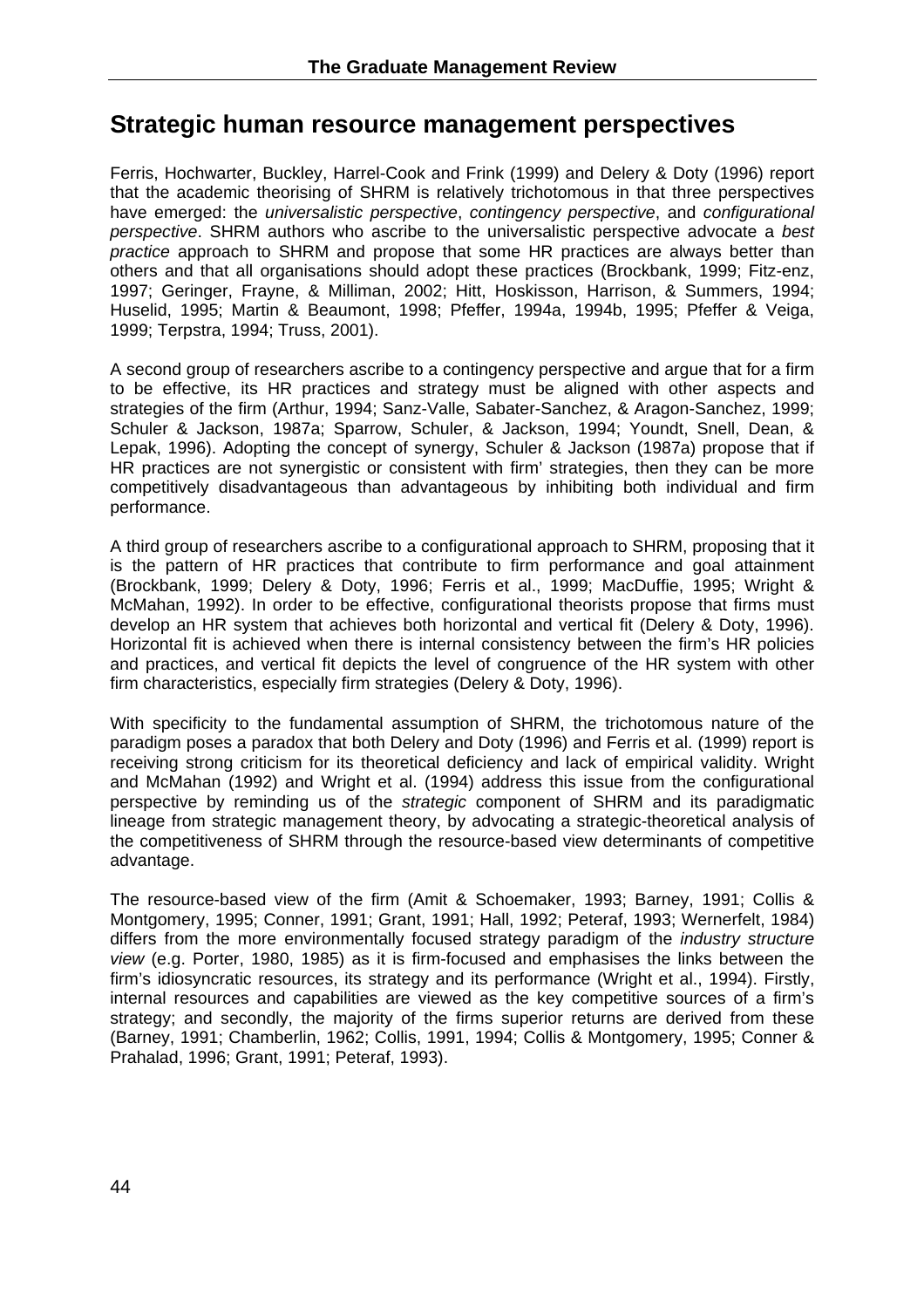While there is unanimous agreement that firms sustain competitive advantage from many different and unique resources and strategies<sup>5</sup>, it is evident that the majority of leading firms have one unique resource in common – people (Barney & Wright, 1998; Pfeffer, 1995; Wright et al., 1994). Within the SHRM paradigm, there is significant support of the resourcebased view as a tool of competitive advantage analysis of human capital (Barney & Wright, 1998; Becker & Gerhart, 1996; Boxall, 1996, 1998; Coff, 1997; De Saa-Perez & Garcia-Falcon, 2002; Jackson & Schuler, 1995; Khatri, 2000; Lado & Wilson, 1994; Mueller, 1996; Schuler et al., 1993; Swiercz & Spencer, 1992; Wright & McMahan, 1992; Wright et al., 1994).

This paper adopts the resource-based view as its tool of analysis and through its determinants of competitive advantage, supports the configurational perspective's rejection of the universalistic perspective of SHRM by proposing and demonstrating that a universal typology of HR best-practices offers no competitive advantage to a firm. Instead, it is proposed that firms should take a configurational approach to SHRM and develop an HR system that achieves both horizontal and vertical fit within the firm and fosters sustainable competitive advantage from the firm's human resource capital pool.

With specificity to the configurational perspective of HR practices, the RBV is more idiosyncratically focused as opposed to an externality focus. However, intuitively, a firm's value creation emanates from the fit of internal capabilities to the strategy pursued, and its relationship with the competitive environment (Spanos & Lioukas, 2001). Barney & Zajac (1994) propose that competitive strategising with resources and capabilities cannot be understood independently of strategy content and the external environment (industry structure) within which the firm exists, and it is on this assumption that this paper is based. Schuler et al. (1993), Huselid (1993), Schuler & Jackson (1987b), Boxall (1996; 1998), and Jackson & Schuler (Jackson & Schuler, 1995) present discussions more related to the industry structure-based fit of HR practices with competitive strategy. While the configurational perspective promotes both internal and external strategic fit, the resourcebased view, as evidenced, provides a stronger conceptual framework of analysis and is thus utilised in this paper.

First, the notion of HR best-practice within the universalistic perspective is examined. Second, a summary of the resource-based view of sustained competitive advantage is presented and then competitive advantage of human resources is examined. Last, the notion of universal best-practice is examined within the resource-based view framework of competitive advantage.

# **HRM & performance: The universalistic perspective**

Within the body of HR research, there is significant empirical evidence linking certain HR practices to firm performance and recent research suggests that bundles, or systems, of HR practices are more influential than individual practices working in isolation (Arthur, 1994; Huselid, 1995; MacDuffie, 1995; Youndt et al., 1996). Arthur (1994) found that HR practices that focused on enhancing employee commitment (e.g., decentralised decision making, comprehensive training, salaried compensation, employee participation) were related to higher performance. In a similar study, Huselid (1995) found that investments in HR activities such as incentive compensation, selective staffing techniques, and employee participation, developed employee skills and motivation and resulted in reduced turnover, increased productivity, and increased firm performance (Youndt et al., 1996). MacDuffie (1995) found

 $\overline{a}$ <sup>5</sup> For example: Quality Customer Service, Innovative Research & Design, Lean Manufacturing etc.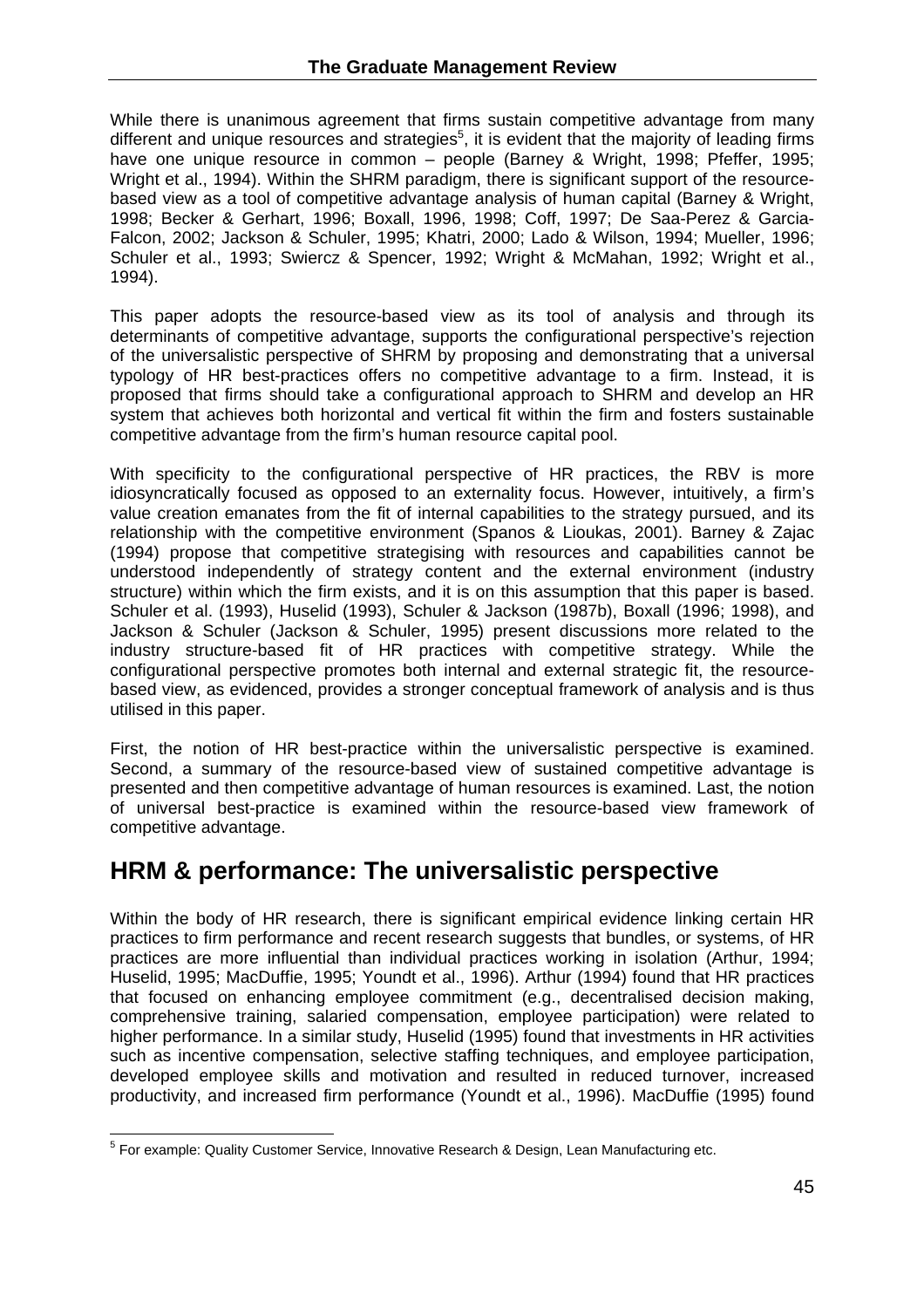that flexible production plants with team-based work systems and *high-commitment* HR practices (such as contingent compensation and extensive training) consistently outperformed mass production plants and that bundles of practices result in higher performance.

Further empirical studies support the links between HR practices and firm' performance (Boselie, Paauwe, & Jansen, 2001; Boxall & Steeneveld, 1999; Fey, Bjorkman, & Pavlovskaya, 2000; Gratton, Hope-Hailey, Stiles, & Truss, 1999; Huang, 2000; Huselid, Jackson, & Schuler, 1997; Richard & Johnson, 2001; Sanz-Valle et al., 1999; Truss, 2001). Founded on these empirical studies, the universalistic perspective proposes that some HR practices are always better than others and that all organisations should adopt this *best practice* approach to SHRM (Brockbank, 1999; Fitz-enz, 1997; Geringer et al., 2002; Hitt et al., 1994; Huselid, 1995; Pfeffer, 1994a, 1994b, 1995; Pfeffer & Veiga, 1999; Terpstra, 1994; Truss, 2001).

#### **Table 4 Best-Practice Approaches to SHRM**

| <b>Arthur (1992)</b>                                                                                                                                                       | <b>Pfeffer (1995)</b>                                                                                                                                                                | <b>Huselid (1995)</b>                                                                                                                                               | <b>MacDuffie</b><br>(1995)                                                                                                                                                      | Pfeffer & Veiga<br>(1999)                                                                                                                                                                                 |
|----------------------------------------------------------------------------------------------------------------------------------------------------------------------------|--------------------------------------------------------------------------------------------------------------------------------------------------------------------------------------|---------------------------------------------------------------------------------------------------------------------------------------------------------------------|---------------------------------------------------------------------------------------------------------------------------------------------------------------------------------|-----------------------------------------------------------------------------------------------------------------------------------------------------------------------------------------------------------|
| Broadly defined<br>jobs<br>Employee<br>participation<br>dispute<br>Formal<br>resolution<br>Information<br>sharing<br>skilled<br>Highly<br>workers<br>Self-managed<br>teams | Employment<br>security<br>Selectivity<br>in<br>recruiting<br><b>High Wages</b><br>Incentive Pay<br>Employee<br>ownership<br>Information<br>sharing<br>Participation                  | Personnel selection<br>Performance<br>appraisal<br>Incentive<br>compensation<br>Job design<br>Grievance<br>procedures<br>Information sharing<br>Attitude assessment | Work teams<br>Problem-solving<br>groups<br>Employee<br>suggestions<br>Job rotation<br>Decentralisation<br>Recruitment<br>8 <sub>x</sub><br>Hiring<br>Contingent<br>compensation | Employment<br>security<br>Selective hiring<br>Self-managed<br>teams<br>and<br>Decentralisation<br>Comparatively<br>high<br>compensation<br>contingent<br>on<br>organisational<br>performance<br>Extensive |
| Extensive<br>skills<br>training<br>High wages<br>Salaried<br>workers<br>Stock ownership                                                                                    | and<br>empowerment<br>Self-managed<br>teams<br>Training<br>and<br>skill<br>development<br>Cross-utilisation<br>& cross-training<br>Symbolic<br>egalitarianism<br>Wage<br>compression | Labour/management<br>participation<br>Recruiting intensity<br><b>Training hours</b><br>Promotion<br>criteria<br>(seniority vs. merit)                               | <b>Status</b><br>differentiation<br>Training of new<br>employees<br>Training<br>of<br>experienced<br>employees                                                                  | training<br>Reduction<br>of<br>status<br>differences<br>Sharing<br>Information                                                                                                                            |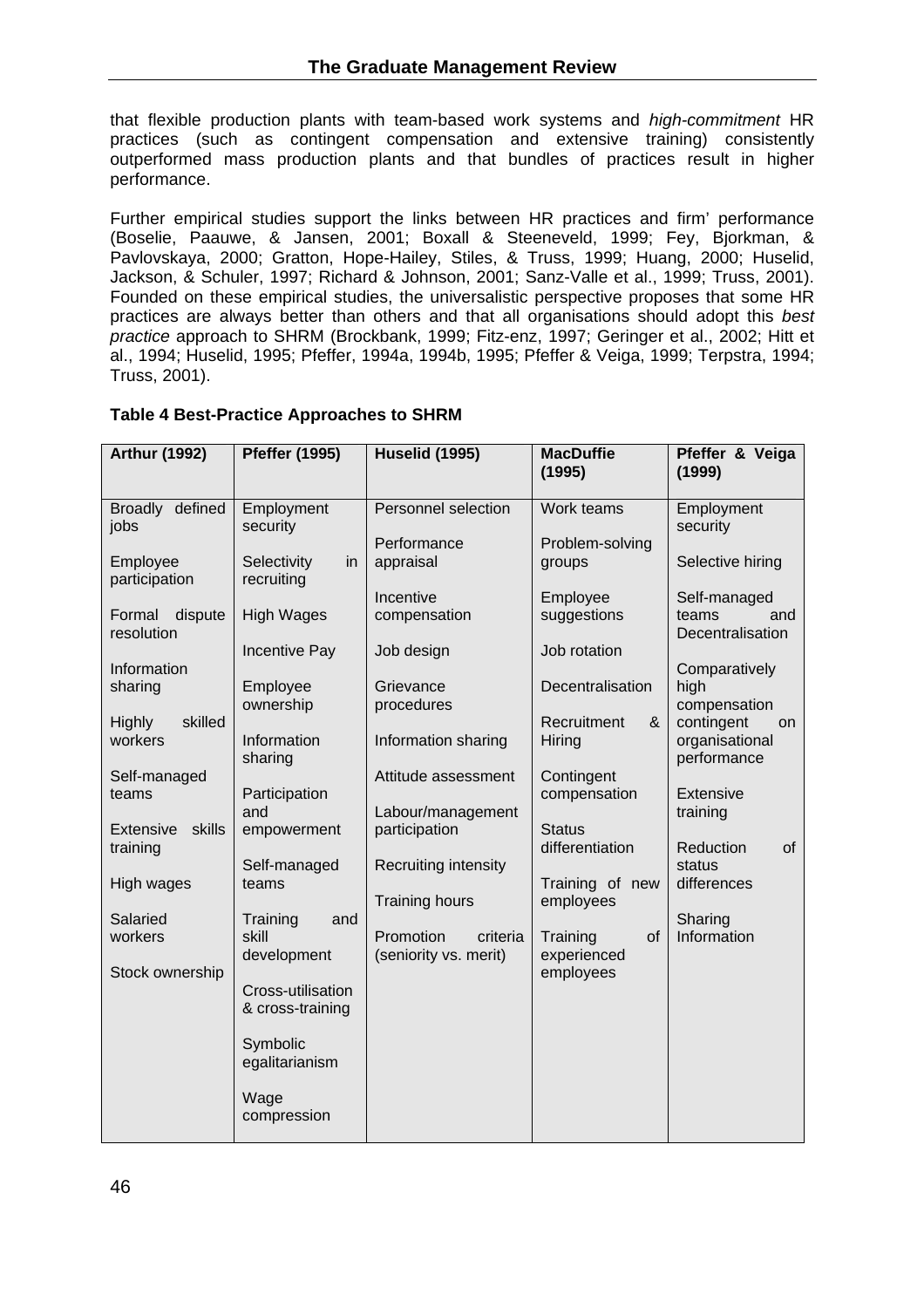# **The Graduate Management Review**

| trom   |  |
|--------|--|
| within |  |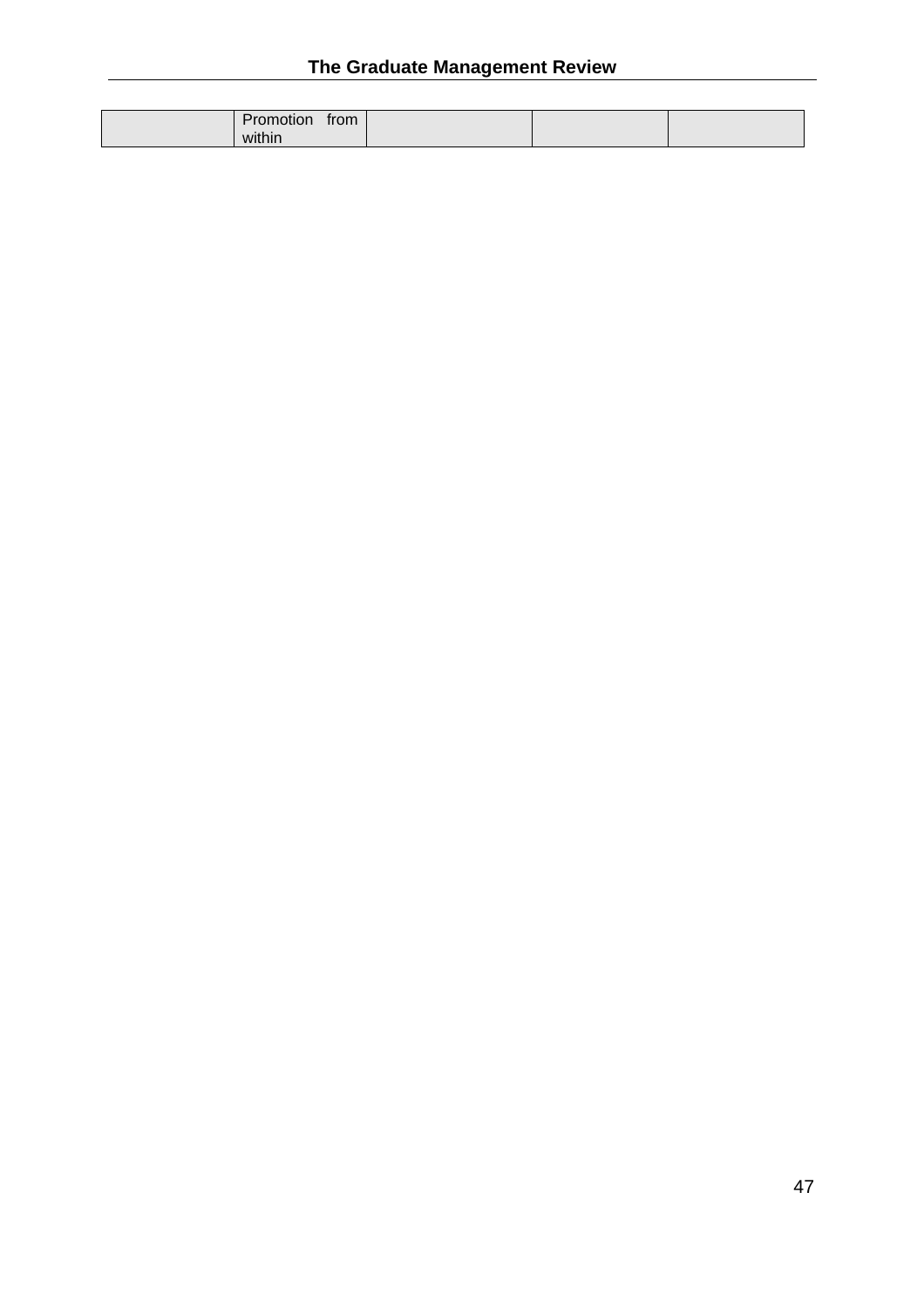Leading the case for the universalistic perspective, Jeffrey Pfeffer (1994a; 1994b; 1995; Pfeffer & Veiga, 1999), proposes that while the exact number is arbitrary, there is a set of interrelated HR practices that characterise achieving competitive success through HR management (Pfeffer, 1995). However, from a scholarly perspective, Pfeffer's broad utopian claims seem unsubstantiated and lacking in empirical validity, drawing criticism from Purcell (1999), Guest (1997), and Becker & Gerhart (1996). His statement that the practices emerge from "extensive reading of both the popular and academic literature, talking to numerous people in firms in a variety of industries, and the application of some simple common sense" (Pfeffer, 1995, p. 57) does not lend itself to the scholastic rigour of empirical validity. However, in a later paper, Pfeffer & Veiga (1999) present a stronger empirical case, based on several empirical studies, and propose seven HR practices of successful organisations. Further empirically based universalistic cases are presented by Arthur (1992), Huselid (1995), and MacDuffie (1995). A summary of these HR best-practices is provided in Table 1.

Pfeffer (1995) makes the bold statement that these practices do not necessarily need to be contingent on a firm's particular competitive strategy, yet he also asserts that this set of best practices will lead a firm to competitive advantage. It is ambiguities and contradictions such as this, that from a strategic HRM theoretical position, belie the universalistic perspective as being confused and rather unempirically utopian. Pfeffer (1994a; 1994b; 1995; Pfeffer & Veiga, 1999) argues that universal practices will result in competitive advantage, yet makes no interconnection with commonplace competitive strategy theory. Sparrow et al. (1994) do utilise a competitive strategy foundation by using Porter's (1980; 1985) competitive strategy paradigm to propose inter-relatedness of the universalistic and contingency perspectives in firm competitive strategy. However, while universalistic proponents espouse resultant competitive advantage and self-classify as being strategic, what this perspective lacks is congruence with the dominant resource-based view of competitive advantage.

Sparrow et al. (1994) along with Huselid (1995), Youndt et al (1996), and Truss (2001) all define and mention the importance and existence of the resource-based view of competitive advantage, yet fail to utilise it to conceptualise their proposed best-practice theory within its framework. From reviewing the literature it is evident that those strategic HR scholars who fully understand the resource-based view of competitive advantage realise the inconsistencies and anomalies between it and the universalistic perspective of HR practice, and it is these scholars who instead propose the configurational perspective of HR practice.

# **The resource-based view of competitive advantage**

Over the last twenty years, protagonists of the resource-based view of competitive advantage have produced an increasing amount of empirical research substantiating their espoused theories that the resources and capabilities of the firm are the foundation for its long-term strategy because of two premises. First, internal resources and capabilities are viewed as the key competitive sources of a firm's strategy; and secondly, the majority of the firm's superior returns are derived from these (Barney, 1991; Chamberlin, 1962; Collis, 1991, 1994; Collis & Montgomery, 1995; Conner & Prahalad, 1996; Grant, 1991; Peteraf, 1993).

The resource-based view defines *competitive advantage* as when a firm is implementing a value creating strategy not simultaneously being implemented by any current or potential competitors (Barney, 1991). This assumes a firm's competition includes all current competitors, but also, potential competitors. Within this definition, a firm can create short run competitive advantage or first-mover advantage (Barney, 1991). However, it is not sustainable because other competitors may be able to imitate or purchase the sources of the advantage (Amit & Schoemaker, 1993; Barney, 1991; Collis & Montgomery, 1995).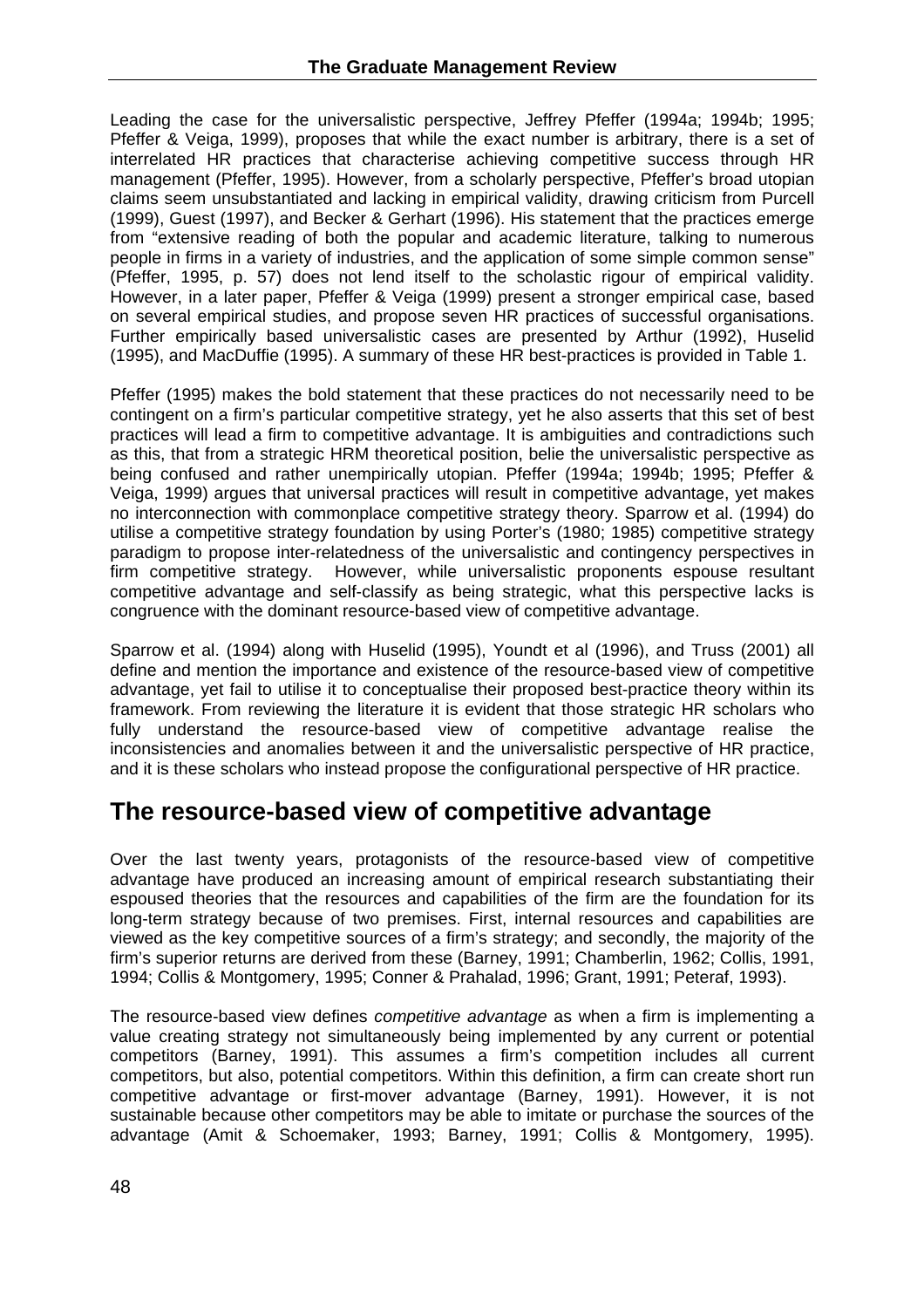*Sustained competitive advantage* is achieved when a firm is implementing a value creating strategy not simultaneously being implemented by any current or potential competitors *and* when these other firms are imperfectly able to imitate the benefits of this strategy (Barney, 1991).

*Firm resources* are defined as including "all assets, capabilities, organizational processes, firm attributes, information, knowledge, etc. controlled by a firm that enable it to conceive of and implement strategies that improve its efficiency and effectiveness" (Daft, 1983, cited in Barney, 1991, p. 101). These are categorised as physical capital resources, human capital resources, organisational capital resources (Becker, 1964, Williamson, 1975, Tomer, 1987, cited in Barney, 1991), and financial resources, technological resources, and reputation (Amit & Schoemaker, 1993; Grant, 1991).

To sustain competitive advantage from a firm's idiosyncratic resources, Dierickx & Cool (1989) propose the notion of asset stock accumulation. They argue that if resources are freely available on an open strategic factor market, as proposed by Barney (1986b), then anyone can attain the resource and potentially use it to achieve the same/or better results, unless the resource is limited by supply. Conversely, a more favourable approach to sustainable competitive advantage is the use of intangible (or tacit) resources that are generally built rather than bought (Dierickx & Cool, 1989).

Strategic assets are the cumulative result of adhering to a set of consistent policies over a period of time, that is, strategic asset *stocks* are *accumulated* by choosing appropriate time paths of *flows* over a period of time (Dierickx & Cool, 1989; Hall, 1992, 1993). For example, a reputation for quality may be built (rather than bought) by following a consistent set of production, quality control etc. policies over some period of time (Dierickx & Cool, 1989). It is proposed that human resources are a strategic asset capable of providing or contributing to a firm's competitive advantage (Barney & Wright, 1998; Becker & Gerhart, 1996; Boxall, 1996, 1998; Coff, 1997; De Saa-Perez & Garcia-Falcon, 2002; Jackson & Schuler, 1995; Khatri, 2000; Lado & Wilson, 1994; Mueller, 1996; Schuler et al., 1993; Swiercz & Spencer, 1992; Wright & McMahan, 1992; Wright et al., 1994). To have the potential of sustained competitive advantage, the resource-based view proposes that a firm must have four attributes: (1) valuable resources; (2) rare resources; (3) imperfectly imitable resources; and (4) nonsubstitutability of resources (Barney, 1991; Collis & Montgomery, 1995; Conner & Prahalad, 1996).

#### **Sustainable competitive advantage and HR**

Before the competitive advantage of HR practices can be examined, the sustainable competitive advantage potentiality of human resources must be established. This is provided within the resource-based framework.

#### *Human capital resources as valuable*

Firstly, in order for human resources to be a source of sustained competitive advantage congruent with Barney's (1991) criteria, they must provide value to the firm. Steffy and Maurer (1988) provide an economic-based theoretical proposition that both the demand and supply of labour are heterogeneous in that firms require different jobs that require different skills, and that individuals differ in both the types and level of their idiosyncratic skills. Thus, there is variance in individuals' contribution to the firm and consequently, the ability for human capital to provide value (Wright et al., 1994).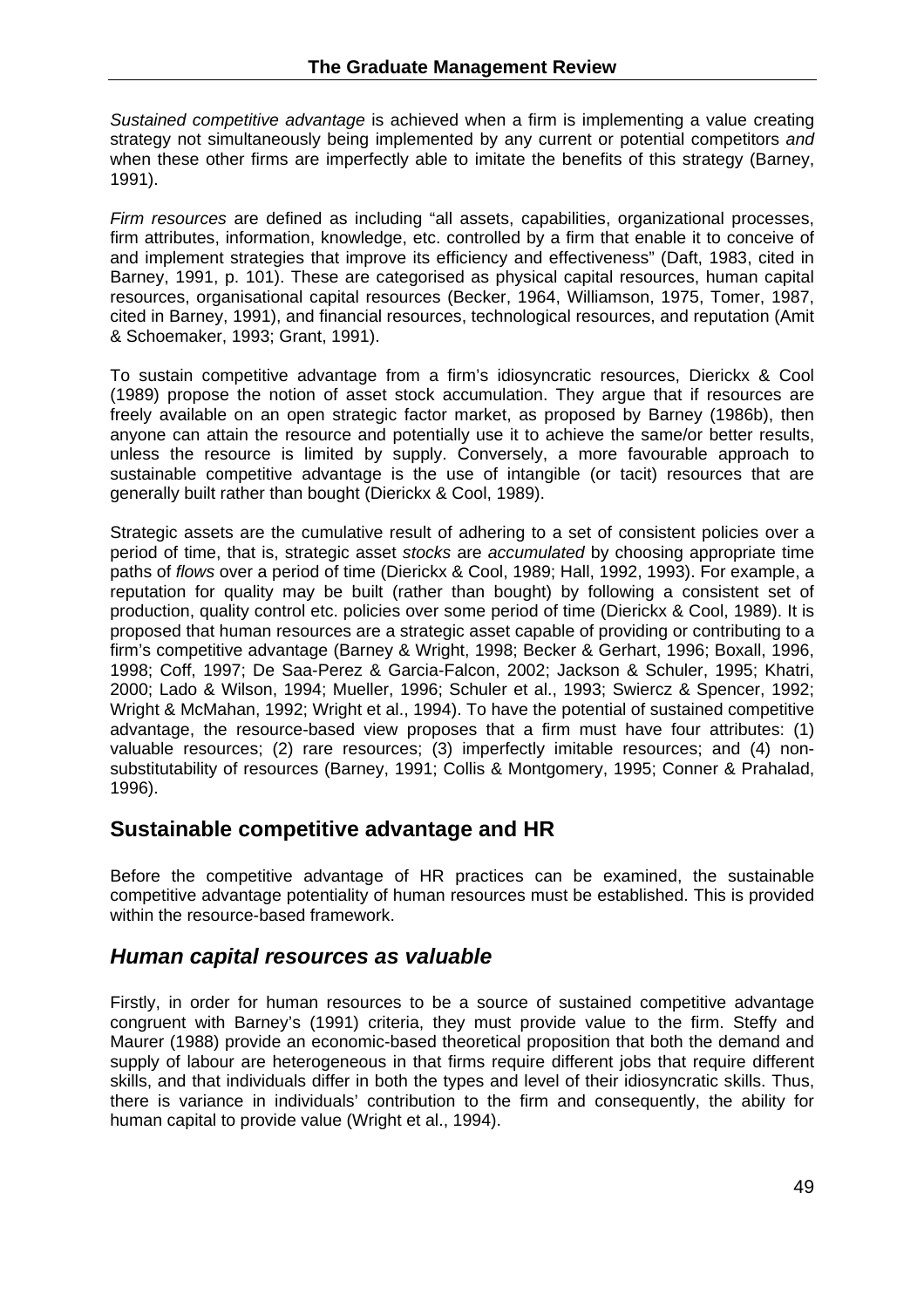#### *Human capital resources as rare*

Secondly, a resource must be rare if it is to be a source of sustained competitive advantage (Barney, 1991). Contradictory to the notion of the rarity of human resources, it could be argued that the labour supply pool is in fact homogenous due to the existence of unemployment, which consequentially, suggests an excess supply of labour (Wright et al., 1994). However, strategic HRM scholars propose that the rarity of human capital is derived from their skill and competency level, and based on the assumption that skills, competencies, and capabilities are normally distributed through the population, high quality and ability workers/resources are thus rare (Wright et al., 1994).

#### *Human resources as inimitable*

Thirdly, a resource must be inimitable to be a source of sustained competitive advantage (Barney, 1991). Firstly, for human resources to be imitated, competitors must be able to identify the exact source of the human capital pool that provides the advantage. Secondly, the competitor must be able to duplicate exactly both the relevant components of the human capital resource pool and the circumstances under which these resources function (Wright et al., 1994). Congruent with the resource-based view of competitive advantage paradigm, SHRM scholars propose that high quality human resources can be imperfectly imitable due to the existence of three requisite concepts: unique historical conditions, causal ambiguity, and social complexity. It is through the combination of these concepts plus imperfect resource mobility that sustained competitive advantage can be attained and value created (Wright et al., 1994).

Firstly, the firm's human capital pool must have *unique historical conditions* (Amit & Schoemaker, 1993; Barney, 1991; Grant, 1991) that have developed over time as the firm has developed (Barney, 1986a; Fiol, 1991), are aligned with the firms' strategy (Wright et al., 1994) and been influenced by the values, underlying assumptions, culture, and unique personalities of the organisations' leaders (Kotter & Heskett, 1992).

Secondly, the link between the firm's human capital pool and competitive advantage may be *causally ambiguous* (Amit & Schoemaker, 1993; Barney, 1991; Grant, 1991; Peteraf, 1993; Prahalad & Hamel, 1990; Wright et al., 1994) in that the firm itself knows the link and is able to sustain competitive advantage, but other firms cannot identify or ascertain, and thus, cannot imitate.

Thirdly, the human capital pool may be *socially complex* in its social networks, interrelationships, and functioning (Amit & Schoemaker, 1993; Barney, 1991; Grant, 1991; Prahalad & Hamel, 1990; Wright et al., 1994), and hence virtually impossible to imitate and replicate. Thus, theoretically, competitive advantage derived from human capital may be imitable, but only if a competitor can identify and replicate the exact historical conditions, causes, social network structures, interactions, inter-relationships, and personalities that exist within the firm and contribute to its competitiveness. However, due to the many organisational contingencies that exist within firms, this is realistically highly improbable (Wright et al., 1994).

Further, to sustain competitive advantage, human resources must also be imperfectly mobile (Amit & Schoemaker, 1993; Grant, 1991; Peteraf, 1993) in that they cannot be traded. Their non-tradability renders them less valuable to other users so they cannot be readily coerced from their employer through financial means. While human resources as individuals can be traded, the human capital as an entity cannot be traded. Because this is produced by a mix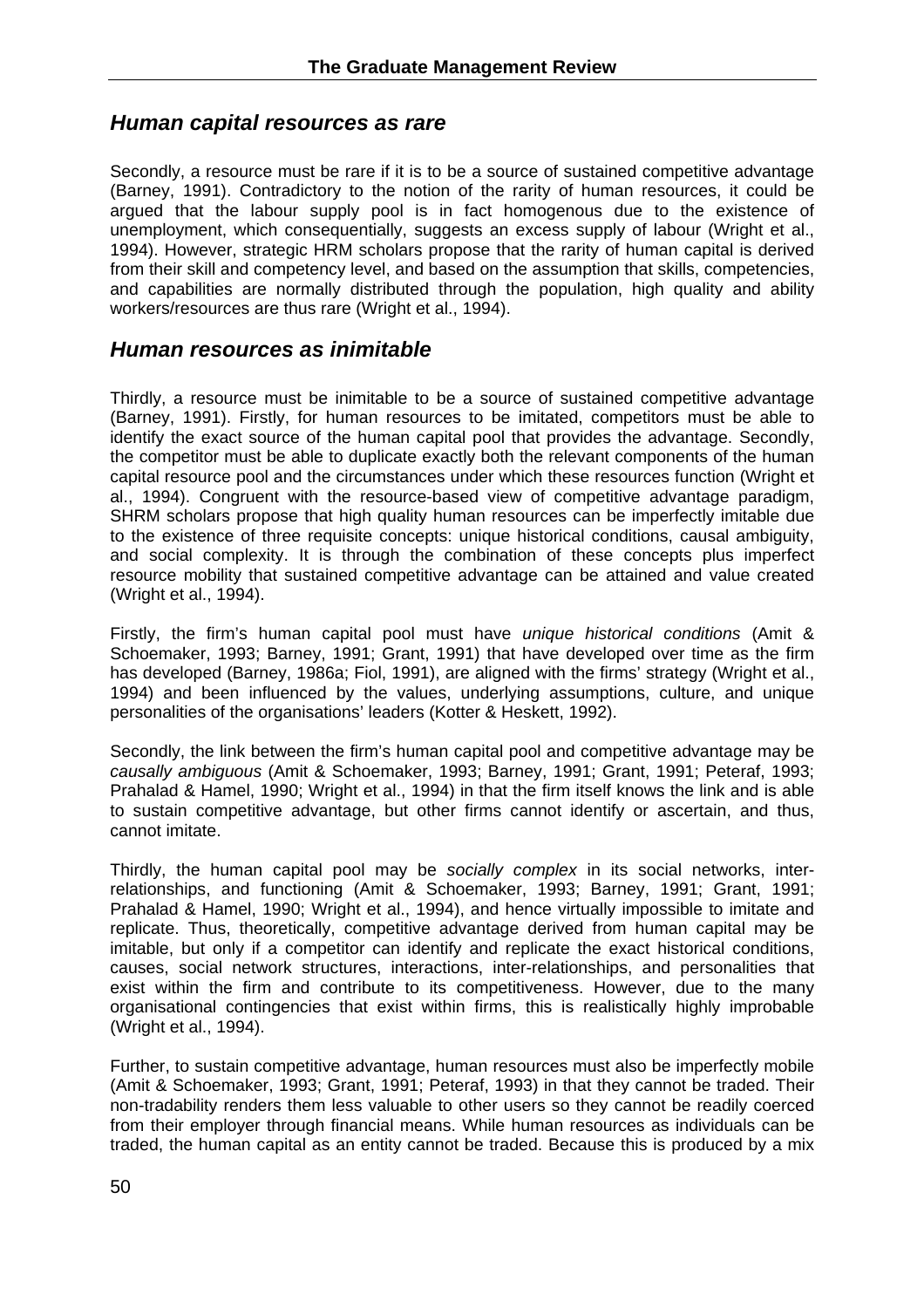of organisational culture, firm capabilities, and integrated firm' strategies and HR strategies, the advantage derived from human capital remains bound to the firm and available for use over the long run because of its unique historical conditions, social complexity and causal ambiguity, and therefore, cannot be traded (Dierickx & Cool, 1989; Peteraf, 1993; Wright et al., 1994). Firm-specific resources that cater for specialised needs, such as human resources trained in firm-specific skills, may be tradable, but are of greater value to the firm that currently employs them than to others (Dierickx & Cool, 1989; Peteraf, 1993).

#### *Human capital resources as non-substitutable*

Fourthly, if a resource is to derive sustained competitive advantage it must not have substitutes (Barney, 1991). Imperfect substitutability, requires that there must be "no strategically equivalent valuable resources that are themselves either not rare or imitable" (Barney, 1991, p. 111). If alternative resources are either not rare or imitable, then other firms will be able to conceive and implement similar strategies from the resource, nullifying the existence of competitive advantage (Barney, 1991). The strongest advantage of human resources is the fact that in terms of predisposed genetic uniqueness, no two people are exactly identical and thus they are a heterogeneous resource (Fiol, 1991) and capable of sustaining competitive advantage (Barney & Wright, 1998; Pfeffer, 1995; Pfeffer & Veiga, 1999; Schuler & Jackson, 1987a; Wright et al., 1994).

This resource-based framework of analysis has provided the theoretical conceptualisation of how human resources can provide a firm with, or contribute towards, sustained competitive advantage. It has provided a theoretical structure to underlie the empirical findings indicative of this link. However, within this framework, how do we then theorise the role and the competitive advantage potentiality of HR practices? The universalistic perspective advocates a *best practice* approach, proposing that some HR practices are always better than others and that all organisations should adopt these practices. However, are these practices far too common and well known to constitute a form of advantage, lacking the requisite resourcebased view determinants of sustainable competitive advantage (Boxall, 1996; Wright et al., 1994)?

#### **Human resource practices and sustained competitive advantage**

So far, this paper has established and recognised both the theoretical and empirical links between HR practices and positive performance results, and the importance and valuecreation capability of HR practices within a firm. However, from a resource-based view, it is proposed that HR practices cannot by themselves be a source of sustained competitive advantage, as it is virtually impossible for HR practices to be rare, inimitable, and nonsubstitutable. For example, training programmes, performance evaluation systems, and compensation systems are readily available to be purchased on what Dierickx & Cool (1989) propose are strategic factor markets. Thus, from a resource-based perspective, HR practices, theoretically, have little potential for being a source of sustained competitive advantage (Wright et al., 1994).

Therefore, the *source* of sustained competitive advantage lies in the human resources themselves, not the practices used to attract, utilise, and retain them (Boxall, 1996; Wright et al., 1994). Therefore, the universalistic perspective of HR practices is theoretically inadequate and untenable. However, this is not to ignore the importance of HR practices in developing human resources as a source of sustained competitive advantage. Instead, it is proposed that the configurational perspective of HR practices is a more theoretically valid and tenable approach to strategically managing human resources for sustainable competitive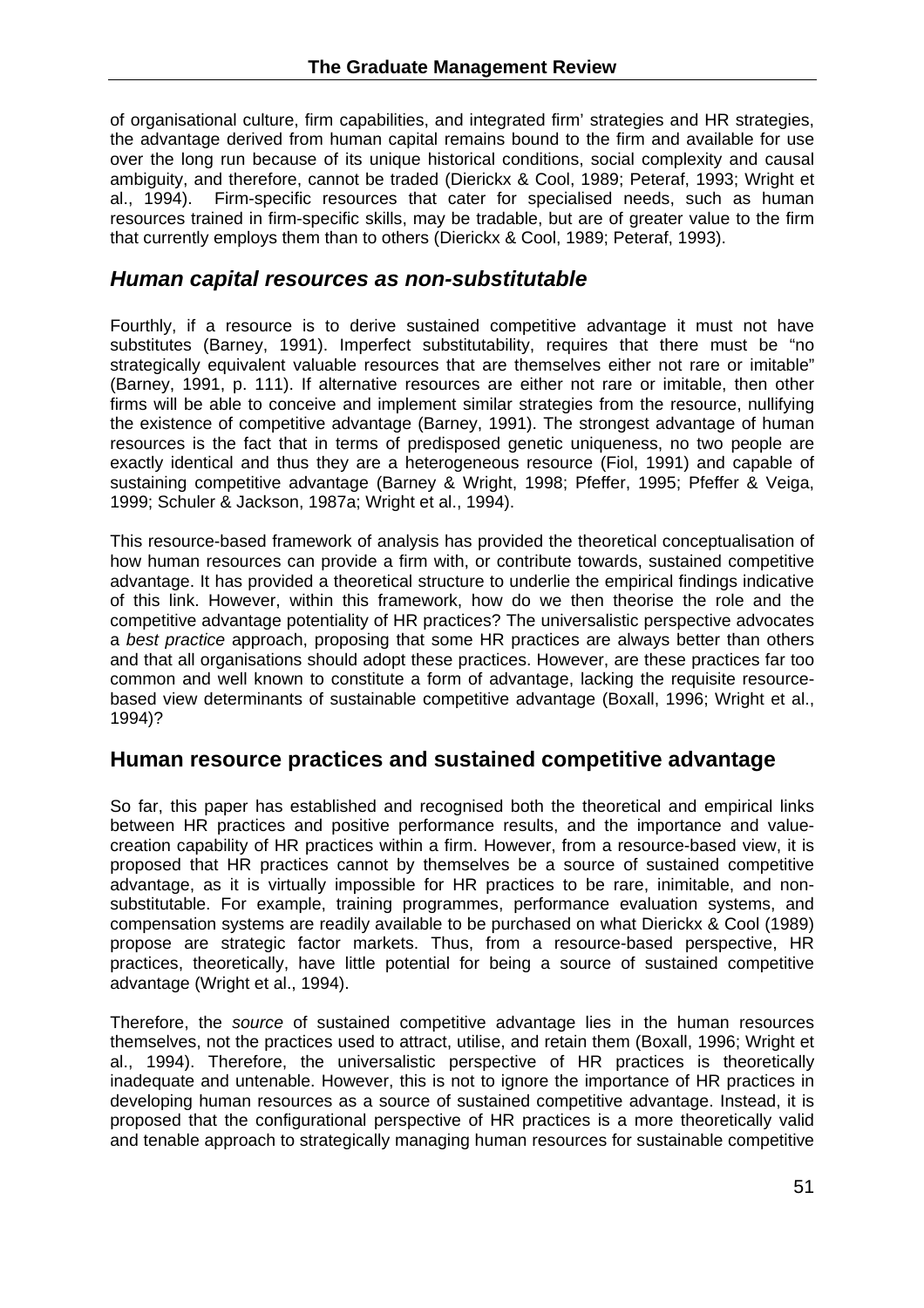advantage. This is because the configurational approach promotes a system of HR practices that are customised to suit a particular firm's competitive strategies, and internal practices, policies, and resources – it provides both vertical and horizontal fit.

In support of Wright et al. (1994) and Boxall (1996), it is proposed that although HR practices are not themselves sources of sustained competitive advantage, their role in developing sustained competitive advantage from human resources is still fundamental. The universalistic perspective's notion of *best practices* is perhaps more of a set of guiding principles, or a systemic architecture (Becker & Gerhart, 1996), while the specific policies and practices that underlie a guiding principle may be more situational-based (Stroh & Caligiuri, 1998). Becker & Gerhart (1996) suggest that a best HR system architecture may exist, but for superior performance, the bundles or configurations of practices and policies implemented in a firm must be aligned both vertically and horizontally within the firm. That is, they must be aligned with each other as well as the firm's competitive strategies and other functional policies and practices.

This approach to utilising HR practices is more congruent with the resource-based view of competitive advantage as the practices are used systemically to develop and control the human resource pool, and moderate the relationship between this pool and sustained competitive advantage by effecting HR behaviour. This is depicted in Figure 1 as proposed by Wright et al. (1994).



#### **Figure 1 A Model of Human Resources as a Source of Sustained Competitive Advantage (Wright et al., 1994)**

With specificity to Figure 1, firstly, managers can develop the human capital pool by utilising HR practices such as the development of selection, appraisal, training, and compensation systems to attract, identify, and retain high quality employees (Wright et al., 1994). Secondly, HR programmes such as extensive recruitment systems and attractive compensation packages, can be used to attract and retain employees with the highest ability, quality and best organisational-fit (Wright et al., 1994). Thirdly, training programmes aimed at increasing and developing individual's skills and competencies provide continuing skill development of a firm's human capital pool (Wright et al., 1994).

From Wright et al.'s (1994) model, the next aim of HR practices is to influence individual behaviour that is supportive of the firm's competitive strategy. Schuler (1992) proposes that this can be achieved by developing reward systems, communication systems, training programmes, and socialisation systems which encourage employees to act in the interest of the firm. This is imperative, as the potential of human resource capital is realised only to the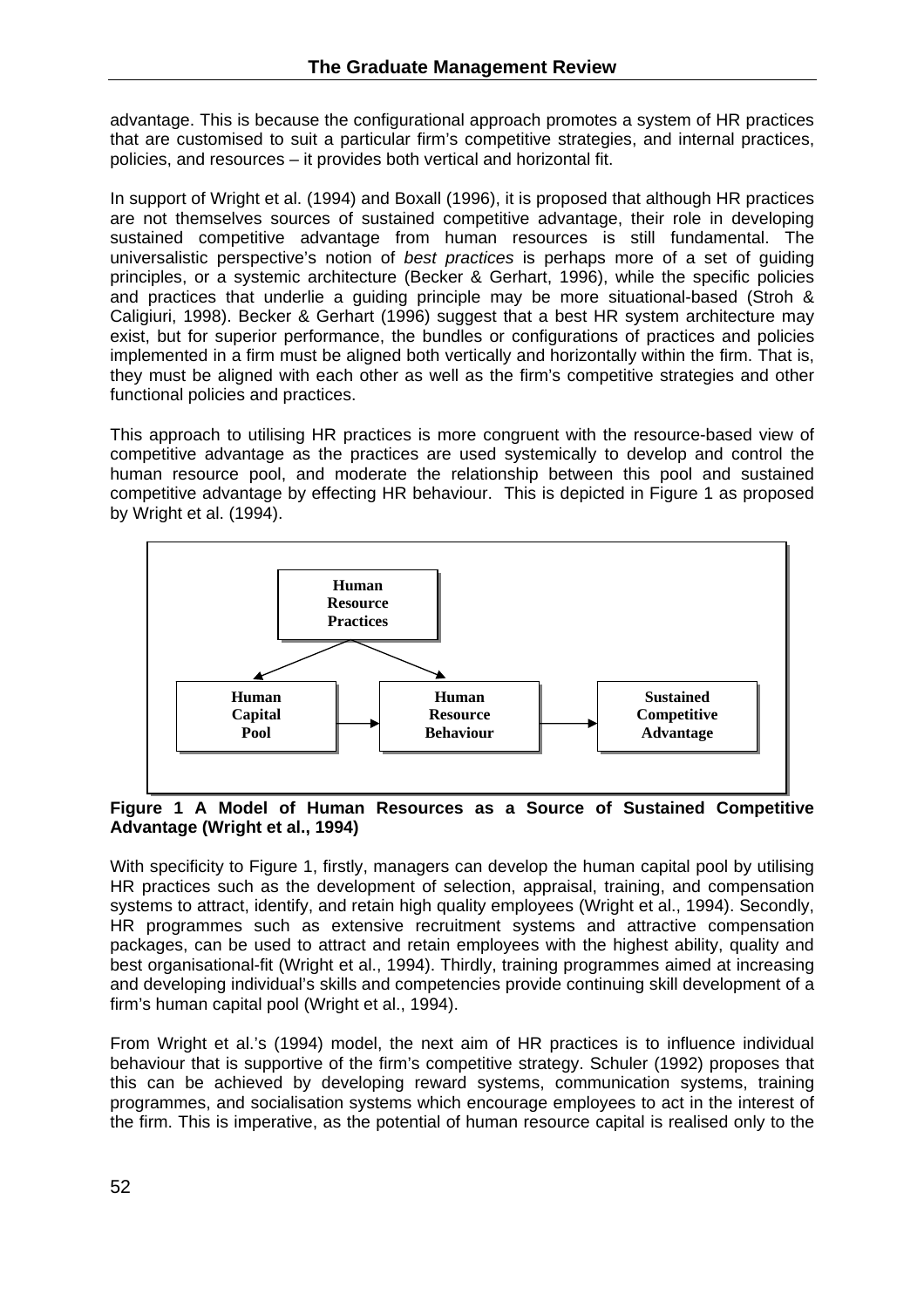extent that the individual employees choose to allow the firm to benefit from the capital through their behaviour (Wright et al., 1994).

This resource-based view provides support for the case for a configurational approach as this moderating role may explain the wide variance of high and low success and performance achieved by firms who adopt common HR practices such as selection, training, and knowledge-based pay. Firms can take a universalistic perspective and imitate practices that appear to make other firms successful, but it is only through the configurational use of these human resource practices in a unique context that human resources can be developed as a source of sustained competitive advantage (Wright et al., 1994).

Wright et al. (1994) suggest that the source of differential success of the same HR practices between firms results from differing human capital pools existent within the various firms. Some role behaviours require superior human capital, and if the required HR system does not support this, then the required behaviours will not be elicited and no sustainable competitive advantage cultivated. This is again illustrative of the proposition that the relationship between HR practices and competitive advantage is contingent upon the human capital pool, not the practices themselves.

Thus, from a resource-based perspective, firms desiring competitive advantage cannot expect to purchase or imitate sustained competitive advantages through the acquisition of a universalistic set of best practices. A firm must take a configurational perspective and create a system of HR practices that are customised to suit a particular firm's competitive strategies, and internal practices, policies, and resources – provide both vertical and horizontal fit. That way, advantages may be found in the rare, imperfectly imitable, and non-substitutable resources already controlled by the firm (Dierickx & Cool, 1989). Wright et al. (1994) conclude that the role of the HR manager then, is to recognise, develop and exploit the resources within the firm through the application of HR systems that develop the human capital pool and elicit employee behaviour supportive of a firm's competitive strategy.

# **Conclusion**

This paper has examined the propositions of the SHRM perspectives of HR practices and their contribution to sustainable competitive advantage. The link between HR practices and firm performance has been established and from a resource-based view, it has been demonstrated that human resources can potentially be a source, or contributor, of a firm's sustainable competitive advantage. On the theoretical factors of rareness, inimitability, and non-substitutability, the universalistic ideal of HR best practices cannot provide a sustainable competitive advantage. From this framework, it has been demonstrated that the configurational perspective provides a more theoretically valid and tenable approach than the universalistic perspective for using HR practices to develop the human resource capital pool into a source of sustainable competitive advantage.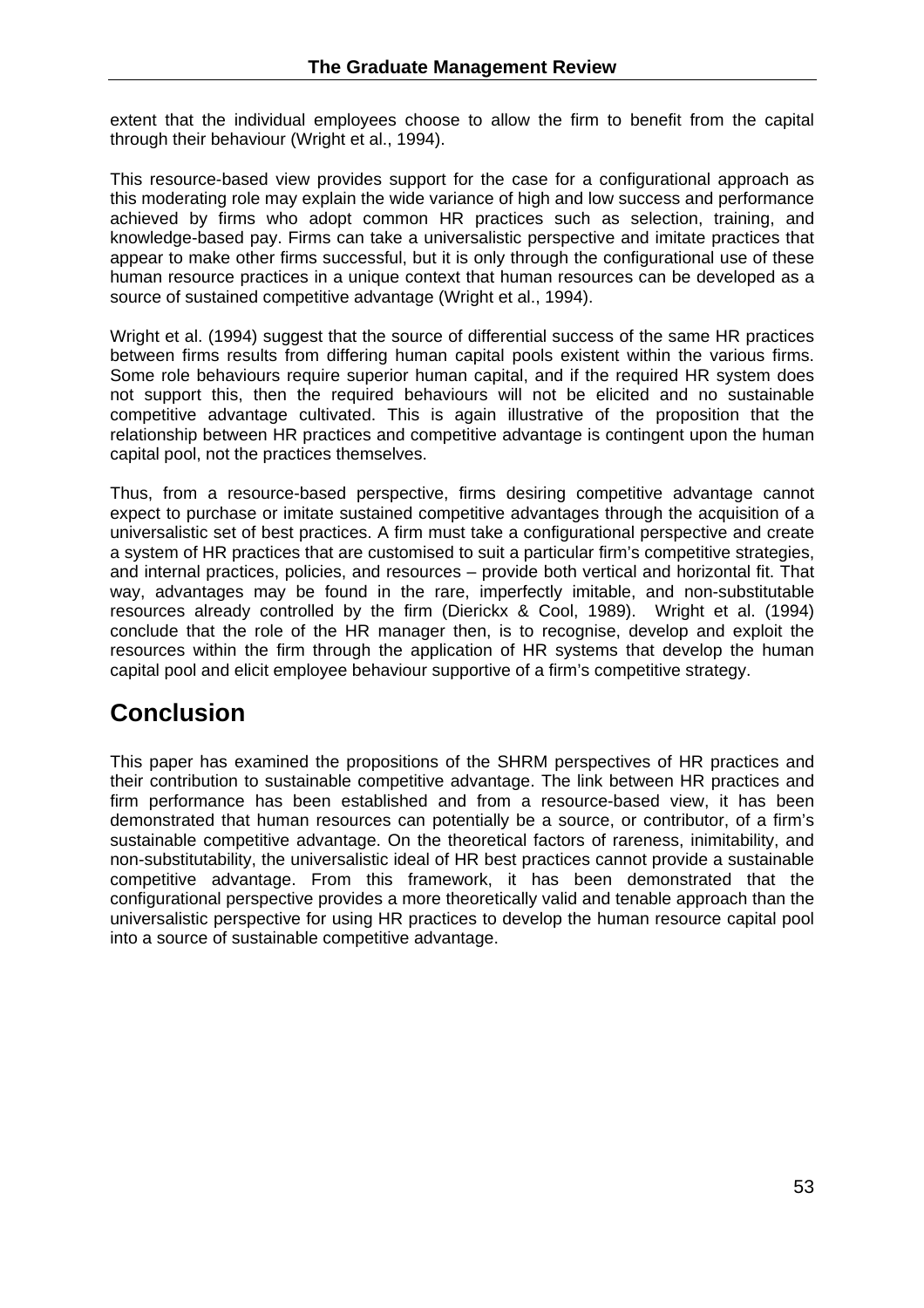# **References**

- Amit, R., & Schoemaker, P. J. H. (1993). Strategic Assets And Organisational Rent. *Strategic Management Journal, 14*, 33 - 46.
- Arthur, J. B. (1992). The link between business strategy and industrial relations systems in American steel minimills. *Industrial and Labor Relations Review, 45*, 488-506.
- Arthur, J. B. (1994). Effects of Human Resource Systems on Manufacturing Performance and Turnover. *Academy of Management Journal, 37*(3), 670-687.
- Barney, J. B. (1986a). Organizational Culture: Can It Be a Source of Sustained Competitive Advantage? *Academy of Management Review, 11*(3), 656 - 665.
- Barney, J. B. (1986b). Strategic Factor Markets: Expectations, Luck, And Business Strategy. *Management Science, 32*(10), 1231 - 1241.
- Barney, J. B. (1991). Firm Resources And Sustained Competitive Advantage. *Journal Of Management, 17*(1), 99 - 120.
- Barney, J. B., & Wright, P. M. (1998). On Becoming A Strategic Partner: The Role of Human Resources In Gaining Competitive Advantage. *Human Resource Management, 37*(1), 31-46.
- Barney, J. B., & Zajac, E. J. (1994). Competitive Organizational Behaviour: Toward An Organizationally-Based Theory Of Competitive Advantage. *Strategic Management Journal, 15*, 5 - 9.
- Becker, B., & Gerhart, B. (1996). The Impact of Human Resource Management on Organizational Performance: Progress and Prospects. *Academy of Management Journal, 1996*(39), 4.
- Boselie, P., Paauwe, J., & Jansen, P. (2001). Human resource management and performance: lessons from the Netherlands. *International Journal of Human Resource Management, 12*(7), 1107-1125.
- Boxall, P. (1996). The Strategic HRM Debate and the Resource-Based View of the Firm. *Human Resource Management Journal, 6*(3), 59-75.
- Boxall, P. (1998). Achieving Competitive Advantage Through Human Resource Strategy: Towards a Theory of Industry Dynamics. *Human Resource Management Review, 8*(3), 265-288.
- Boxall, P., & Steeneveld, M. (1999). Human Resource Strategy and Competitive Advantage: A Longitudinal Study of Engineering Consultancies. *Journal of Management Studies, 36*(4), 443-463.
- Brockbank, W. (1999). If HR Were Really Strategically Proactive: Present and Future Directions In Hr's Contribution to Competitive Advantage. *Human Resource Management, 38*(4), 337-352.
- Chamberlin, E. H. (1962). *The Theory of Monopolistic Competition*. Cambridge: Harvard University Press.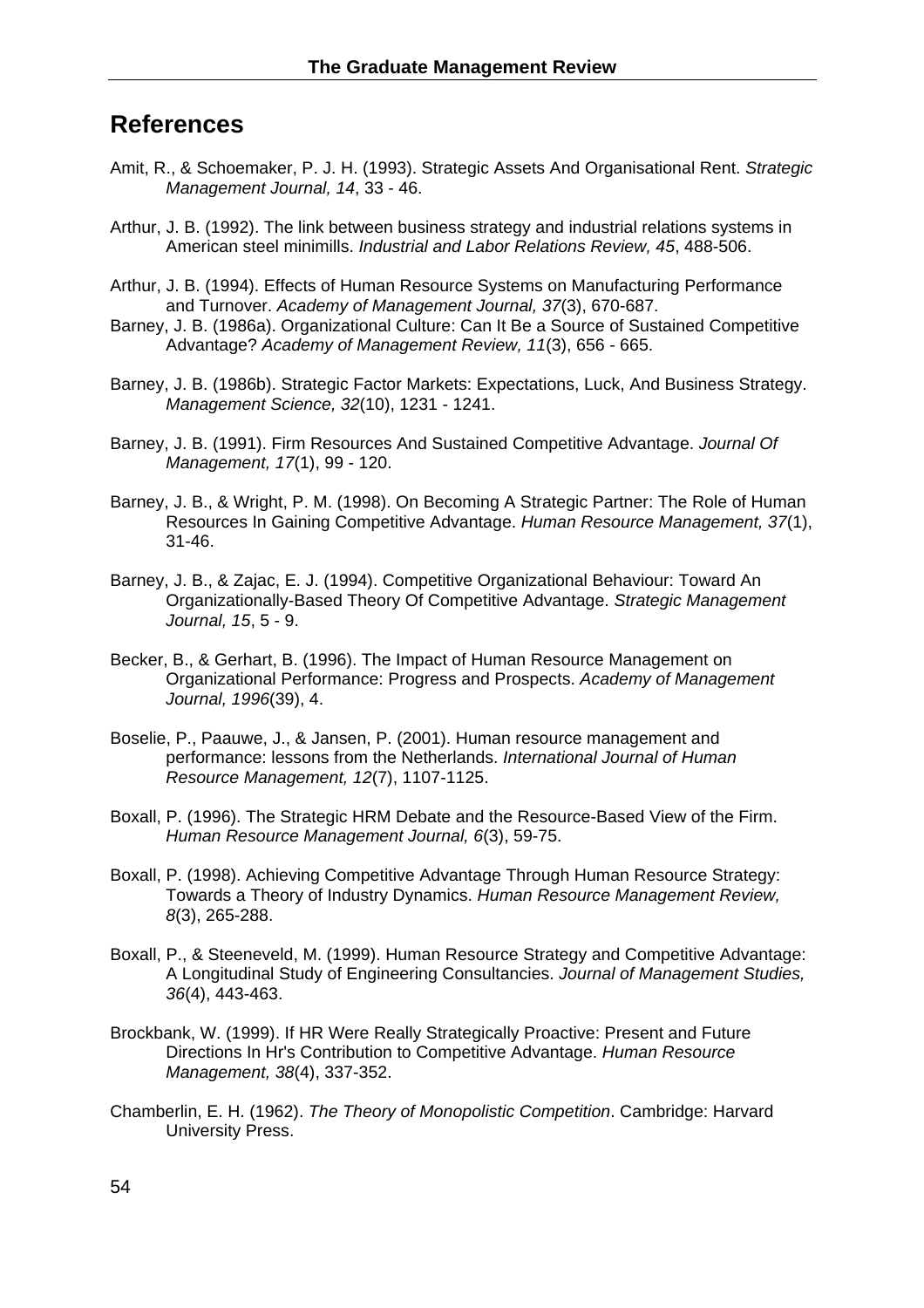- Coff, R. W. (1997). Human Assets and Management Dilemmas: Coping With Hazards on the Road to Resource-Based Theory. *Academy of Management Review, 22*(2), 374-402.
- Collis, D. J. (1991). A Resource-Based Analysis Of Global Competition: The Case Of The Bearings Industry. *Strategic Management Journal, 12*, 49 - 68.
- Collis, D. J. (1994). How Valuable Are Organizational Capabilities. *Strategic Management Journal, 15*, 143 - 152.
- Collis, D. J., & Montgomery, C. A. (1995). Competing On Resources: Strategy In The 1990s. *Harvard Business Review, 73*(4 (July-August)), 118 - 128.
- Conner, K. (1991). An Historical Comparison Of Resource-Based Theory And Five School Of Thought Within Industrial Organization Economics: Do We Have A New Theory Of The Firm? *Journal Of Management, 17*, 121 - 154.
- Conner, K. R., & Prahalad, C. K. (1996). A Resource-Based Theory Of The Firm: Knowledge Versus Opportunism. *Organization Science, 7*(5, September-October), 477 - 501.
- De Saa-Perez, P., & Garcia-Falcon, J. M. (2002). A resource-based view of human resource management and organizational capabilities development. *International Journal of Human Resource Management, 13*(1), 123-140.
- Delery, J. E., & Doty, D. H. (1996). Modes of Theorizing in Strategic Human Resource Management: Tests of Universalistic, Contingency, and Configurational Performance Predictions. *Academy of Management Journal, 39*(4), 802-835.
- Dierickx, I., & Cool, K. (1989). Asset Stock Accumulation And Sustainability Of Competitive Advantage. *Management Science, 35*(12), 1504 - 1510.
- Ferris, G. R., Hochwarter, W. A., Buckley, M. R., Harrell-Cook, G., & Frink, D. D. (1999). Human resources management: some new directions. *Journal of Management, 25*(3).
- Fey, C. F., Bjorkman, I., & Pavlovskaya, A. (2000). The effect of human resource management practices on firm performance in Russia. *International Journal of Human Resource Management, 11*(1), 1-18.
- Fiol, C. M. (1991). Management Culture as a Competitive Resource: An Identity-Based View of Sustainable Competitive Advantage. *Journal Of Management, 17*(1), 191 - 211.
- Fitz-enz, J. (1997). The Truth About Best Practices: What They Are and How to Apply Them. *Human Resource Management, 36*(1), 97-103.
- Geringer, J. M., Frayne, C. A., & Milliman, J. F. (2002). In Search of "Best Practices" In International Human Resource Management: Research Design and Methodology. *Human Resource Management, 41*(1), 5-30.
- Grant, R. M. (1991). The Resource-Based Theory of Competitive Advantage: Implications for Strategy Formulation. *California Management Review, 33*(3), 114 - 135.
- Gratton, L., Hope-Hailey, V., Stiles, P., & Truss, C. (1999). Linking Individual Performance To Business Strategy: The People Process Model. *Human Resource Management, 38*(1), 17-31.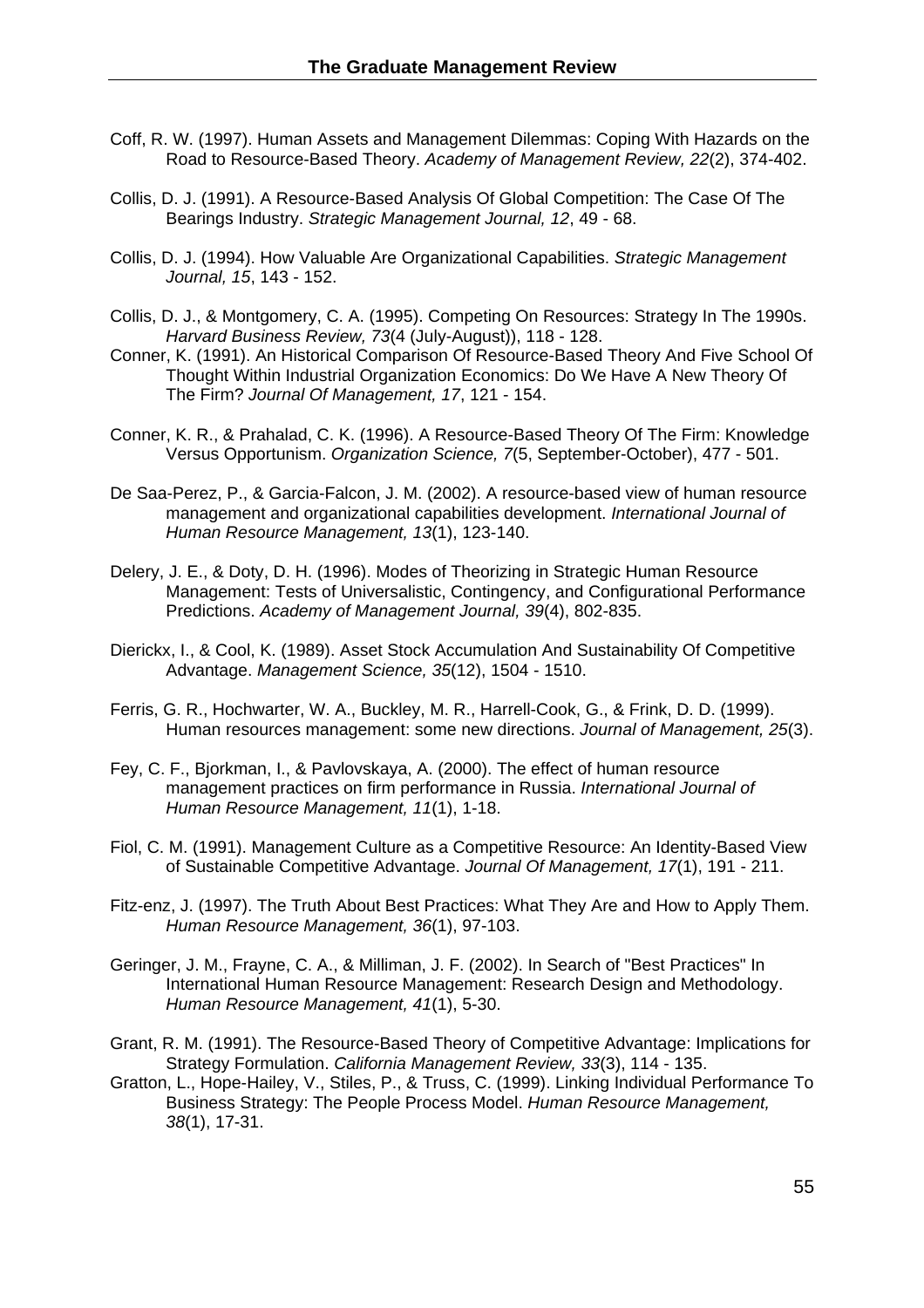- Guest, D. E. (1997). Human resource management and performance: a review and research agenda. *The International Journal of Human Resource Management, 8*(3), 263-276.
- Hall, R. (1992). The Strategic Analysis Of Intangible Resources. *Strategic Management Journal, 13*, 135 - 144.
- Hall, R. (1993). A Framework Linking Intangible Resources And Capabilities To Sustainable Competitive Advantage. *Strategic Management Journal, 14*, 607 - 618.
- Hitt, M. A., Hoskisson, R. E., Harrison, J. S., & Summers, T. P. (1994). Human Capital and Strategic Competitiveness in the 1990s. *Journal of Management Development, 13*(1), 35-46.
- Huang, T.-C. (2000). Are the human resource practices of effective firms distinctly different from those of poorly performing ones? Evidence from Taiwanese enterprises. *International Journal of Human Resource Management, 11*(2), 436-451.
- Huselid, M. A. (1993). The Impact of Environmental Volatility on Human Resource Planning and Strategic Human Resource Management. *Human Resource Planning, 16*(3), 35- 51.
- Huselid, M. A. (1995). The Impact of Human Resource Management Practices on Turnover, Productivity, and Corporate Financial Performance. *Academy of Management Journal, 38*(3), 635-672.
- Huselid, M. A., Jackson, S. E., & Schuler, R. S. (1997). Technical and Strategic Human Resource Management Effectiveness As Determinants of Firm Performance. *Academy of Management Journal, 40*(1), 171-188.
- Jackson, S. E., & Schuler, R. S. (1995). Understanding Human Resource Management in the Context of Organizations and Their Environments. *Annual Review of Psychology, 46*, 237-264.
- Khatri, N. (2000). Managing human resource for competitive advantage: a study of companies in Singapore. *International Journal of Human Resource Management, 11*(2), 336-365.
- Kotter, J. P., & Heskett, J. L. (1992). *Corporate Culture and Performance*. New York: The Free Press.
- Lado, A. A., & Wilson, M. C. (1994). Human Resource Systems and Sustained Competitive Advantage: A Competency-Based Perspective. *Academy of Management Review, 19*(4), 699-727.
- MacDuffie, J. P. (1995). Human Resource Bundles and Manufacturing Performance: Organizational Logic and Flexible Production Systems in the World Auto Industry. *Industrial and Labor Relations Review, 48*(2), 197-221.
- Martin, G., & Beaumont, P. (1998). Diffusing 'best practice' in multinational firms: prospects, practice and contestation. *The International Journal of Human Resource Management, 9*(4), 671-695.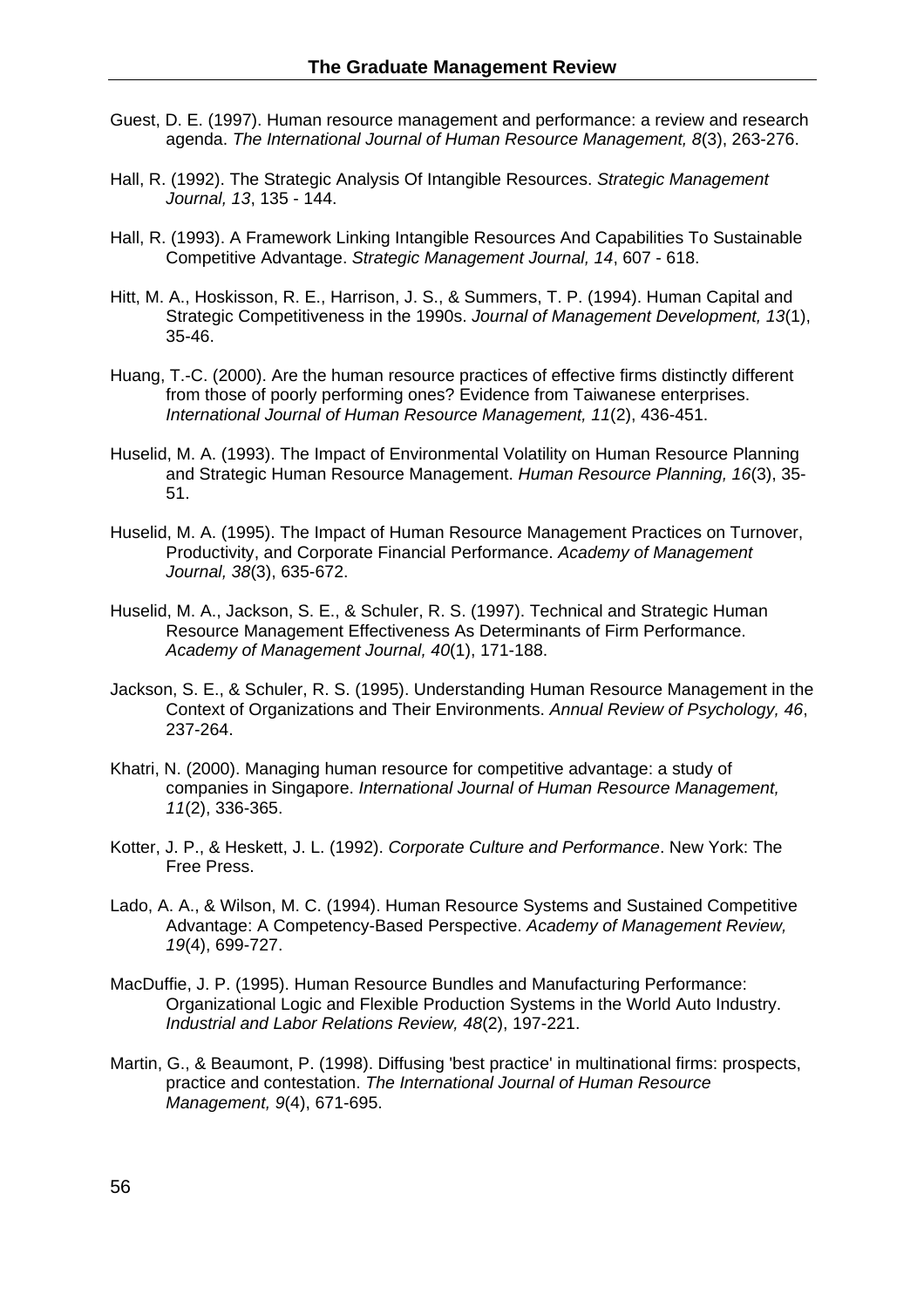- Mueller, F. (1996). Human Resources as Strategic Assets: An Evolutionary Resource-Based Theory. *Journal of Management Studies, 33*(6), 757-785.
- Peteraf, M. A. (1993). The Cornerstones Of Competitive Advantage: A Resource-Based View. *Strategic Management Journal, 14*, 179 - 191.
- Pfeffer, J. (1994a). Competitive Advantage Through People. *California Management Review*(Winter), 9-28.
- Pfeffer, J. (1994b). *Competitive Advantage Through People: Unleashing the Power of the Work Force*. Boston: Harvard Business Scholl Press.
- Pfeffer, J. (1995). Producing Sustainable Competitive Advantage Through The Effective Management Of People. *Academy of Management Executive, 9*(1), 55 - 69.
- Pfeffer, J., & Veiga, J. F. (1999). Putting People First For Organizational Success. *Academy of Management Executive, 13*(2), 37-48.
- Porter, M. E. (1980). *Competitive Strategy: Techniques For Analyzing Industries And Competitors*. New York: The Free Press.
- Porter, M. E. (1985). *Competitive Advantage Creating And Sustaining Superior Performance*. New York: The Free Press.
- Prahalad, C. K., & Hamel, G. (1990). The Core Competence of the Corporation. *Harvard Business Review*(May-June), 79 - 91.
- Purcell, J. (1999). The Search for Best Practice and Best Fit in Human Resource Management: Chimera or Cul-de-Sac? *Human Resource Management Journal, 9*(3), 26-41.
- Richard, O. C., & Johnson, N. B. (2001). Strategic human resource management effectiveness and firm performance. *International Journal of Human Resource Management, 12*(2), 299-310.
- Sanz-Valle, R., Sabater-Sanchez, R., & Aragon-Sanchez, A. (1999). Human resource management and business strategy links: an empirical study. *The International Journal of Human Resource Management, 10*(4), 655-671.
- Schuler, R. S. (1992). Strategic Human Resource Management: Linking the People with the Strategic Needs of the Business. *Organizational Dynamics*(Summer), 18-31.
- Schuler, R. S., Dowling, P. J., & De Cieri, H. (1993). An Integrative Framework of Strategic International Human Resource Management. *Journal of Management, 19*(2), 419- 459.
- Schuler, R. S., & Jackson, S. E. (1987a). Linking Competitive Strategies With Human Resource Management Practices. *Academy of Management Executive, 1*(3), 207- 219.
- Schuler, R. S., & Jackson, S. E. (1987b). Organizational Strategy and Organization Level as Determinants of Human Resource Management Practices. *Human Resource Planning, 10*(3), 125-141.